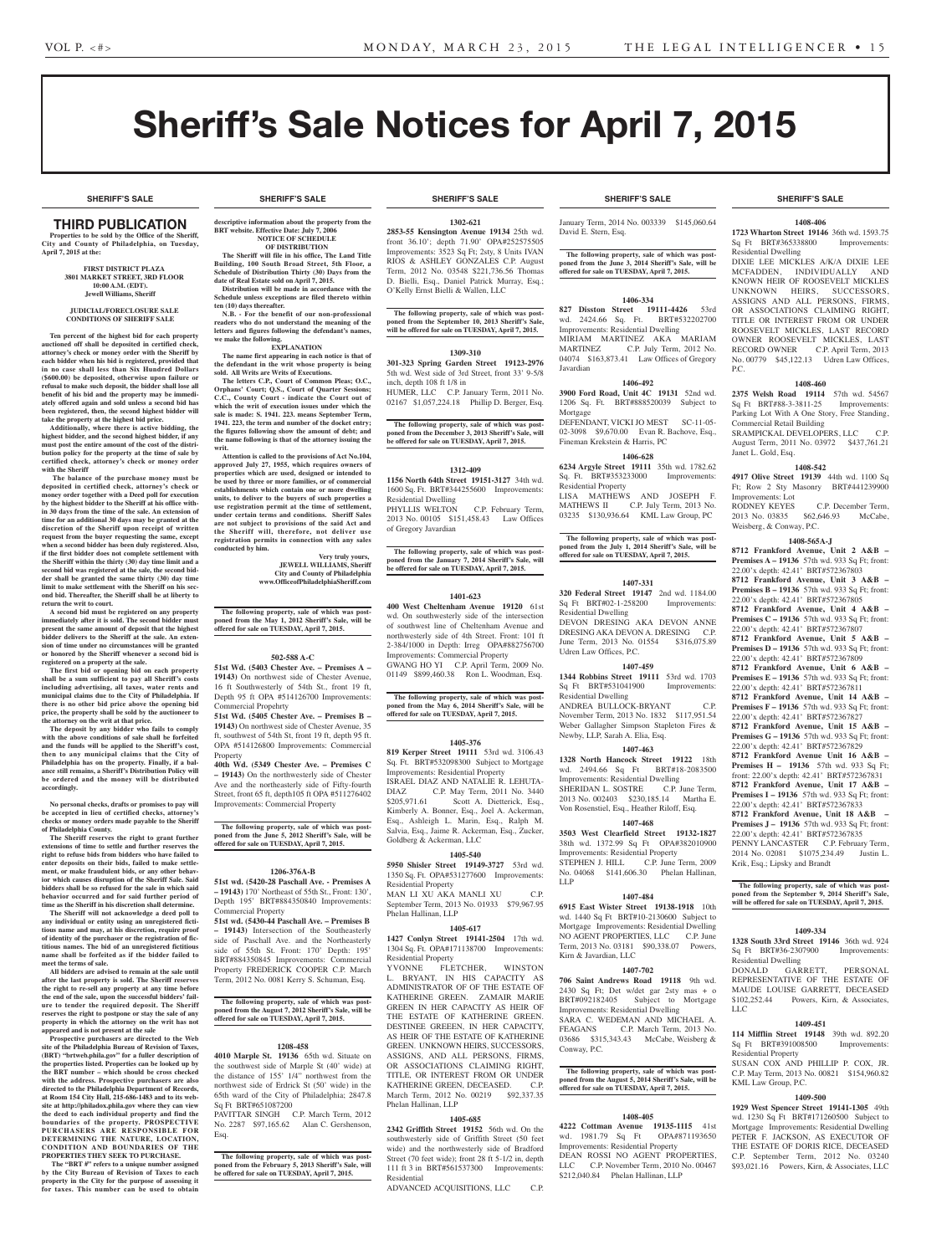**1409-513 3621 Spring Garden Street 19104** 24th wd. 1758.75 Sq Ft BRT#242006200 Improvements: Residential Real Estate RALPH H. DEBERRY C.P. March Term 2014, No. 03585 \$48,491.61 Stern &

**1409-561 148 Rosemar Street a/k/a 148 West Rosemar Street 19120** 61st wd. 1050 Sq Ft BRT#61-1233800 Subject to Mortgage Improvements:

ANDRE BRYAN AND PHILBERT THOMAS C.P. January Term, 2014 No. 00265 \$101,236.64 Scott A. Dietterick, Esq., Kimberly A. Bonner, Esq., Joel A. Ackerman, Esq., Ashleigh Levy Marin, Esq., Ralph M. Salvia, Esq., Jaime R. Ackerman, Esq., Jana Fridfinnsdottir, Esq., Brian Nicholas, Esq., Denise Carlon, Esq., Zucker, Goldberg &

**The following property, sale of which was post-poned from the October 7, 2014 Sheriff's Sale, will be offered for sale on TUESDAY, April 7, 2015.**

**1410-388A-I 908-910 Spruce Street Unit B1 – Premises A – 19107** 5th wd. Approx. 17800 Sq Ft BRT#88-8-0420-31 Subject To Mortgage YES, Each BRT # subject to the mortgage of Liberty Philadelphia Reo, LP; BRT #88-8-042038 and 88-8-042042 also subject to a 1st lien mortgage of TD Bank, f/k/a Commerce Bank, N.A. Subject to Rent Improvements: Condominium

**908-910 Spruce Street, Unit 3 – Premises B – 19107** 5th wd. Approx. 17800 Sq Ft BRT#88-8-0420-33 Subject To Mortgage YES, Each BRT # subject to the mortgage of Liberty Philadelphia REO, LP; BRT #88-8-042038 and 88-8-042042 also subject to a 1st lien mortgage of TD Bank, f/k/a Commerce Bank, N.A. Subject to Rent Improvements: Condominium

**908-910 Spruce Street, Unit 5 – Premises C – 19107** 5th wd. Approx. 17800 Sq Ft BRT#88-8-0420-35 Subject To Mortgage YES, Each BRT # subject to the mortgage of Liberty Philadelphia REO, LP; BRT #88-8-042038 and 88-8-042042 also subject to a 1st lien mortgage of TD Bank, f/k/a Commerce Bank, N.A. Subject to Rent Improvements: Condominium

**908-910 Spruce Street, Unit 6 – Premises D – 19107** 5th wd. Approx. 17800 BRT#88-8- 0420-36 Subject To Mortgage YES, Each BRT # subject to the mortgage of Liberty Philadelphia REO, LP; BRT #88-8-042038 and 88-8-042042 also subject to a 1st lien mortgage of TD Bank, f/k/a Commerce Bank, N.A. Subject to Rent Improvements: Condominium Units **908-910 Spruce Street, Unit 7 – Premises E – 19107** 5th wd. Approx. 17800 Sq Ft BRT#88-8-0420-37 Subject To Mortgage YES, Each BRT # subject to the mortgage of Liberty Philadelphia REO, LP; BRT #88-8-042038 and 88-8-042042 also subject to a 1st lien mortgage of TD Bank, f/k/a Commerce Bank, N.A. Subject to Rent Improvements: Condominium

**908-910 Spruce Street, Unit 8 – Premises F – 19107** 5th wd. Approx. 17800 Sq Ft BRT#88-8-0420-38 Subject To Mortgage YES, Each BRT # subject to the mortgage of Liberty Philadelphia REO, LP; BRT #88-8-042038 and 88-8-042042 also subject to a 1st lien mortgage of TD Bank, f/k/a Commerce Bank, N.A. Subject to Rent Improvements: Condominium

**908-910 Spruce Street, Unit 9 – Premises G – 19107** 5th wd. Approx. 17800 Sq Ft BRT#88-8-0420-39 Subject To Mortgage YES, Each BRT # subject to the mortgage of Liberty Philadelphia REO, LP; BRT #88-8-042038 and 88-8-042042 also subject to a 1st lien mortgage of TD Bank, f/k/a Commerce Bank, N.A. Subject to Rent Improvements: Condominium

**908-910 Spruce Street, Unit 11 – Premises H – 19107** 5th wd. Approx. 17800 Sq Ft BRT#88-8-0420-41 Subject To Mortgage YES, Each BRT # subject to the mortgage of Liberty Philadelphia REO, LP; BRT #88-8-042038 and 88-8-042042 also subject to a 1st lien mortgage of TD Bank, f/k/a Commerce Bank, N.A. Subject to Rent Improvements: Condominium

**908-910 Spruce Street, Unit 12 – Premises I – 19107** 5th wd. Approx. 17800 Sq Ft BRT#88-8-0420-42 Subject To Mortgage YES, Each BRT # subject to the mortgage of Liberty Philadelphia REO, LP; BRT #88-8-042038 and 88-8-042042 also subject to a 1st lien mortgage of TD Bank, f/k/a Commerce Bank, N.A. Subject to Rent Improvements: Condominium

EFL PARTNERS, X C.P. January Term, 2010 No. 00314 \$2651,323.55 Loren L.

Eisenberg, P.C.

Residential Property

Ackerman, LLC

Units

Units

Units

Units

Units

Units

Units

Units

Speziale, Esq.

**1410-454 5627 Stokes Street 19144** 12th wd. 1123.43 Sq Ft BRT#12-2202600 Improvements: Residential Dwelling ROSLYN A. WILLIAMS C.P. June Term, 2013 No. 02406 \$21,843.71 Powers, Kirn & Associates, LLC

**1410-460**

**2020 N. 19th Street 19121** 32nd wd. 750.45 Sq Ft BRT#321266700 Improvements: Residential Dwelling WILLIAM E. WORTHAM, JR. C.P. July Term, 2013 No. 03808 \$76,139.97 Powers,

# Kirn & Associates, LLC **1410-495**

**1644 South 4th Street 19148-1303** 1st wd. 1010.72 Sq Ft BRT#011431900 Improvements: Residential Dwelling ERNEST WILKIE AND LINDA A. SMITH C.P. September Term, 2012 No. 03468 \$218,993.25 Powers, Kirn & Associates, LLC

# **1410-521**

**617 East Brinton Street 19138-1003** 22nd wd. 976.5 Sq Ft OPA#221009800 Improvements: Residential Property BARRY PARKER C.P. October Term, 2013 No. 02685 \$49,550.89 Phelan Hallinan, LLP

# **1410-584**

**5219 Castor Avenue 19124-1703** 23rd wd. 4103.50 Sq Ft OPA#234193700 Improvements: Residential Property EDGARDO VALENTIN AND ROSELIND<br>VALENTIN C.P. August Term, 2012 No. C.P. August Term, 2012 No. 00201 \$248,784.68 Phelan Hallinan, LLP

### **1410-615**

**320 Durfor Street 19148-3902** 39th wd. 812<br>Sq Ft OPA#392171500 Improvements: Sq Ft OPA#392171500 Residential Property

THERESA A. PAYLOR C.P. August Term, 2012 No. 00612 \$169,647.12 Phelan Hallinan, LLP

### **1410-626**

**3000 Hellerman Street 19149-3129** 55th wd. 1370 Sq Ft OPA#551038500 Improvements: Residential Property

SEBASTIAN C. FALSONE C.P. March Term, 2014 No. 05389 \$82,010.58 Phelan Hallinan, LLP

### **1410-638**

**501-05 Locust Avenue 19144** 12th wd. Semi/ Det 3 Sty Stone; 5560 Sq Ft BRT#122070400 Improvements: Residential Dwelling WILHEMENIA MOORE AND WAYNE E. MOORE C.P. March Term, 2013 No. 02011 \$328,779.98 McCabe, Weisberg, & Conway, P.C.

### **1410-642**

**1830 Rittenhouse Square, Unit 17B 19103**  8th wd. 1610 Sq Ft BRT#888081782 Subject to Mortgage

JAMES W. GREENLEE AND ELLEN T. GREENLEE AS TENANTS BY THE<br>ENTIRETY C.P. March Term, 2014 No. C.P. March Term, 2014 No. 00368 \$50,989.61 Evan R. Bachove, Esq., Fineman Krekstein & Harris, P.C.

## **1410-647**

**2715 Cambridge Street 19130** 29th wd. Row 3 Sty Masonry; 966 Sq Ft BRT#292014000 Improvements: Residential Dwelling ALEXANDER GERTSBERG AND ROMAN<br>ZILBERMAN C.P. September Term, 2013 C.P. September Term, 2013 No. 03632 \$283,524.11 McCabe, Weisberg, & Conway, P.C.

### **1410-664**

**5347 Diamond Street 19131** 52nd wd. Row B/ Gar 2 Sty Stone; 1600 Sq Ft BRT#521157000 Improvements: Residential Dwelling ANTHONY M. JAMES AND DEVORA A. JAMES C.P. December Term, 2009 No. 01835 \$105,477.80 McCabe, Weisberg, & Conway, P.C.

### **1410-680**

**811 Arnold Street 19111** 63rd wd. S/D W B/G 2S Masonry; 1572 Sq Ft BRT#632015700 Subject to Mortgage Improvements: Residential Dwelling SONIA LIPTON C.P. December Term, 2012

No. 04150 \$239,123.93 McCabe, Weisberg, & Conway, P.C. **1410-681**

### **5303-5305 N. 10th Street 19124** 49th wd. 1625 Sq Ft BRT#882924700 Improvements: Commercial Use

NAJLAH DARWISH C.P. May Term, 2014 No. 1287 \$106,436.60 Weber Gallagher Simpson Stapleton Fires & Newby, LLP, Sarah A. Elia, Esq.

### **1410-703**

**4043 North 12th Street 19141** 43rd wd. Row 2 Sty Masonry; 1440 Sq Ft BRT#433162600 Improvements: Residential Dwelling

AZALEE MCDONALD C.P. January Term, 2011 No. 03619 \$31,149.79 McCabe, Weisberg, & Conway, P.C.

# **1410-714**

**1122 South 19th Street 19146** 36th wd. Row Conv/Apt 2Sty Masonry; 1272 Sq Ft BRT#361170100 Improvements: Residential Dwelling

MICHELLE FREDERICKSDORF C.P. February Term, 2014 No. 01395 \$95,214.29 McCabe, Weisberg, & Conway, P.C.

# **1410-715**

**7030 Sheldrake Place 19153** 40th wd. Row B/ Gar 2Sty Masonry; 1360 Sq Ft BRT#406641700<br>Subject to Mortgage Improvements: Subject to Mortgage Residential Dwelling

DIANA J. LAWRENCE, KNOWN SURVIVING HEIR OF EDITH V. LAWRENCE, DECEASED MORTGAGOR AND REAL OWNER, STEVEN DOUGLAS LAWRENCE, KNOWN SURVIVING HEIR OF EDITH V. LAWRENCE, DECEASED MORTGAGOR AND REAL OWNER AND UNKNOWN SURVIVING HEIRS OF EDITH V. LAWRENCE, DECEASED MORTGAGOR AND REAL OWNER C.P. December Term, 2013 No. 01506 \$128,521.88 McCabe, Weisberg, & Conway, P.C.

### **1410-744**

**6910 Rodney Street 19138** 10th wd. Row 2 Sty Masonry; 966 Sq Ft BRT#102394100

Improvements: Residential Dwelling UNKNOWN HEIRS, SUCCESSORS, ASSIGNS, AND ALL PERSONS, FIRMS, OR ASSOCIATIONS CLAIMING RIGHT, TITLE OR INTEREST FROM UNDER MINNIE E. GLENN A/K/A MINNIE ELLIS, DECEASED; JOANNA BUTTLER, AS POTENTIAL HEIR OF MINNIE E. GLENN A/K/A MINNIE ELLIS, DECEASED; JEROME BOYER, AS POTENTIAL HEIR OF MINNIE E. GLENN A/K/A MINNIE ELLIS, DECEASED; CHARLES WILLIAMS, AS POTENTIAL HEIR OF MINNIE E. GLENN A/K/A MINNIE ELLIS, DECEASED AND LARRY KING, AS POTENTIAL HEIR OF MINNIE E. GLENN A/K/A MINNIE ELLIS, DECEASED C.P. January Term, 2013 No. 00257 \$60,145.26 McCabe, Weisberg, & Conway, P.C.

## **1410-748**

**1382 Westbury Drive 19151** 34th wd. Row B/Gar 2 Sty Masonry; 1120 Sq Ft BRT#343290600 Subject to Mortgage Improvements: Residential Dwelling MORTON ANSKY, KNOWN SURVIVING HEIR OF TOBY M. ANSKY, DECEASED MORTGAGOR AND REAL OWNER; UNKNOWN SURVIVING HEIRS OF TOBY M. ANSKY, DECEASED MORTGAGOR AND REAL OWNER AND ROBERT LITMAN, KNOWN SURVIVING HEIR OF TOBY M. ANSKY, DECEASED MORTGAGOR AND REAL OWNER C.P. August Term, 2013 No. 02394 \$112,460.73 McCabe, W

# **The following property, sale of which was post-poned from the November 4, 2014 Sheriff's Sale, will be offered for sale on TUESDAY, April 7, 2015.**

### **1411-388**

**871 North 20th Street 19130** 15th wd. 1321.45 Sq Ft BRT#151082100 Improvements: Semi/ det 3 Story Masonry DONALD WATKINS, JR., REAL OWNER AND ORIGINAL MORTGAGOR, DONALD WATKINS, SR., REAL OWNER AND ORIGINAL MORTGAGOR AND DELENA WATKINS, ORIGINAL MORTGAGOR C.P. March Term, 2014 No. 01491 \$409,558.56 Milstead & Associates, LLC

# **1411-526**

**419 N. Front Street 19123** 5th wd. 663 Sq Ft OPA#055010205 Subject to Mortgage Subject to Rent Improvements: Residential Building LIFE EQUITIES CORP. C.P. December Term, 2012 No. 00031 \$411,815.23 Jeffrey W. Soderberg, Esq., Mandracchia & McWhirk, LLC

### **1411-531**

**1332 South 31st Street 19146** 36th wd. 997.12 Sq Ft; Row 2 Sty Masonry BRT#362274900 Improvements: Residential Dwelling HENRY R. YARBROUGH C.P. May Term, 2009 No. 01477 \$71,016.41 McCabe, Weisberg & Conway, P.C.

# **1411-532**

**6519 Dorcas Street 19111** 53rd wd. 2229.85 Sq Ft; S/D W B/G 2S Masonry BRT#531205100 Improvements: Residential Dwelling WANDA COTTOM C.P. February Term,

2012 No. 00668 \$166,953.19 McCabe, Weisberg & Conway, P.C. **1411-533**

**348 East Shedaker Street 19144** 12th wd. 1260.00 Sq Ft; Row 2 Sty Masonry BRT#121014900 Improvements: Residential Dwelling TAMARA PINKHASOVA C.P. May Term,

2014 No. 00763 \$66,756.47 McCabe, Weisberg & Conway, P.C.

### **SHERIFF'S SALE SHERIFF'S SALE SHERIFF'S SALE SHERIFF'S SALE SHERIFF'S SALE**

### **1411-596**

**2609 Jefferson Street 19121** 29th wd. 910 Sq Ft; Row W/Gar 2 Sty Masonry BRT#291194100 Improvements: Residential Dwelling KENNETH CRAWFORD, JR. AND KENNETH CRAWFORD, SR. C.P. May Term, 2013 No. 00084 \$106,782.37 McCabe, Weisberg & Conway, P.C.

# **1411-608**

**901-919 East Luzerne Street 19124** 33rd wd. 40965 Sq Ft OPA#884112507 Subject to Mortgage Improvements: Commercial Building CHRIST GOSPEL APOSTOLIC CHURCH

C.P. January Term, 2014 No. 00775 \$672,851.36 Darrell M. Zaslow, Esq. **1411-616**

# **2835 Benner Street 19149** 62nd wd. 1224 Sq

Ft; Row B/Gar 2 Sty Masonry BRT#621154300 Improvements: Residential Dwelling IRINA RUBINOV AND GREGORY YUSUPOV C.P. June Term, 2013 No. 01118 \$116,476.80 McCabe, Weisberg & Conway, P.C.

# **1411-630**

**4280 Paul Street 19124-4629** 23rd wd. 2466<br>Sq Ft OPA#232515500 Improvements: Sq Ft OPA#232515500 Residential Property

RODNEY A. FISHER A/K/A RODNEY FISHER C.P. August Term, 2013 No. 00280 \$144,813.57 Phelan Hallinan, LLP

# **The following property, sale of which was post-poned from the December 2, 2014 Sheriff's Sale, will be offered for sale on TUESDAY, April 7, 2015.**

### **1412-308**

**3650 Canby Drive 19154-2008** 58th wd. 1332 Sq Ft OPA#663388300 Improvements: Residential Property CHRISTOPHER LEWIS AND SANDI L. GARBRECHT-LEWIS C.P. April Term, 2012 No. 02886 \$90,174.01 Phelan Hallinan, LLP

### **1412-312**

**332 Magee Avenue 19111-4617** 35th wd. 1320<br>
Sq Ft OPA#35-3-0958-00 Improvements: Sq Ft OPA#35-3-0958-00 Residential Property

STEVEN J. CAMPBELL C.P. May Term, 2008 No. 02928 \$72,557.42 Phelan Hallinan, LLP

### **1412-316**

**1641 South 26th Street 19145-1214** 36th wd. 1060 Sq Ft OPA#364213000 Improvements: Residential Property ROBERT CHAMBERS C.P. July Term,<br>2013 No. 00323 \$37,227.28 Phelan 2013 No. 00323 \$37,227.28 Hallinan, LLP

## **1412-317**

**9206 Exeter Road 19114-3802** 57th wd. 1544 Sq Ft OPA#572247700 Improvements: Residential Property PATRICIA A. FABBIA C.P. August Term, 2008 No. 01017 \$258,905.88 Phelan Hallinan, LLP

# **1412-319**

**3333 Elliston Circle 19114-1205** 66th wd. 1001 Sq Ft OPA#661160300 Improvements: Residential Property YOUNG JA WOO AND KIL CHANG WOO C.P. November Term, 2010 No. 01048

# \$92,533.40 Phelan Hallinan, LLP

**1412-326 510 East Thelma Street 19120** 42nd wd. 1050 Sq Ft BRT#421030600 Improvements: Residential Property C.P. February Term, 2014 No. 02090 \$64,525.98 KML Law Group, P.C.

### **1412-328**

**4707 Frankford Avenue 19124** 23rd wd. 3188 Sq Ft BRT#871112250 Improvements: Commercial Real Estate

INDRAWATIE PERMESARDIAN AND TARIQ ADHAM C.P. July Term, 2012 No. 02356 \$108,282.24 Stern & Eisenberg, P.C.

### **1412-329 2628 Massey Street 19142-0000** 40th wd.

960 Sq Ft BRT#406123200 Improvements: Residential Dwelling YOLANDA STANLEY C.P. August Term,

2012 No. 00660 \$99,654.04 Powers, Kirn & Associates, LLC

# **1412-333**

**953 Arrott Street 19124-2435** 23rd wd. 1656 Sq Ft BRT#233029400 Improvements: S/d W Det Gar 2 Story Masonry JACQUELINE GRIER AND ANTHONY GRIER C.P. April Term, 2014 No. 04248 \$230,272.50 Milstead & Associates, LLC

**1412-341 1213 Mercy Street 19148** 39th wd. 784 Sq Ft BRT#394267400 Improvements: Residential Real Estate HELEN BEASON C.P. June Term, 2014 No.

# 01260 \$122,128.76 Stern & Eisenberg, P.C. **1412-342**

**5724 Broomall St 19143-4521** 51st wd. 1322 Sq Ft BRT#513115600 Residential Dwelling CHARLES A.J. HALPIN, III, ESQUIRE, PERSONAL REPRESENTATIVE OF THE ESTATE OF RICHARD JONES A/K/A RICHARD E. JONES, SR. C.P. April Term, 2014 No. 02028 \$54,543.94 Powers, Kirn & Associates, LLC

### **1412-350**

**3343 Conrad Street Unit 202 a/k/a 3343 Conrad Street, unit 202 and Parking Unit 9 Terraces at East Falls Condominium 19129- 1514** 38th wd. 911 Sq Ft BRT#888380202 Improvements: Residential Dwelling ANTHONY MASCIERI C.P. November

Term, 2013 No. 02196 \$336,041.38 Powers, Kirn & Associates, LLC

1296 Sq Ft OPA#662149500 Improvements:

WILLIAM F. ROLAND C.P. March Term, 2012 No. 00207 \$62,257.37 Phelan

**1412-355 3124 Ruth Street 19134-3133** 25th wd. 1048<br>
Sq Ft OPA#252569200 Improvements:

JACQUELINE HUNT C.P. August Term, 2010 No. 01610 \$52,384.46 Phelan

**1412-357 6227 Homer Street 19144-1620** 59th wd. 1332 Sq Ft OPA#592261500 Improvements:

PRINCE MASSEY C.P. June Term, 2014 No. 04128 \$69,976.04 Phelan Hallinan, LLP **1412-359 1103 East Hunting Park Avenue 19124- 4812** 33rd wd. 2088 Sq Ft OPA#332079200 Improvements: Residential Property<br>MIGUEL A GONZALEZ CP October

Term, 2011 No. 03770 \$90,107.95 Phelan

**1412-361A-B 5024 Griscom Street – Premises A – 19124- 2624** 23rd wd. 2485 Sq Ft BRT#62-1496400 **5026 Grisom Street – Premises B – 19124- 2624** 23rd wd. 2485 Sq Ft BRT#62-1496500

No. 001988 \$329,196.67 Andrew J. Flame,

**1412-362 5119 Spruce Street 19139-4122** 60th wd. 2100 Sq Ft OPA#602103900 Improvements:

WILLIAM PRATT C.P. May Term, 2009 No. 01731 \$207,419.03 Phelan Hallinan, LLP **1412-374 1924 Colonial Street 19138** 10th wd. 1201

2013 No. 000561 \$148,146.46 Bradley J.

**1412-375 43 West Upsal Street 19119** 22nd wd. 3152

SAUL BRADLEY AND ROBIN BRADLEY C.P. August Term, 2012 No. 3592 \$171,586.57

**1412-379 3012 Hellerman Street 19149** 55th wd. 1170 Sq Ft BRT#551039100 Improvements:

WILLIAM L. JEFFRIES C.P. March Term. 2014 No. 04087 \$148,889.88 KML Law

**1412-381 406 Hellerman Street 19111** 35th wd. 1440<br>Sq Ft BRT#353060900 Improvements:

JENNIFER A. DEMURO AND RICHARD W. DEMURO C.P. February Term, 2014 No. 01621 \$160,343.25 KML Law Group, P.C. **1412-384 1422 Knorr Street 19111** 53rd wd. 1440 Sq Ft BRT#53-2128900 Improvements: Residential

ALLA ZELENYUK AND VLADIMIR ZELENYUK A/K/A VL ZELENYUK C.P. May Term, 2014 No. 02357 \$140,165.67

**1412-387 1405 North 75th Street 19151** 34th wd. 1266 Sq Ft BRT#343273900 Improvements:

ESTATE OF ROBERT GREEN A/K/A ROBERT E. GREEN, C/O VANETTA GREEN, PERSONAL REPRESENTATIVE; VANETTA GREEN, PERSONAL REPRESENTATIVE

C.P. July Term, 2014

C.P. February Term,

### **1412-354 10931 Templeton Drive 19154-4235** 66th wd.

Residential Property

Sq Ft OPA#252569200 Residential Property

Hallinan, LLP

Hallinan, LLP

Hallinan, LLP

Esq.

Residential Property

Osborne, Esq.

Sq Ft BRT#102350400 Residential Property<br>BERNICE M. LEE

Sq Ft BRT#223020600 Residential Property

Bradley J. Osborne, Esq.

Residential Property

Sq Ft BRT#353060900 Residential Property

Udren Law Offices, P.C.

Residential Dwelling

Group, P.C.

Dwelling

Residential Property

MIGUEL A. GONZALEZ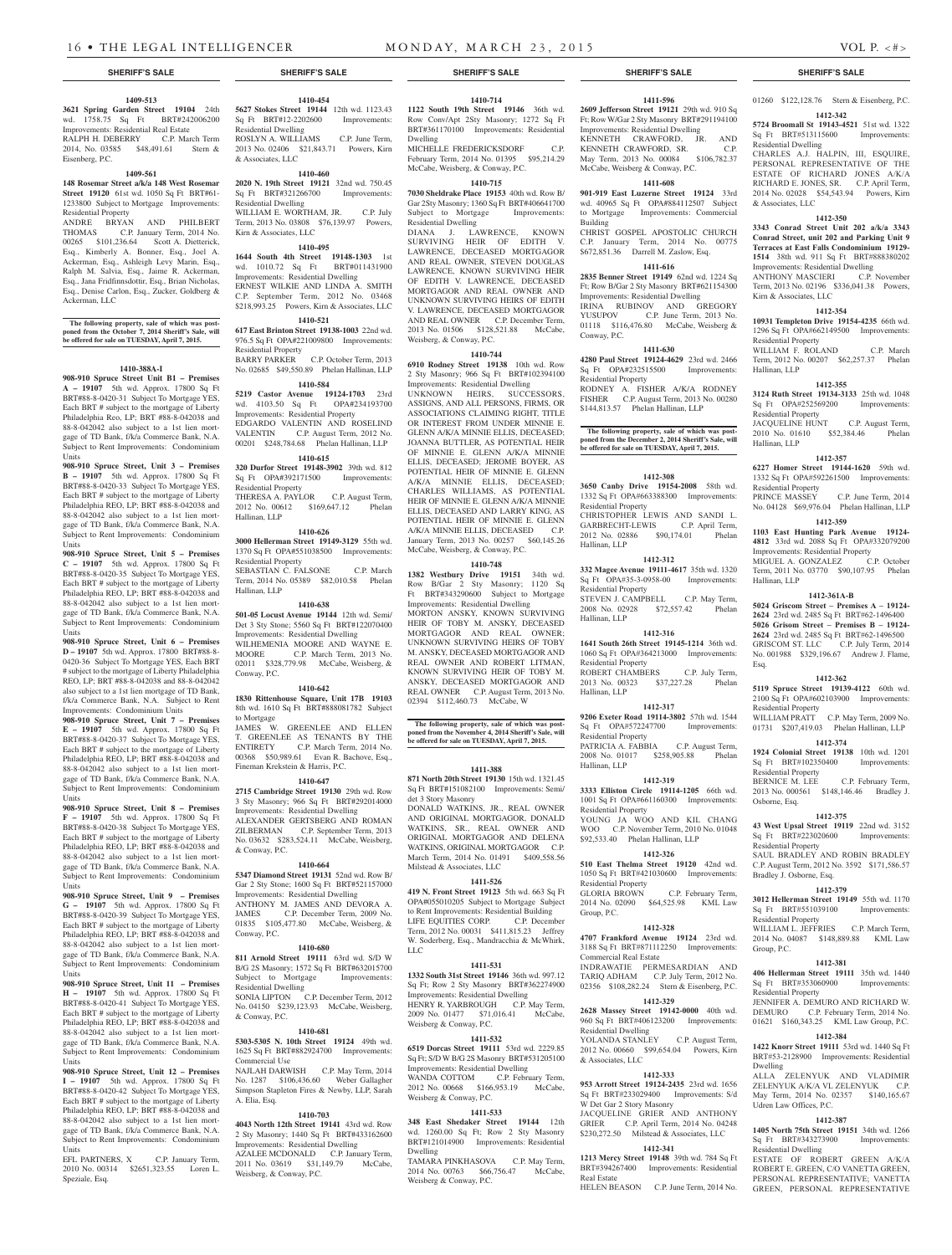Residential Property

Residential Property

Residential Property

Residential Property<br>STEVEN BANES

Residential Property

Residential Real Estate

Residential Dwelling

Residential Property

Residential Property

Residential Dwelling

Residential Property

Improvements: Condominium

Hallinan, LLP

Hallinan, LLP

Group, PC

Residential Property

Residential Property

Offices, PC

Mortgage

Osborne, Esq.

Hallinan, LLP

Law Group, PC

**1412-638 1926 South 4th Street 19148-2537** 39th wd. 1908 Sq Ft OPA#392255800 Improvements:

SHELLY CHAN AND BROTHER & SISTER, INC. C.P. August Term, 2013 No. 03068 \$186,295.99 Phelan Hallinan, LLP

**The following property, sale of which was postponed from the January 6, 2015 Sheriff's Sale, will be offered for sale on TUESDAY, April 7, 2015.**

**1501-304 6823 Clearview Street 19119** 22nd wd. 1260 Sq Ft BRT#222214300 Improvements:

KRYSTAL M. JOHNSON C.P. February Term, 2014 No. 01852 \$100,026.77 KML

**1501-305 216 West Fisher Avenue 19120** 42nd wd. 1350 Sq Ft BRT#422244300 Improvements:

GLORIA JEREZ C.P. January Term, 2014 No. 01909 \$89,271.46 KML Law Group, PC **1501-309 1210 Fillmore Street 19124** 23rd wd. 2915.25 Sq Ft BRT#234109600 Improvements:

2013 No. 001885 \$125,343.95 Bradley J.

**1501-319 3032 Hartville Street 19134-3033** 7th wd. 980 Sq Ft OPA# 071539600 Improvements:

VICTOR MADRIGAL C.P. August Term, 2013 No. 02489 \$13,264.65 Phelan

**1501-326 6519 N. Woodstock Street 19138** 10th wd. 1184 Sq Ft BRT#102075900 Improvements:

NOVA TUCKER C.P. July Term, 2014 No. 03005 \$102,736.71 Stern & Eisenberg, PC **1501-328 1211 South Millick Street 19143-2333** 3rd wd. 1024 Sq Ft BRT#03-3-219400 Improvements:

AYOBAMI OGUNSOLA C.P. March Term, 2014 No. 00884 \$31,827.88 Udren Law

**1501-329 5243 Westford Road 19120** 42nd wd. 1496.25 Sq Ft BRT#421408700 Improvements:

SADIE PEREZ C.P. August Term, 2011 No. 03915 \$101,399.76 KML Law Group, PC **1501-331 2351-53 South Swanson Street 19148** 39th wd. 12600 Sq Ft BRT#884139061 Subject to

TUNGSTEN REALTY, LLC C.P. September Term, 2014 No. 01426 \$1,819556.62 Bonnie R. Golub, Esq.; Weir & Partners, LLP **1501-333 1821 North 77th Street 19151** 34th wd. 1120 Sq Ft BRT#343356000 Improvements:

ANA YOUNG C.P. June Term, 2014 No. 03088 \$144,351.37 KML Law Group, PC **1501-335 2130 Bridge Street 19124** 62nd wd. 1068 Sq Ft BRT#622107200 Improvements:

LEONARD R. STONE C.P. April Term, 2014 No. 01365 \$70,410.84 Martha E. Von Rosenstiel, Esq., Heather Riloff, Esq. **1501-347 4809 McKean Avenue 19144-4707** 13th wd. 1283 Sq Ft OPA# 133146600 Improvements:

KAREN HALL SOLEBO A/K/A KAREN SOLEBO; ABAYOMI Q. SOLEBO C.P. July Term, 2014 No. 02493 \$81,986.10 Phelan

**1501-348 1324 Locust Street, Unit 530 19107- 5604** 5th wd. 319 Sq Ft OPA# 888115422

ARTHUR L. BROWN C.P. March Term, 2012 No. 00019 \$148,437.28 Phelan

**1501-367 236 Fairmount Avenue 19123** 5th wd. 1452 Sq Ft BRT#055159800 Improvements:

SANDRA M. FRAZIER C.P. March Term, 2014 No. 02725 \$245,812.12 KML Law

**1501-372 5222 Oakland Street 19124-1814** 62nd wd. 1366 Sq Ft OPA# 621386500 Improvements:

C.P. December Term,

## **SHERIFF'S SALE SHERIFF'S SALE SHERIFF'S SALE SHERIFF'S SALE SHERIFF'S SALE**

OF THE ESTATE OF ROBERT GREEN A/K/A ROBERT E. GREEN; UNKNOWN HEIRS, SUCCESSORS, ASSIGNS, AND ALL PERSONS, FIRMS OR ASSOCIATIONS CLAIMING RIGHT, TITLE OR INTEREST FROM OR UNDER ROBERT GREEN A/K/A ROBERT E. GREEN, DECEASED C.P. February Term, 2013 No. 00442 \$214,460.40 Udren Law Offices, P.C.

### **1412-389**

**3617 Stanwood Street 19136** 64th wd. 1126 Sq Ft BRT#642321400 Improvements: Residential Dwelling

NEELUM TAHIR C.P. July Term, 2013 No. 01102 \$173,093.58 Martha E. Von Rosenstiel, Esq., Heather Riloff, Esq.

### **1412-402**

**5538 Pine Street 19143** 60th wd. 976 Sq Ft BRT#604098000 Improvements: Residential Property ANITA CARTER A/K/A ANITA CLARK

C.P. February Term, 2014 No. 000740 \$47,226.92 Bradley J. Osborne, Esq. **1412-413**

# **633 West Olney Avenue 19120** 61st wd.

1782 Sq Ft BRT#612009100 Improvements: Residential Property C.P. May Term, 2013 No. 002365 \$113,433.38 Bradley J. Osborne, Esq.

### **1412-414**

**425 Fern Street 19120** 61st wd. 1200 Sq Ft BRT#612204900 Improvements: Residential Property DARNELL R. MINUS C.P. July Term,

2013 No. 01877 \$74,967.21 KML Law Group, P.C.

# **1412-419**

**11808 Basile Road 19154-2523** 66th wd. 1380 Sq Ft OPA#662015300 Improvements: Residential Property JOHN HANNIGAN AND PATRICIA A.

HANNIGAN C.P. November Term, 2013 No. 01138 \$148,151.37 Phelan Hallinan, LLP

### **1412-428**

**1728 North 28th Street 19121-2704** 32nd wd. 1298 Sq Ft OPA#324148300 Improvements: Residential Property

ROSALYN N. HUGHES C.P. June Term, 2014 No. 00874 \$46,653.33 Phelan Hallinan, LLP

### **1412-434**

**227 West Rockland Street 19120-4133**  42nd wd. 1438 Sq Ft OPA#422117700 Improvements: Residential Property RONALD D. ANDREWS C.P. May Term, 2014 No. 03544 \$74,180.31 Phelan Hallinan, LLP

### **1412-445**

**3902 Glendale Street 19124-5510** 33rd wd. 1200.00 Sq Ft OPA#332428000 Improvements: Residential Property IVAN R. GOGGINS C.P. February Term, 2014 No. 00024 \$44,683.97 Phelan Hallinan, LLP

### **1412-449**

**2810 Knorr Street 19149-2517** 55th wd. 1152 Sq Ft OPA#551188400 Improvements: Residential Property RAYMOND T. DONAHUE C.P. June

Term, 2014 No. 02716 \$159,307.36 Phelan Hallinan, LLP

# **1412-454**

**2431 South Opal Street 19145** 26th wd. 665.52 Sq. Ft. (land area); 1068 Sq Ft (improvement area) BRT#262143400 Subject to Mortgage Improvements: Row 2 Sty Masonry BARBARA L. GENOVESI AND BIAGIO F. GENOVESI C.P. September Term, 2007 No. 01620 \$158,349.48 Keri P. Ebeck, Esq.

# **1412-456**

**5447 Cedar Avenue 19143-1953** 46th wd. 1280 Sq Ft OPA#463038700 Improvements: Residential Property

ATTOH MOUTCHIA C.P. June Term, 2013 No. 01568 \$44,469.02 Phelan Hallinan, LLP

# **1412-457**

**1324 Locust Street, Apartment 518 19107- 5645** 88th wd. 358 Sq Ft OPA#888115398 Improvements: Condominium SHERRY L. SFORZA AND HELEN C. RICHMAN C.P. February Term, 2013 No. 01699 \$114,207.57 Phelan Hallinan, LLP

# **1412-458**

**6511 North 3rd Street 19126-3913** 61st wd. 1305 Sq Ft OPA#611054800 Improvements: Residential Property

GARY MASON C.P. December Term, 2011 No. 01319 \$318,940.64 Phelan Hallinan, LLP

# **1412-461**

**11704 Joseph Kelly Terrace 19154-1638**  66th wd. 2143.00 Sq Ft OPA#662000412 Improvements: Residential Property

KIMBERLY A. MARTINEZ C.P. September Term, 2010 No. 01735 \$274,277.32 Phelan Hallinan, LLP

### **1412-463**

**3971 Wyalusing Avenue 19104-1125** 24th wd. 784 Sq Ft OPA#243192900 Improvements: Residential Property VERONICA THOMAS, IN HER CAPACITY

AS HEIR OF BERNADETTE THOMAS JONES, DECEASED; JUDITH HUNDLEY, IN HER CAPACITY AS HEIR OF BERNADETTE THOMAS JONES, DECEASED; JOHN E. THOMAS, IN HIS CAPACITY AS HEIR OF BERNADETTE THOMAS JONES, DECEASED; VIVIAN EATON HUNDLEY, IN HER CAPACITY AS HEIR OF BERNADETTE THOMAS JONES, DECEASED; UNKNOWN HEIRS, SUCCESSORS, ASSIGNS, AND ALL PERSONS, FIRMS, OR ASSOCIATIONS CLAIMING RIGHT, TITLE OR INTEREST FROM OR UNDER BERNADETTE THOMAS JONES, DECEASED C.P. September Term, 2013 No. 01610 \$74,076.25 Phelan Hallinan, LLP

### **1412-465**

**4514 Baltimore Avenue, Apt 3F 19143** 46th wd. STR/Off Apartments 3 Story Masonry; 2400 Sq Ft PRCL#461089000 Improvements: Residential Dwelling SHEZAAN H. SYED AND UNITED STATES OF AMERICA C/O US ATTORNEY FOR THE EASTERN DISTRICT OF PENNSYLVANIA C.P. April Term, 2011 No. 00021 \$218,315.96 Federman & Associates, LLC

### **1412-472**

**412 Woodhaven Place 19116-2407** 58th wd. 2365 Sq Ft OPA#582345200 Improvements: Residential Property THOMAS V. THOMAS AND OMANA V. THOMAS C.P. July Term, 2012 No. 01197 \$265,170.24 Phelan Hallinan, LLP

## **1412-477**

**602 East Annsbury Street 19120** 42nd wd. 800 Sq Ft BRT#421007300 Improvements: Residential Property ZAIDA E. DEJESUS C.P. October Term 2012 No. 02237 \$85,085.67 KML Law Group, P.C.

### **1412-482**

**1829 Wilmot Street 19124** 23rd wd. 1645 Sq<br>Ft BRT#23-2-1348-05 Subject to Mortgage Ft BRT#23-2-1348-05 Subject to Mortgage Improvements: Residential Property WENDY L. DANIELS C.P. November Term, 2011 No. 01241 \$50,870.28 Pressman & Doyle, LLC

### **1412-486**

**1381 Pratt Street 19124-1925** 62nd wd. 1996 Sq Ft OPA#621023700 Improvements: Residential Property IGOR MAKOVOZ C.P. August Term, 2012 No. 01016 \$112,098.98 Phelan Hallinan, LLP

### **1412-487**

**2331 South Percy Street 19148-3710** 39th wd. 780 Sq Ft OPA#393443000 Improvements: Residential Property DANA M. PICCIOTTI C.P. June Term, 2014 No. 03600 \$26,060.34 Phelan Hallinan, LLP

### **1412-489**

**850 Mercer Street 19125-3519** 18th wd. 920 Sq Ft OPA#181404700 Improvements: Residential Property ROBERT W. SCHMIDT C.P. November Term, 2013 No. 01131 \$66,503.06 Phelan Hallinan, LLP

### **1412-491**

**6731 Leeds Street 19151-3019** 34th wd. 1440 Sq Ft OPA#344039300 Improvements: Residential Property DEBORAH M. BAKER C.P. December Term, 2011 No. 02745 \$110,032.28 Phelan Hallinan, LLP

### **1412-492**

**2651 South 11th Street 19148-4407** 39th wd. 1266.00 Sq Ft OPA#39-4-1887-00 Improvements: Residential Property ERIC BARTELLO C.P. May Term, 2011 No. 02734 \$189,002.78 Phelan Hallinan, LLP

### **1412-499**

**5929 Crystal Street 19120-1127** 35th wd. 1008 Sq Ft OPA#352220700 Improvements: Residential Property GLENN LANE C.P. September Term, 2013 No. 01940 \$123,706.82 Phelan Hallinan,

### **1412-502**

LLP

**1820 Placid Street 19152** 56th wd. S/D W B/G 1 STY MASONRY; 1000 Sq Ft BRT#562248300 Improvements: Residential Dwelling

ALLA KHEYFETS, ADMINISTRATRIX OF THE ESTATE OF SAMUEL KHEYFETS, DECEASED MORTGAGOR AND REAL OWNER C.P. June Term, 2014 No. 00126 \$76,810.15 McCabe, Weisberg, & Conway,  $P C$ 

## **1412-519**

**2855 Welsh Road 19152** 57th wd. 2787 Sq Ft BRT#571047900 Improvements: Residential Dwelling<br>DAVID PAEZ C.P. May Term, 2009 No.

01998 \$418,049.81 Udren Law Offices, P.C. **1412-526 6800 Oxford Avenue 19111** 35th wd. 2640

Sq Ft BRT#353311905 Improvements: Residential Dwelling PAULINE PAPAGEORGIOU C.P. June

Term, 2011 No. 03264 \$158,404.03 Udren Law Offices, P.C.

# **1412-527**

**5033 Schuyler Street 19144** 13th wd. S/D W DET GAR 3 STY MASON; 2763 Sq Ft BRT#133158300 Improvements: Residential Dwelling

CHERISE NICOLE WALL, ANTHONY WALL AND UNITED STATES OF AMERICA C/O UNITED STATES ATTRONEY FOR THE EASTERN DISTRICT OF PENNSYLVANIA C.P. July Term, 2008 No. 02738 \$167,156.68 McCabe, Weisberg, & Conway, P.C.

### **1412-533**

**2823 South Marshall Street 19148** 39th wd. 1212 Sq Ft BRT#39-5169900 Improvements: Residential Dwelling

DARLENE MIXSON-HOLDEN C.P. March Term, 2013 No. 04235 \$120,788.54 Udren Law Offices, P.C.

### **1412-540**

**5954 Elsinore Street 19120-1208** 35th wd. 1042 Sq Ft OPA#352300800 Improvements: Residential Property TRACI R. JORDAN C.P. September Term, 2011 No. 03843 \$65,858.67 Phelan Hallinan, LLP

## **1412-541**

**234 West Tabor Road 19120-2836** 42nd wd. 1696 Sq Ft OPA#422282200 Improvements: Residential Property JENELLE M. GIBSON C.P. October Term, 2012 No. 00020 \$154,004.16 Phelan Hallinan, LLP

# **1412-543**

**954 Marcella Street 19124-1735** 35th wd. 1078 Sq Ft OPA#351125000 Improvements: Residential Property<br>JERRY V. SMITH C.P. November Term, 2011 No. 02355 \$60,232.47 Phelan Hallinan, LLP

## **1412-551**

**917 Anchor Street 19124** 35th wd. ROW B/GAR 2STY MASONRY; 2101.5 Sq Ft BRT#351285200 Improvements: Residential Dwelling ANGEL A. RODRIGUEZ C.P. March Term, 2013 No. 01575 \$38,251.14 McCabe, Weisberg, & Conway, P.C.

### **1412-552**

**5542 Lansdowne Avenue 19131** 4th wd. ROW CONV/APT 2STY MASONRY; 1181 Sq Ft BRT#041253900 Improvements: Residential Dwelling

DARNELL R. RUSSELL C.P. June Term, 2008 No. 03826 \$117,826.86 McCabe, Weisberg, & Conway, P.C.

### **1412-555**

**2847 South 64th Street 19142** 40th wd. ROW B/GAR 2STY MASONRY; 1056 Sq Ft BRT#402138300 Improvements: Residential Dwelling

ANDREW S. CINGOLO A/K/A ANDREW CINGOLO C.P. April Term, 2014 No. 01170 \$36,198.02 McCabe, Weisberg, & Conway, P.C.

### **1412-564**

**1528 South Etting Street 19146** 36th wd. ROW 2 STY MASONRY; 1120 Sq Ft BRT#364314400 Improvements: Residential Dwelling KATRINA FLOYD C.P. August Term, 2001 No. 01297 \$46,287.09 McCabe, Weisberg, & Conway, P.C.

### **1412-565**

**700 North Pennock Street, Unit C102 19130- 1734** 88th wd. Being designated as unit No. C-102 together with a 2.424% interest in the common elements as defined in such declaration and as the same may be changed by any amendment or admendments thereto. OPA#888151756 Improvements: Condominium Unit MICHAEL BAHRAMI C.P. July Term, 2012 No. 01652 \$332,040.23 Phelan Hallinan, LLP

### **1412-568**

**312 Hoffnagle Street 19111-1819** 63rd wd. 1823 Sq Ft OPA#631379700 Improvements: Residential Property MICHAELA M. PARROTTI A/K/A

MICHAELA PARROTTA C.P. February Term, 2013 No. 01318 \$153,883.67 Phelan

Hallinan, LLP

### Residential Real Estate BRIDGET KORNEGAY C.P. July Term,

Eisenberg, P.C.

Residential Property

Masonry

Associates, LLC

Residential Property

S. Plon, Esq.

Dwelling

& Conway, P.C.

Bradley J. Osborne, Esq.

Residential Property<br>ALLA KHEYFETS

Esq.

Dwelling

& Conway, P.C.

Residential Property

Hallinan, LLP

Weisberg, & Conway, P.C.

Property

**1412-569 1154 Mercy Street 19148** 39th wd. 1170 Sq Ft OPA#394028600 Improvements: Residential

MING W. LIE C.P. March Term, 2010 No. 05845 \$105,499.62 Phelan Hallinan, LLP **1412-571 8520 Michener Street 19150** 50th wd. 1158 Sq Ft BRT#501139400 Improvements:

2014 No. 02956 \$62,849.74 Stern &

**1412-573 4830 Hazel Avenue 19143-2025** 46th wd. 2552 Sq Ft OPA#461069400 Improvements:

KAREN VANN C.P. April Term, 2013 No. 04167 \$412,442.04 Phelan Hallinan, LLP **1412-578 247 West Chew Avenue a/k/a 247 West Chew Street 19120-2354** 61st wd. 2500 Sq Ft BRT#612047800 Improvements: Det 3 Story

GEORGE S. KANNAMPLAVE AND SUSAN G. KANNAMPLAVE C.P. May Term, 2014 No. 01292 \$171,212.59 Milstead &

**1412-581 3111 Windish Street 19152-4517** 64th wd. 1270 Sq Ft OPA#641198500 Improvements:

STEPHEN C. HEIM AND DANIELLE HEIM C.P. January Term, 2012 No. 03067 \$177,156.25 Phelan Hallinan, LLP **1412-582 60 East Durham Street 19119** 22nd wd. 1020 Sq Ft BRT#22-2152400 Subject to Mortgage Improvements: Residential Dwelling JANET CURTIS C.P. April Term, 2013 No. 3730 & No. 3328 \$30,191.00 Dana

**1412-596 4615 Hurley Street 19124** 42nd wd. ROW 2 STY MASONRY; 960 Sq Ft BRT#421445500 Improvements: Residential Dwelling JAMAL REYNOLDS C.P. October Term, 2008 No. 03984 \$47,152.19 McCabe,

**1412-599 126 East Walnut Lane 19144** 59th wd. APT 2-4 UNTS 2STY MASONR; 1568 Sq Ft BRT#592058500 Improvements: Residential

JOHN BUSSEY C.P. November Term, 2013 No. 02050 \$123,459.01 McCabe, Weisberg,

**1412-600 870 North 28th Street, Apartment 216 19130** 15th wd. 819 Sq Ft BRT#888152848 Improvements: Residential Property LYNN SERRANO A/K/A LYNN SARRANO C.P. May Term, 2014 No. 03534 \$225,204.13

**1412-604 1361 Fanshawe Street 19111** 53rd wd. 1210 Sq Ft BRT#53-2-0498-00 Improvements:

No. 2037 \$71,652.85 Bradley J. Osborne,

**1412-606 5850 North Fairhill Street 19120** 61st wd. ROW B/GAR 2 STY MASONRY; 1120 Sq Ft BRT#612301000 Improvements: Residential

LEONILA SUAREZ A/K/A LEONILA A. SUAREZ AND UNITED STATES OF AMERICA C/O UNITED STATES ATTORNEY FOR THE EASTERN DISTRICT OF PENNSYLVANIA C.P. April Term, 2014 No. 01323 \$99,967.51 McCabe, Weisberg,

**1412-625 6554 Vandike Street 19135** 41st wd. ROW 2 STY MASONRY; 1056 Sq Ft BRT#411336800 Improvements: Residential Dwelling DARLENE WYSZYNSKI, KNOWN SURVIVING HEIR OF ALICE HILSEE, DECEASED MORTGAGOR AND REAL OWNER; JOAN HILSEE, KNOWN<br>SURVIVING HEIR OF ALICE HILSEE, SURVIVING HEIR OF ALICE DECEASED MORTGAGOR AND REAL OWNER AND UNKNOWN SURVIVING HEIRS OF ALICE HILSEE, DECEASED MORTGAGOR AND REAL OWNER C.P. February Term, 2014 No. 01611 \$70,112.47 McCabe, Weisberg, & Conway, P.C. **1412-635 1503 Frankford Avenue 19125-4411** 18th wd. 1374 Sq Ft OPA#181007900 Improvements:

NARCISO R. RODRIGUEZ C.P. November Term, 2004 No. 04151 \$54,270.14 Phelan

C.P. July Term, 2014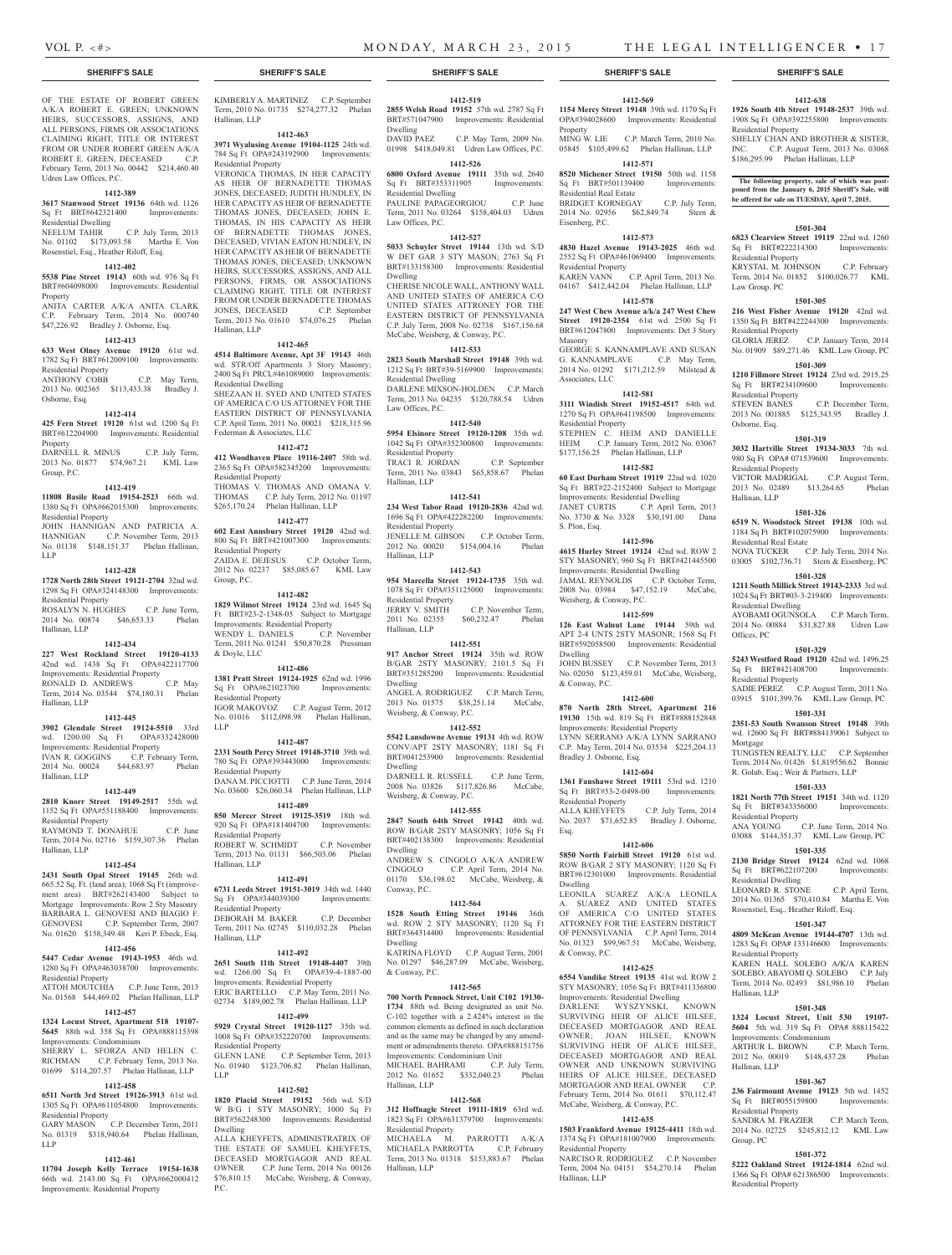CRYSTAL ANDERSON C.P. April Term, 2014 No. 02670 \$112,583.93 Phelan Hallinan, LLP

### **1501-395**

**5811 Montrose Street 19143-3019** 46th wd. 998 Sq Ft; Located on North Side of Montrose Street, 77 ft Westward of West side of 58th Street, Front: 15 ft, Depth: 62 ft OPA# 033072400 Subject To Mortgage of States Resources Corp., successor by assignment to Fleet National Bank, successor by merger to Summit Bank, successor to Accredited Mortgage Service Subject To Rent Ground Rent EUGENE PETERS AND MARIAN PETERS C.P. April Term, 2014 No. 03340 \$63,835.25 Phillip D. Berger, Esq., Berger Law Group, PC

# **1501-405**

**2651 South Carroll Street 19142** 40th wd. 960 Sq Ft BRT#406106000 Improvements: Residential Property

LAWRENCE S. TAYLOR C.P. March Term, 2013 No. 01685 \$33,562.74 KML Law Group, PC

### **1501-406**

**1508 Brown Street 19130-2906** 15th wd. 2595 Sq Ft OPA# 152234400 Improvements: Residential Property JAMES EDWARD SMITH C.P. March Term, 2012 No. 03105 \$314,819.62 Phelan Hallinan, LLP

### **1501-420**

**12039 Sewell Road 19116** 58th wd. 1412 Sq Ft BRT#58-2-587800 Improvements: Residential Dwelling WILLIAM E. EGENOLF C.P. May Term,

2009 No. 03805 \$155,566.17 Udren Law Offices, PC

# **1501-422**

**6350 Brous Avenue 19149** 62nd wd. 1308 Sq Ft BRT#62-1-592400 Improvements: Residential Dwelling JAMES W. CORCORAN C.P. May Term,

2014 No. 03563 \$25,465.85 Udren Law Offices, PC

# **1501-426**

**307 Unruh Avenue 19111-4654** 35th wd. 1365 Sq Ft OPA# 353126400 Improvements: Residential Property TAIKESHA N. MOSS C.P. July Term, 2012

No. 01844 \$205,828.64 Phelan Hallinan, LLP

# **1501-443**

**6122 Catharine Street 19143** 3rd wd. 1376 Sq Ft BRT#03-3-0088-00 Improvements: Residential Property NICOLE GODBOLT C.P. July Term, 2014

No. 000791 \$76,819.81 Christopher A. DeNardo, Esq.

# **1501-455**

**2146 Knorr Street 19149-2306** 54th wd. 1152 Sq Ft BRT#542004000 Improvements: Residential Property<br>RANDELL GREEN C.P. July Term, 2013 No. 04282 \$97,007.96 KML Law Group, PC

### **1501-472**

Hallinan, LLP

**2235 South 71st Street 19142** 40th wd. 1244 Sq Ft BRT#403217400 Improvements:

### Residential Property LISA BOOKHART C.P. November Term,

2013 No. 02786 \$31,137.45 KML Law Group, PC

# **1501-488**

**3436 Almond Street 19134-5313** 45th wd. 948 Sq Ft OPA# 451299200 Improvements: Residential Property ZBIGNIEW SULIK C.P. September Term, 2012 No. 02840 \$117,822.46 Phelan

# **1501-489**

**1115 Hower Lane 19115-4810** 63rd wd. 2310 Sq Ft OPA# 632075200 Improvements: Residential Property

BASHIRAN BIBI AND SHAHBAZ KHAN C.P. March Term, 2013 No. 02983 \$383,909.96 Phelan Hallinan, LLP

## **1501-492**

**6020 N. 11th Street 19141** 49th wd. 1664 Sq Ft more or less BRT#49-3-0768-00 Improvements: Residential Dwelling PAULINE HOWARD A/K/A PAULEEN HOWARD C.P. November Term, 2009 No. 01502 \$105,242.45 Scott P. Sheetman, Esq.

## **1501-497**

**2215 Melvin Street, a/k/a 2215 North Melvin Street 19131-2207** 52nd wd. 1706 Sq Ft OPA# 522248900 Improvements: Residential Property

CLARENCE HARVEY C.P. May Term, 2013 No. 00289 \$119,606.85 Phelan Hallinan, LLP

# **1501-501**

**8012 Lindbergh Boulevard 19153-1601**  40th wd. 1440 Sq Ft BRT#405847511 Improvements: Residential Property KIFLE TESSEMA, AS SOLE OWNER C.P.

December Term, 2013 No. 03073 \$180,170.86 Zucker, Goldberg & Ackerman, LLC

**1501-502 2232 South Bouvier Street 19145** 26th wd. 784 Sq Ft BRT#262053100 Improvements:

Residential Property WILLIAM J. DOYLE, JR. C.P. March Term, 2014 No. 00793 \$145,162.33 Zucker, Goldberg & Ackerman, LLC

# **1501-516**

**1865 Conlyn Street 19141** 17th wd. 1432 Sq Ft BRT#171145700 Improvements: Residential Property JASMIN D. DAVIS A/K/A JASMIN DAVIS C.P. August Term, 2013 No. 02652 \$85,371.54 KML Law Group, PC

### **1501-519**

**5832 Malvern Avenue 19131-3026** 52nd wd. 1217 Sq Ft BRT#522113400 Improvements: Residential Property

HEIRS AND DEVISEES OF LEO B. WALLACE, DECEASED C.P. May Term, 2013 No. 01809 \$28,047.08 Pressman & Doyle, LLC

### **1501-523**

**1308 Wells Street 19111** 53rd wd. 1213 Sq Ft BRT#532016000 Improvements: Residential Dwelling CHUI W. CHENG C.P. August Term, 2014 No. 01931 \$118,239.71 Udren Law Offices, PC

**1501-531 6238-6240-6242 Catharine Street 19143** 3rd wd. (formerly part of the 46th wd.) 1344 Sq Ft BRT#0-33-0128-10 Improvements: Residential Dwelling MARIA E. PERRIN C.P. July Term, 2012 No. 03497 \$53,207.38 Udren Law Offices,

## **1501-567**

PC

**229 Widener Street 19120** 61st wd. 1050 Sq Ft BRT#612122300 Improvements: Residential Property NOELIA ANDINO-TORO C.P. February Term, 2012 No. 04034 \$85,351.83 KML Law Group, PC

**1501-568**

**2625 South Daggett Street 19142-2804**  40th wd. 1128 Sq Ft OPA# 406007100 HOLL WO. 1120 DA 1120 DA 1121<br>Improvements: Residential Property<br>KHALILAH FELDER C.P. December KHALILAH FELDER Term, 2011 No. 03325 \$73,313.98 Phelan Hallinan, LLP

### **1501-571**

**4414 Devereaux Street, a/k/a 4414 Devereaux Avenue 19135-3604** 55th wd. 1500 Sq Ft OPA# 552024600 Improvements: Residential Property AHSAN ULLAHA AND BIBI WALIMA ULLAHA A/K/A BIBI W. KHAN C.P. February Term, 2014 No. 01511 \$138,889.32 Phelan Hallinan, LLP

# **1501-574**

**1820 South 9th Street 19148-1660** 1st wd. 1176 Sq Ft OPA# 012388500 Improvements: Residential Property CARMEN VELAZQUEZ AND MARVIN VELAZQUEZ C.P. July Term, 2009 No. 00417 \$181,436.02 Phelan Hallinan, LLP

# **1501-576**

**1621 South Franklin Street 19148- 1222** 1st wd. 988 Sq Ft OPA# 012186100 Improvements: Residential Property CHERYL MCCLASHIE-GANT C.P. October Term, 2007 No. 05072 \$56,131.08 Phelan Hallinan, LLP

### **1501-583**

DeNardo, Esq.

**12014A Tyrone Road a/k/a 12014 Tyrone Road, Unit A 19154-1829** 66th wd. 900 Sq Ft BRT#663269900 Improvements: Residential Property RICHARD A. WHITFORD AND NORMA B. WHITFORD C.P. October Term, 2013 No. 000880 \$235,963.80 Christopher A.

### **1501-596**

**7227 Jackson Street 19135-1220** 41st wd. 1188 Sq Ft BRT#412324100 Improvements: Residential Property IESHIA D. NEAL C.P. June Term, 2014 No. 01132 \$124,725.08 KML Law Group, PC

**1501-603 7910 Michener Avenue 19150-1321** 50th wd. 1312 Sq Ft OPA# 501120800 Improvements: Residential Property MARY DEARRY C.P. June Term, 2014 No.

# 04806 \$130,222.30 Phelan Hallinan, LLP **1501-613**

**6901 Valley Avenue Unit E1, a/k/a 6901-29 Valley Avenue #E1 19128-1530** 88th wd. 780 Sq Ft OPA# 888211041 Improvements: Residential Property MICHAEL C. OSBORNE C.P. March Term, 2014 No. 00617 \$104,068.96 Phelan

Hallinan, LLP **4303 Deerpath Lane 19154** 66th wd. 1488 Sq Ft BRT#662448200 Improvements:

**1501-617 10232 Selmer Plaza 19116** 58th wd. S/D W B/G 2 Sty Masonry; 1354 Sq Ft BRT#582459600 Improvements: Residential Dwelling EUGENIA GIRSH AND VALERY GIRSH C.P. October Term, 2013 No. 00245 \$206,635.88 McCabe, Weisberg &

**1501-620 228 South 49th Street 19139** 60th wd. Semi/ Det 3 Sty Masonry; 1968 Sq Ft BRT#601091800 Subject to Mortgage Improvements: Residential

MARY ELLEN JONES A/K/A MARY E. JONES C.P. December Term, 2013 No. 00691 \$177,012.38 McCabe, Weisberg &

**1501-621 1923 Reed Street 19146** 36th wd. Row 2 Sty Masonry; 1109 Sq Ft BRT#361135400 Improvements: Residential Dwelling LUCAS CHENGULA MWAGALA C.P. October Term, 2013 No. 00841 \$137,633.56 McCabe, Weisberg & Conway, PC

**1501-633 4339 Boone Street 19128-4904** 21st wd. 1467 Sq Ft BRT#21-1-2702-20 Subject to Mortgage Improvements: Buildings And Improvements 4339 BOONE STREET, LP C.P. December Term, 2012 No. 04017 \$269,509.00 Ashley

**1501-635 2904 Gerritt Street 19146** 36th wd. 1020 Sq Ft BRT#364229200 Improvements:

WALTER J. FULLER C.P. August Term, 2014 No. 00081 \$54,413.86 Stern &

**1501-637 4735 Whitaker Avenue 19120** 42nd wd. Row B/Gar 2 Sty Masonry; 1200 Sq Ft BRT#421565100 Improvements: Residential

REGINALD BATES C.P. December Term, 2012 No. 00967 \$64,421.76 McCabe.

**1501-638 2630 South 72nd Street 19153** 40th wd. Row 2 Sty Masonry; 1024 Sq Ft BRT#404009100 Improvements: Residential Dwelling BRUCE E. LEE C.P. April Term, 2009 No. 03346 \$211,912.46 McCabe, Weisberg &

**1501-642 1629 East Tulpehocken Street 19138** 10th wd. Row B/Gar 2 Sty Masonry; 1212 Sq Ft BRT#102214400 Improvements: Residential

MARQUETA SMITH C.P. July Term, 2012 No. 03200 \$148,715.57 McCabe, Weisberg

**1501-653 8568 Benton Avenue 19152** 56th wd. S/D W B/G 1 Sty Masonry; 1026 Sq Ft BRT#562425800 Improvements: Residential

PAUL LABRAKE C.P. July Term, 2013 03338 \$141,419.09 McCabe, Weisberg &

**1501-658 2730 North 46th Street 19131** 52nd wd. Row W BAS, GAR 3 Sty Stone; 1354 Sq Ft BRT#521230900 Improvements: Residential

TAMARA L. WATKINS C.P. March Term, 2014 No. 00679 \$148,294.72 McCabe,

**1501-659 6849 North 19th Street 19126** 10th wd. S/D W B/G 2S Masonry; 1728 Sq Ft BRT#101109300 Improvements: Residential Dwelling JENNIFER IACONO, ADMINISTRATRIX D.B.N. OF THE ESTATE OF ARTHUR J. SLATER, DECEASED MORTGAGOR AND REAL OWNER C.P. June Term, 2014 No. 02796 \$108,390.90 McCabe, Weisberg &

**1501-662 1821 North Leithgow Street 19122**  18th wd. Row 3 Sty Masonry; 1464 Sq Ft BRT#183164500 Improvements: Residential

ISMAEL M. JABER C.P. April Term, 2014 No. 01928 \$73,025.71 McCabe, Weisberg

**1501-672 6042 Hasbrook Avenue 19111-5903** 35th wd. 1188 Sq Ft BRT#352255200 Improvements:

PEDRO CASTILLO C.P. January Term, 2012 No. 01951 \$139,840.02 KML Law

**1501-678**

Conway, PC

Dwelling

Conway, PC

L. Lerch, Esq.

Eisenberg, PC

Dwelling

Conway, PC

Dwelling

Dwelling

Dwelling

Conway, PC

Dwelling

& Conway, PC

Group, PC

Residential Property

Weisberg & Conway, PC

Conway, PC

& Conway, PC

Residential Real Estate

Weisberg & Conway, PC

Residential Property PAUL J. QUALI C.P. January Term, 2014 No. 00786 \$180,375.16 Zucker, Goldberg & Ackerman, LLC

# **1501-681**

**2624 Island Avenue 19153** 40th wd. 1860 Sq Ft BRT#405750400; PRCL# 40-50S1- 16 Subject to Mortgage Improvements: Residential Property LORNELL MORRIS, JR. C.P. January

Term, 2011 No. 03329 \$89,720.12 Jeffrey G. Trauger, Esq.

## **1501-688**

**6115 North 7th Street 19120** 61st wd. Row B/Gar 2 Sty Masonry; 1536 Sq Ft BRT#611144800 Improvements: Residential Dwelling

RICHARD T. BROWN A/K/A RICHARD<br>RROWN CP March Term 2014 03947 C.P. March Term, 2014 03947 \$98,902.09 McCabe, Weisberg & Conway, PC **1501-701**

**5843 Florence Avenue 19143** 3rd wd. Row 2

Story Masonry; 1510 Sq Ft BRT#034068300 Improvements: Residential Dwelling ETHEL E EDWARDS; TITLE IS VESTED IN ETHEL E. EDWARDS BY DEED DATED NOVEMBER 6, 2002 AND RECORDED JANUARY 30, 2003 AS INSTRUMENT NO. 50605243 C.P. October Term, 2010 No. 00464 \$52,224.98 Federman & Associates, LLC

### **1501-704**

**1248 Passmore Street 19111** 53rd wd. 1080 Sq Ft BRT#531106500 Improvements: Row B/gar 2 Story Masonry JOSEPH LOUISSAINT C.P. August Term, 2013 No. 02948 \$66,407.10 Milstead & Associates, LLC

# **1501-708**

**367 West Hortter Street 19119-3107** 22nd wd. 5916 Sq Ft; On the Northwesterly side of Hortter Street (sixty feet wide); Containing the distance of one hundred thirty-nine feet two inches Northeastwardly from the Northeasterly side of Greene Street, curve; thence extending further a distance on a line of curve to the left with a radius of fifty feet, the arc distance of four feet seven and three-quarters inches to a point of corner; thence extending North fortysix degrees thirty-nine minutes eighteen seconds West the distance of forty-six feet one-eighth inches to a point of corner; thence extending South fifty-four degrees twenty-eight minutes thirty-six seconds West at the distance of One hundred feet to a point of corner; thence extending South forty-eight degrees thirty-seven minutes fifty-three seconds East one hundred sixty feet ten and one-eighth inches BRT#775202000 Subject to Mortgage Improvements: RICHARD HWANG A/K/A KWANG PYO HWANG C.P. August Term, 2014 No. 00988 \$356,717.30 Dominic A. DeCecco, Esq., Hartman Shurr Valeriano

**The following property, sale of which was postponed from the February 3, 2015 Sheriff's Sale, will be offered for sale on TUESDAY, April 7, 2015.**

### **1502-303**

**53 West Seymour Street 19144** 12th wd. 2396 Sq Ft BRT#123054800 Improvements: Residential Real Estate MAXIM VOVK C.P. August Term, 2014 No.

02378 \$105,894.87 Stern & Eisenberg, P.C.

### **1502-305 1860 Nolan Street 19138** 10th wd. 1426 Sq Ft

BRT#102225100 Improvements: Residential Real Estate DAMON T. WALKER A/K/A DAMON T. WALKER, SR. C.P. September Term, 2013 No. 001381 \$99,764.77 Stern & Eisenberg, P.C.

## **1502-306**

**700 Montrose Street 19147-3919** 2nd wd. 1344 Sq Ft OPA#021043200 Improvements: Residential Property CHRISTOPHER J. ANGELO AND NATALIE M. ANGELO C.P. July Term, 2014 No.

02465 \$79,803.07 Phelan Hallinan, LLP **1502-307 5431 Chester Avenue 19143-4913** 51st wd.

# 1840 Sq Ft OPA#514128100 Improvements: Residential Property

JACOB HASIS C.P. March Term, 2009 No. 01204 \$95,622.65 Phelan Hallinan, LLP **1502-308**

# **10834 Keswick Road 19154** 66th wd. 1360 Sq Ft BRT#662098900 Improvements: Residential Dwelling

MARY ANNE B. WARE AND DIANE WARE C.P. April Term, 2014, No. 03664 \$205,349.15 Law Offices of Gregory Javardian **1502-309**

**413 Friendship Street 19111-3907** 35th wd. 1350 Sq Ft OPA#353177100 Improvements: Residential Property

# **SHERIFF'S SALE SHERIFF'S SALE SHERIFF'S SALE SHERIFF'S SALE SHERIFF'S SALE**

MAHMOUD AL HACHAMI A/K/A MAHMOUD RIYADH ALASADE C.P. January Term, 2014 No. 01306 \$135,541.01

**1502-313 2544 North 11th Street 19133** 37th wd. 2115 Sq Ft BRT#371195700 Improvements: Row

SHAWN MOORE C.P. May Term, 2014 No. 00292 \$93,613.19 Milstead & Associates,

**1502-314 3343 Conrad Street, Unit 302 19129** 38th wd. 911 Sq Ft BRT#888380210 Improvements:

CRISTINA I. MASCIERI C.P. May Term, 2014 No. 02101 \$279,635.54 Milstead &

**1502-315 13054 Townsend Road, Unit J-4 19154- 1001** 66th wd. 1536 Sq Ft OPA#888660135

LASHAWN D. SCOTT C.P. June Term, 2008 No. 05168 \$59,070.96 Phelan

**1502-319 5221 North 8th Street 19120** 49th wd. 2064 Sq Ft BRT#492127100 Improvements: Row

ADAMA BRACEWELL C.P. October Term, 2012 No. 01945 \$168,539.91 Milstead &

**1502-320 904 East Chelten Avenue 19138** 12th wd.

2007 No. 004483 \$58,241.13 Milstead &

**1502-322 4298 Parkside Avenue 19104** 6th wd. 2016 Sq Ft BRT#062227700 Improvements:

VICTOR BAILEY C.P. July Term, 2014 No. 3315 \$80,651.28 Christopher A.

**1502-326 2250 Disston Street 19149** 54th wd. 1176 Sq Ft BRT#542065900 Improvements:

SUSAN BLATCH A/K/A SUSAN BIATCH C.P. December Term, 2013 No. 02677 \$61,993.15 KML Law Group, P.C. **1502-331 5247 Walnut Street 19139-4027** 60th wd. 1500 Sq Ft; Beginning Point: Containing in front or breadth on the said Walnut Street 15' and extending of that width in length or depth Northward between parallel lines at right angles to the said Walnut Street 112'2" to a certain 3' wide alley BRT#602050000 Improvements:

2011 No. 03678 \$104,391.90 Richard J.

**1502-332 5731 North Mascher Street 19120** 61st wd. 1224 Sq Ft BRT#612439500 Improvements:

NANCY E. RODRIGUEZ A/K/A NANCY RODRIGUEZ C.P. May Term, 2014 No. 02620 \$120,641.56 KML Law Group, P.C. **1502-339 4737 Shelmire Street a/k/a 4737 Shelmire Avenue 19149** 65th wd. 1280 Sq Ft BRT#651055200 Improvements: Residential

JASON JORDAN C.P. May Term, 2014 No. 02362 \$63,657.04 KML Law Group, P.C. **1502-343 7137 Erdrick Street 19135** 41st wd. 1292 Sq Ft BRT#412250600 Improvements:

ERIC M. METZGER C.P. July Term, 2014 No. 02545 \$155,432.44 KML Law

**1502-346 2159 Homer Street 19138** 10th wd. 1188 Sq Ft BRT#102140100 Improvements:

NAIPHESA HILLIARD C.P. December Term, 2013 No. 01486 \$159,936.17 Stern

**1502-351 2601 Pennsylvania Avenue, Unit 321 19130**  15th wd. 1135 Sq Ft BRT#888072600 Subject to Mortgage Improvements: Res.condo .5+sty

No. 01531 \$66,770.73 Samantha D. Cissne,

**1502-352 3480 Helen Street 19134** 45th wd. 920 Sq Ft BRT#452356700 Improvements: Residential

JUDITH PEREZ C.P. July Term, 2013 No.

C.P. June Term, 2013

C.P. January Term,

C.P. August Term,

Res.condo.4 Sty Mas + Other

Improvements: Condominium

2641 Sq Ft BRT#122119600

Phelan Hallinan, LLP

2 Sty Masonry

Associates, LLC

Hallinan, LLP

B/gar 2 Sty Masonry

Associates, LLC

Associates, LLC

Residential Property

Residential Property

Row 2 Sty Masonry

Nalbandian, III, Esq.

Residential Property

Residential Property

Residential Real Estate

& Eisenberg, P.C.

Masonry<br>STUART BARNES

Esq.

Property

Group, P.C.

Property

DeNardo, Esq.

LLC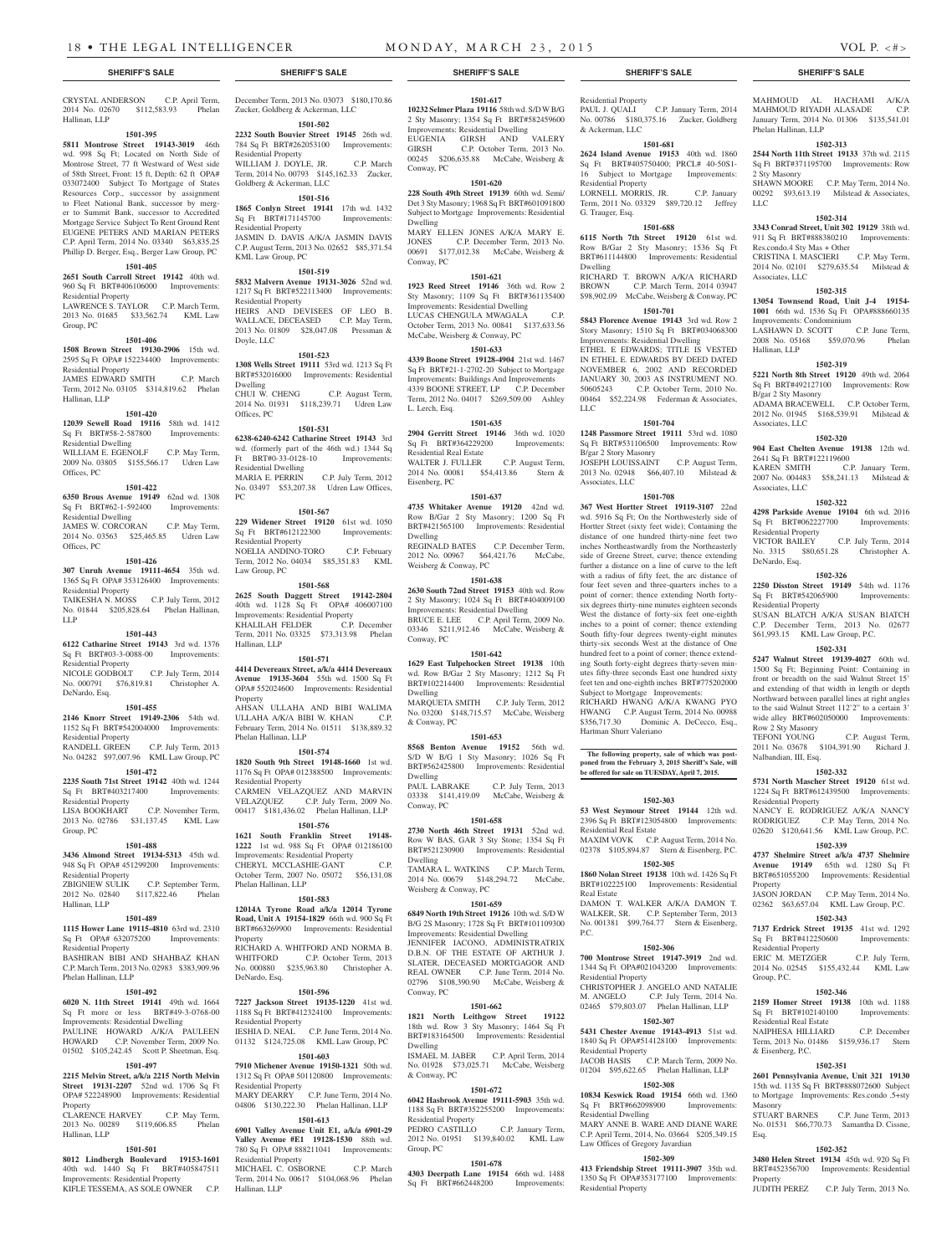### **SHERIFF'S SALE SHERIFF'S SALE SHERIFF'S SALE SHERIFF'S SALE SHERIFF'S SALE**

# 02694 \$49,815.73 KML Law Group, P.C.

**1502-353 7156 North 19th Street 19126** 10th wd. 1440 Sq Ft BRT#101122500 Improvements: Residential Real Estate

# JOAN R. LIGGEONS A/K/A JOAN B. LIGGEONS C.P. June Term, 2013 No. 03740 \$85,344.99 Stern & Eisenberg, P.C.

### **1502-358 1726 East Washington Lane 19138** 10th wd. 1500 Sq Ft BRT#102275300 Improvements: Residential Property

UNKNOWN HEIRS OF HUBERT G. SWABY, DECEASED; CHRISTOPHER SWABY, SOLELY IN HIS CAPACITY AS HEIR OF HUBERT G. SWABY, DECEASED; DENVA WELLINGTON, SOLELY IN HER CAPACITY AS HEIR OF HUBERT G. SWABY, DECEASED; KEITH SWABY, SOLELY IN HIS CAPACITY AS HEIR OF HUBERT G. SWABY, DECEASED; PETER SWABY, SOLELY IN HIS CAPACITY AS HEIR OF HUBERT G. SWABY, DECEASED; ANGELA GARDNER A/K/A ANGELA SWABY SOLELY IN HER CAPACITY AS HEIR OF HUBERT G. SWABY, DECEASED AND SHARON FOSTER A/K/A SHARON SWABY, SOLELY IN HER CAPACITY AS HEIR OF HUBERT G. SWABY, DECEASED C.P. February Term, 2014 No. 02328 \$44,738.86 KML Law Group, P.C.

# **1502-366**

**1332 Faunce Street 19111-3344** 56th wd. 1848 Sq Ft OPA#561386500 Improvements: Residential Property V. SAMUEL A/K/A VARGHESE SAMUEL

C.P. October Term, 2013 No. 01784 \$216,545.28 Phelan Hallinan, LLP

### **1502-367**

**7211 North Broad Street 19126-1729** 61st wd. 1248 Sq Ft OPA#611214100 Improvements: Residential Property

JUAN COREANO C.P. March Term, 2013 No. 03660 \$230,120.09 Phelan Hallinan, LLP

### **1502-368**

**4468 Almond Street 19137** 45th wd. 1411 Sq Ft BRT#453194600 Improvements: Residential Dwelling

JAMES P.R. VISCONTO AND KATHLEEN VISCONTO C.P. May Term, 2010 No. 00147 \$161,904.73 Udren Law Offices, P.C.

# **1502-369**

**2740 Mifflin Street 19145** 48th wd. 1100 Sq Ft BRT#48-2-0423-00 Improvements: Residential Dwelling

JAMES HALL A/K/A JAMES HALL, SR. A/K/A JAMES D. HALL, SR. C.P. April Term, 2013 No. 01924 \$183,983.53 Udren Law Offices, P.C.

# **1502-375**

**4715 Melrose Street 19137** 45th wd. 870 Sq Ft BRT#453448300 Improvements: Residential Property

JAMES DUFFY AND STEPHEN SCIALDONE, SOLELY IN HIS CAPACITY AS ADMINISTRATOR OF THE ESTATE OF CECILIA SCIALDONE, A/K/A CECELIA SCIALDONE, DECEASED C.P. January Term, 2014 No. 01758 \$48,898.66 KML Law Group, P.C.

### **1502-376**

**6751 North 17th Street 19126** 10th wd. 1312 Sq Ft BRT#101047700 Improvements: Residential Property

UNKNOWN HEIRS OF MARY E. BAILEY A/K/A MARY BAILEY, DECEASED; MARY BAILEY, SOLELY IN HER CAPACITY AS HEIR OF MARY E. BAILEY A/K/A MARY BAILEY, DECEASED; MABLE RUTH JONES, SOLELY IN HER CAPACITY AS HEIR OF MARY E. BAILEY, A/K/A MARY BAILEY, DECEASED AND MARQUIS BAILEY, SOLELY IN HIS CAPACITY AS HEIR OF MARY E. BAILEY, A/K/A MARY BAILEY, DECEASED C.P. April Term, 2014 No. 02660 \$108,323.68 KML Law Group, P.C.

## **1502-378**

**1207-11 65th Avenue 19126** 49th wd. 2492 Sq Ft BRT#493062405 Improvements: Residential Dwelling

ESTATE OF LENORE WANSLEY C/O CRAIG JACKSON, PERSONAL REPRESENTATIVE; UNKNOWN HEIRS, SUCCESSORS, ASSIGNS AND ALL PERSONS, FIRMS, OR ASSOCIATIONS CLAIMING RIGHT, TITLE OR INTEREST FROM OR UNDER LENORE WANSLEY, DECEASED AND CRAIG JACKSON, PERSONAL REPRESENTATIVE OF THE ESTATE OF LENORE WANSLEY C.P. July Term, 2010 No. 00657 \$174,643.95 Udren Law Offices, P.C.

## **1502-379**

**229 West Spencer Street a/k/a 229 West Spencer Street 19120** 61st wd. 1140 Sq Ft BRT#611218500 Improvements: Residential

# Property DONNA M. ADOLPHUS C.P. October

Term, 2013 No. 01193 \$40,770.82 KML Law Group, P.C.

# **1502-381**

**122 South 11th Street 19107** 5th wd. 3520 Sq Ft BRT#88-2618600 Subject To Mortgage None other than the mortgage foreclosed by the Plaintiff, LCP Philly LLC Improvements: 3520 Square Foot Portion Of A 9166 Square Foot Restaurant; Balance Of Improvements Cover Adjacent Lot Not Owned By Defendants. Bidders Should Refer To Writ Of Execution For 124 South 11th Street, Case Id No. 140303069, Judgment Against 124 A GUS AND JOYCE HIONAS C.P. March

Term, 2014 No. 03069 \$3,634,060.14 plus continuing interest and costs Christine L. Barba, Ballard Spahr, LLP

### **1502-382**

**124 South 11th Street 19107** 5th wd. 1716 Sq Ft BRT#88-2618700 Subject To Mortgage None other than the mortgage foreclosed by the Plaintiff, LCP Philly LLC Improvements: 6688 Square Foot Portion Of A 6688 Square Foot Restaurant; Balance Of Improvements Cover Adjacent Lot Not Owned By Defendant. Bidders Should Refer To Writ Of Execution For 122 South 11th Street, Case Id No. 140303071 Judgement Against Gus An 124 ASSOCIATES C.P. March Term, 2014 No. 03071 \$3,634,060.14 plus continuing interest and costs Christine L. Barba, Ballard Spahr, LLP

### **1502-387**

**6220 Cottage Street 19135-3214** 55th wd. 1152 Sq Ft BRT#552384800 Improvements: Residential Property GILBERTO GREEN C.P. May Term,

2014 No. 02366 \$127,866.87 KML Law Group, P.C.

# **1502-390**

**1827 North 28th Street 19121** 32nd wd. 1062 Sq Ft BRT#323202000 Improvements: Residential Real Estate CHARLES WELLS AND TANYA WELLS C.P. November Term, 2011 No. 02294 \$100,682.69 Stern & Eisenberg, P.C.

### **1502-391**

**6133 Nassau Road 19151** 34th wd. 2169 Sq Ft BRT#342086300 Improvements: Residential Dwelling

MARY GRAVES A/K/A MARY E. GRAVES; JOHN GRAVES A/K/A JOHN H. GRAVES A/K/A JOHN H. GRAVES, JR. A/K/A JOHN<br>GRAVES JR. C.P. August Term. 2014 No. C.P. August Term, 2014 No. 00894 \$175,188.33 Udren Law Offices, P.C.

# **1502-397**

**5014 Cottage Street 19124** 62nd wd. 996 Sq Ft BRT#622374800 Improvements: Residential Property SONJIA PORTER C.P. August Term, 2014 No. 00086 \$29,516.30 KML Law Group, P.C.

# **1502-401**

**6228 Cottage Street 19135** 55th wd. 1152 Sq Ft BRT#55-2-385200 Improvements: Residential Dwelling

TIMOTHY S. BRILL C.P. October Term, 2011 No. 00500 \$136,656.78 Udren Law Offices, P.C.

### **1502-404**

**2321 Madison Square 19146** 30th wd. 1620 Sq Ft BRT#302106700 Improvements: Residential Property

ERIC T. POULLAIN C.P. September Term, 2012 No. 01369 \$199,388.75 Scott A Dietterick, Esq. Kimberly A Bonner, Esq, Joel A Ackerman, Esq, Ashleigh Levy Marin, Esq, Ralph M Salvia, Esq,.Jaime R Ackerman, Esq, Jana Fridfinnsdottir, Esq, Brian Nicholas Esq, Denise Carlon Esq, Roger Fay Esq., Zucker, Goldberg & Ackerman, LLC

### **1502-407**

**2542 North Corlies Street 19132** 28th wd. 1016 Sq Ft BRT#282100300 Improvements: Residential Property

JOAN J. HOWARD AS ADMINISTRATRIX OF THE ESTATE OF ROSA CHISOLM, DECEASED C.P. March Term, 2014 No. 03270 \$34,186.14 KML Law Group, P.C.

### **1502-409 2443 South Milan Street 19153** 40th wd.

960 Sq Ft BRT#404128200 Improvements: Residential Property BANGALY SOUMAORO C.P. August Term, 2014 No. 00083 \$60,578.32 KML Law Group, P.C.

### **1502-413**

**2635 South 68th Street 19142-2724** 40th wd. 1056 Sq Ft OPA#406093300 Improvements: Residential Property

ANTHONY R. WILLIAMS C.P. December Term, 2011 No. 02954 \$57,972.61 Phelan Hallinan, LLP

### **1502-418**

**4128 Gilham Street 19135-2513** 55th wd. 960 Sq Ft OPA#552130200 Improvements: Residential Property WILLIAM IRVIN, III A/K/A WILLIAM J.

IRVIN, III; MELISSA IRVIN A/K/A MELISSA S. IRVIN C.P. February Term, 2014 No. 00339 \$85,034.27 Phelan Hallinan, LLP

## **1502-424**

**5106 Jackson Street 19124-2119** 62nd wd. 1020 Sq Ft OPA#622395000 Improvements: Residential Property WILLIAM DOUGHERTY AND PATRICIA DOUGHERTY C.P. July Term, 2014 No. 00285 \$36,729.34 Phelan Hallinan, LLP

### **1502-426**

**5030 Whitaker Avenue 19124-3515** 23rd wd. 1356 Sq Ft OPA#233072600 Improvements: Residential Property

CARLOS O. BAHAMUNDI C.P. February Term, 2012 No. 03592 \$127,368.60 Phelan Hallinan, LLP

### **1502-428**

**2649 Maxwell Street 19152-1516** 57th wd. 1304 Sq Ft OPA#571136000 Improvements: Residential Property

JASALYN REALPE AND RYAN REALPE C.P. February Term, 2014 No. 00846 \$203,445.23 Phelan Hallinan, LLP

### **1502-429**

**5957 Kemble Ave, a/k/a 5957 Kemble Street 19138-2933** 17th wd. 1136 Sq Ft OPA#172324200 Improvements: Residential Property

SAUNDRA FANNING, IN HER CAPACITY AS ADMINISTRATRIX AND HEIR OF THE ESTATE OF DOLORES BEAMER-DADE A/K/A DOLORES GLORIA DADE; RANDI YVETTE BEAMER, IN HER CAPACITY AS HEIR OF THE ESTATE OF DOLORES BEAMER-DADE A/K/A DOLORES GLORIA DADE; UNKNOWN HEIRS, SUCCESSORS, ASSIGNS, AND ALL PERSONS, FIRMS, OR ASSOCIATIONS CLAIMING RIGHT, TITLE OR INTEREST FROM OR UNDER DOLORES BEAMER-DADE, DECEASED C.P. March Term, 2014 No. 00396 \$71,287.84 Phelan Hallinan, LLP

### **1502-431**

**1704 North Robinson Street 19151-3927**  34th wd. 1310 Sq Ft OPA#342290000 Improvements: Residential Property ROBERT F. BROWN, SR., IN HIS CAPACITY AS ADMINISTRATOR OF THE ESTATE OF PERCY L. BROWN A/K/A PERCY BROWN; WARREN BROWN, IN HIS CAPACITY AS HEIR OF THE ESTATE OF PERCY L. BROWN A/K/A PERCY BROWN; ROBERT THOMPSON, IN HIS CAPACITY AS HEIR OF THE ESTATE OF PERCY L. BROWN A/K/A PERCY BROWN; UNKNOWN HEIRS, SUCCESSORS, ASSIGNS, AND ALL PERSONS, FIRMS, OR ASSOCIATIONS CLAIMING RIGHT, TITLE OR INTEREST FROM OR UNDER PERCY L. BROWN A/K/A PERCY BROWN, DECEASED C.P. March Term, 2014 No. 03930 \$87,548.01 Phelan Hallinan, LLP

# **1502-434**

**2555 South Dewey Street 19142-3517** 40th wd. 960 Sq Ft OPA#402074000 Improvements: Residential Property

ARNELL J. MAXWELL A/K/A ARNELL MAXWELL C.P. February Term, 2006 No. 00244 \$87,707.85 Phelan Hallinan, LLP

### **1502-438**

**8845 Calvert Street 19152-1305** 57th wd. 1548 Sq Ft OPA#571189700 Improvements: Residential Property MAXINE MOORE C.P. June Term, 2014 No. 04348 \$205,452.91 Phelan Hallinan, LLP

### **1502-443**

**117 South Cobbs Creek Parkway 19139**  3rd wd. 1334 Sq Ft BRT#031205300 Improvements: Residential Property TANESHA M. WALKER C.P. January Term, 2014 No. 01444 \$123,123.95 KML Law Group, P.C.

# **1502-446**

**3629 Drumore Drive 19154** 66th wd. 1840 Sq Ft BRT#662266100 Improvements: sidential Dwelling KOW G. ANGUAH A/K/A KOW ANGUAH

C.P. July Term, 2014 No. 03692 \$162,826.70 Udren Law Offices, P.C. **1502-448**

**1419 Devereaux Avenue 19149-2702** 54th wd. 1514 Sq Ft OPA#541061600 Improvements: Residential Property LAKEESHA DRAYTON C.P. July Term, 2013 No. 03650 \$147,316.84 Phelan Hallinan, LLP

# **1502-449**

**8220 Thouron Avenue a/k/a, 8216-20 Thouron Avenue 19150-2019** 50th wd. 1604 Sq Ft

OPA#502153710 Improvements: Residential Property LEROY BECKETT, SR.; ORETHA BECKETT AND DENISE BECKETT C.P. December Term, 2012 No. 01685 \$258,475.22 Phelan Hallinan, LLP

HAVRILLA C.P. September Term, 2011 No. 00264 \$145,013.05 McCabe, Weisberg, &

**1502-516 5731 Baltimore Avenue 19143** 46th wd. 1816 Sq Ft BRT#463159200 Improvements:

CONCHITA LEE AND CORNELIUS LEE C.P. April Term, 2008 No. 02253 \$134,658.38

**1502-517 8528 Tolbut Street 19152-1211** 56th wd. 1060 Sq Ft OPA#562417700 Improvements:

IMRE KIRALY; MAGDA KIRALY; RICHARD T. KIRALY A/K/A RICHARD THOMAS KIRALY C.P. February Term, 2012 No. 01250 \$185,330.08 Phelan Hallinan, LLP **1502-519 9313 Germania Street 19114** 65th wd. 1880 Sq Ft BRT#65-2-433310 Improvements:

DANIEL PALUCIS AND TAMARA PALUCIS A/K/A TAMARA M. PALUCIS C.P. April Term, 2014 No. 01322 \$138,952.37 Udren

**1502-521 6210 Algon Avenue 19111** 53rd wd. Apt 2-4 Unts 2 Sty Masonry; 1600 Sq Ft BRT#531206400 Improvements: Residential

ROBERTA MARTELLO N/K/A ROBERTA LUCAS C.P. August Term, 2014 No. 03488 \$135,467.54 McCabe, Weisberg, &

**1502-526 3687 Belgrade Street 19134** 45th wd. 1408 Sq Ft BRT#45-1-3302-85 Improvements:

JEANCEY MONTANEZ C.P. May Term, 2014 No. 01452 \$260,593.44 Udren Law

**1502-527 12732 Knights Road 19154** 66th wd. 900 Sq Ft BRT#66-3-365936 Subject to Mortgage Improvements: Residential Dwelling CHARLES A. DABYDEEN; SHANAZ DABYDEEN A/K/A SHANAAZ DABYDEEN C.P. April Term, 2006 No. 00961 \$25,209.19

**1502-530 7236 Hegerman Street 19135** 65th wd. 840 Sq Ft BRT#65-1-2807-00 Improvements:

RONALD GILMORE A/K/A RONALD R. GILMORE; JENNIFER WILSON A/K/A JENNIFER A. WILSON C.P. March Term, 2014 No. 02167 \$87,786.61 Udren Law

**1502-532 819 Caledonia Street 19128-1104** 21st wd. 2248 Sq Ft OPA#214116265 Improvements:

JAMES R. BARKLEY AND KIMBERLY L. BARKLEY C.P. August Term, 2009 No. 03837 \$347,843.74 Phelan Hallinan, LLP **1502-535 398 Fairway Terrace 19128** 21st wd. 906 Sq Ft BRT#21-2-2848-00 Improvements:

2013 No. 00871 \$207,720.41 Udren Law

**1502-540 6862 North 19th Street 19126** 10th wd. S/D W B/G 2S Masonry; 1728 Sq Ft BRT#101118200 Improvements: Residential Dwelling KEISHA SPRUILL C.P. February Term, 2014 No. 01402 \$254,633.96 McCabe,

**1502-547 3735 North 6th Street 19140** 43rd wd. Row 2 Sty Masonry; 1366 Sq Ft BRT#432257500 Improvements: Residential Dwelling ELUID CRUZ AND AIDA R. SANTIAGO C.P. December Term, 2012 No. 02964 \$40,992.96 McCabe, Weisberg, & Conway,

**1502-549 6817 Vandike Street 19135** 41st wd. Semi Det 2 Sty Masonry; 1020 Sq Ft BRT#412424800 Subject to Mortgage Improvements: Residential

CAROLINA RIOS C.P. July Term, 2007 No. 03895 \$103,031.69 McCabe, Weisberg, &

**1502-550 2030 South Larry Street 19142** 40th wd. 1120 Sq Ft BRT#403197300 Improvements: Row

LEXLIE JEFFERSON AND JOE L. JEFFERSON, JR. C.P. May Term, 2014 No. 01013 \$51,200.00 Milstead & Associates,

C.P. March Term,

Conway, P.C.

Residential Property

KML Law Group, P.C.

Residential Property

Residential Dwelling

Law Offices, P.C.

Dwelling

Conway, P.C.

Offices, P.C.

Residential Dwelling

Udren Law Offices, P.C.

Residential Dwelling

Residential Property

Residential Dwelling

Weisberg, & Conway, P.C.

Offices, P.C.

P.C.

Dwelling

LLC

Conway, P.C.

B/gar 2 Story Masonry

Offices, P.C.

### **1502-450**

**7156 North 20th Street 19138-2128** 10th wd. 1192 Sq Ft OPA#101164000 Improvements: Residential Property ERICA ANTHONY, INDIVIDUALLY AND IN HER CAPACITY AS ADMINISTRATRIX OF THE ESTATE OF DEBORAH ANTHONY; UNKNOWN HEIRS, SUCCESSORS, ASSIGNS, AND ALL PERSONS, FIRMS, OR ASSOCIATIONS CLAIMING RIGHT, TITLE OR INTEREST FROM OR UNDER DEBORAH ANTHONY, DECEASED C.P. April Term, 2013 No. 03803 \$91,718.59 Phelan Hallinan, LLP

## **1502-456**

**1623 Griffith Street 19111** 56th wd. 2280 Sq Ft BRT#561539100 Improvements:

Residential Real Estate WILLIAM WAINWRIGHT AND KATHLEEN WAINWRIGHT C.P. June Term, 2013 No. 002855 \$267,390.08 Stern & Eisenberg, P.C.

# **1502-458**

Group, P.C.

P.C.

Residential Property

McCaffery, Esq.

Residential Property

Improvements: Mixed Use

Hallinan, LLP

A. Elia, Esq.

Associates, LLC

Dwelling

Dwelling

Conway, P.C.

Dwelling

**1475 Lardner Street 19149** 54th wd. 970 Sq Ft BRT#541036400 Improvements: Residential Property ROBERTO RODRIGUEZ C.P. April Term, 2014 No. 02294 \$60,804.63 KML Law

**1502-464 2637 Emerald Street 19125** 31st wd. 1260 Sq Ft BRT#311086200 Subject to Mortgage Improvements: Residential Real Estate EDWARD GUZMAN C.P. July Term, 2014 No. 02105 \$28,827.86 Stern & Eisenberg,

**1502-467 2220 Ellsworth Street 19146** 36th wd. 1208 Sq Ft BRT#361240300 Improvements:

UNKNOWN HEIRS, SUCCESSORS, ASSIGNS, AND ALL PERSONS, FIRMS, OR ASSOCIATIONS CLAIMING RIGHT, TITLE OR INTEREST FROM OR UNDER ELOISE N. HAINES, DECEASED C.P. April Term, 2014 No. 00711 \$135,135.88 Sarah K.

**1502-480 4023 North 12th Street 19140-2101** 43rd wd. 1440 Sq Ft OPA#433161600 Improvements:

CAMERON SCALES C.P. January Term, 2012 No. 03281 \$36,362.52 Phelan

**1502-481 1431-39 North 52nd Street 19131-4430**  44th wd. 7182 Sq Ft BRT#882931970

MALAIKA REID C.P. August Term, 2009 No. 995 \$689,000.00 Weber Gallagher Simpson Stapleton Fires & Newby, LLP, Sarah

**1502-492 2016 72nd Avenue 19138** 10th wd. Row Conv/ Apt 2 Sty Masonry; 1732 Sq Ft PRCL#10-1- 2944-00 Improvements: Residential Dwelling SARAH E. PARHAM C.P. March Term, 2014 No. 04006 \$33,715.75 Federman &

**1502-496 11739 Waldemire Drive 19154** 66th wd. Row B/Gar 1Sty Masonry; 1000 Sq Ft PRCL#662132100 Improvements: Residential

THOMAS F. MEEKS, SR., ELAINE MEEKS A/K/A ELAINE E. MEEKS C.P. February<br>Term, 2014 No. 00670 \$130,319.62

**1502-509 2666 East Huntingdon Street 19125** 31st wd. 1408 Sq Ft BRT#314145900 Improvements:

CORNERSTONE REAL ESTATE HOLDINGS, LLC C.P. March Term, 2014 No. 1296 \$154,246.77 Bruce M. Dolfman, Esq. **1502-512 2620 South 2nd Street 19148** 39th wd. Row 2 Sty Masonry; 951 Sq Ft BRT#391291300 Subject to Mortgage Improvements: Residential

NANCY E. GATINEAU F/K/A NANCY ELLEN MERRITT AND DOROTHY<br>MERRITT C.P. July Term, 2013 No.

02724 \$140,908.49 McCabe, Weisberg, &

**1502-513 3232 Princeton Avenue 19149** 55th wd. Row B/Gar 2 Sty Masonry; 1104 Sq Ft BRT#551382500 Improvements: Residential

ANTHONY HAVRILLA AND SUSAN M.

C.P. July Term, 2013 No.

Term, 2014 No. 00670 Federman & Associates, LLC

Residential Property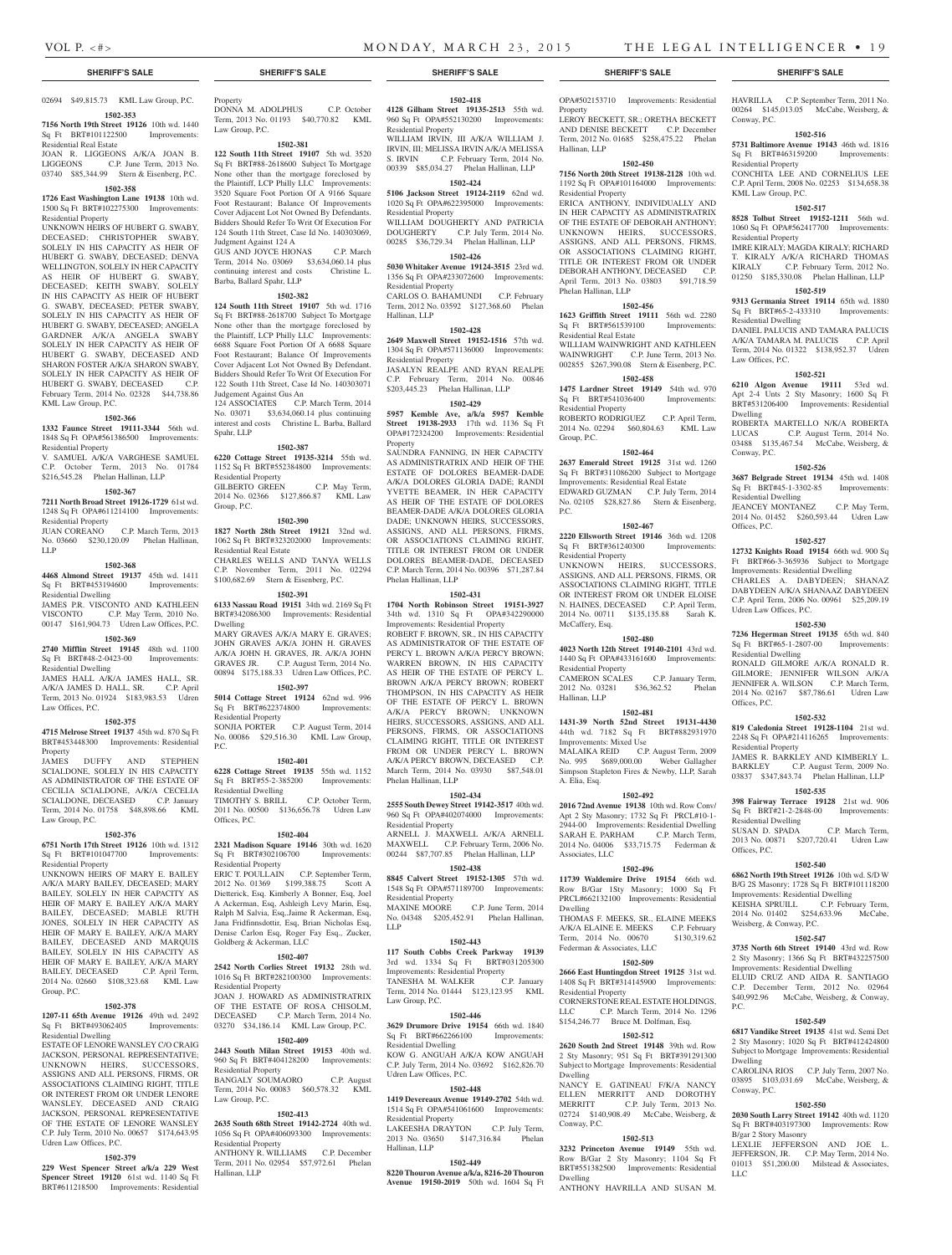### **1502-551 802 West Fisher Avenue 19141** 42nd wd. Row

2 Sty Masonry; 1152 Sq Ft BRT#492041200 Improvements: Residential Dwelling DELORES L. HARRIS, ADMINISTRATRIX

OF THE ESTATE OF DOROTHY M. HARRIS, DECEASED MORTGAGOR AND REAL OWNER C.P. November Term, 2013 No. 03202 \$67,418.67 McCabe, Weisberg, & Conway, P.C.

### **1502-556**

### **2617 South Hicks Street 19145-4621** 26th wd. 960 Sq Ft OPA#261189800 Improvements:

Residential Property ANGELO VINCIGUERRA A/K/A ANGELO W. VINCIGUERRA C.P. May Term, 2013

No. 00480 \$235,187.13 Phelan Hallinan, LLP

### **1502-558**

**2112 South Lambert Street 19145** 48th wd. Row W/Gar 2 Sty Masonry; 1316 Sq Ft BRT#481354400 Improvements: Residential Dwelling

HOANG T. NGO A/K/A HOANG TU NGO C.P. April Term, 2014 No. 02120 \$87,615.93 McCabe, Weisberg, & Conway, P.C.

### **1502-560**

**2626 Oakford Street 19146** 36th wd. Row 2 Sty Masonry; 1048 Sq Ft BRT#362048700 Improvements: Residential Dwelling

BRUCE POWELL AND SEDELLE POWELL C.P. September Term, 2009 No. 00354 \$75,905.69 McCabe, Weisberg, & Conway, P.C.

# **1502-561**

**3618 Tulip Street 19134** 45th wd. Row 2 Sty Masonry; 972 Sq Ft BRT#451433100 Improvements: Residential Dwelling

PHYLLIS L. GALLAGHER AND CASIMIR G. GALLAGHER C.P. April Term, 2014 No. 00449 \$62,863.64 McCabe, Weisberg, & Conway, P.C.

### **1502-565**

**9232 Grace Lane 19115** 63rd wd. Det W/B Gar 2 Sty Mas. + Other; 1979 Sq Ft BRT#632224300 Improvements: Residential Dwelling

ROCHELLE M. FELLMAN, KNOWN SURVIVING HEIR OF ESTHER ABRAMS, DECEASED MORTGAGOR AND REAL OWNER, PHYLLIS BRUMBERG, KNOWN SURVIVING HEIR OF ESTHER ABRAMS, DECEASED MORTGAGOR AND REAL OWNER, UNKNOWN SURVIVING HEIRS OF ESTHER ABRAMS, DECEASED MORTGAGOR AND REAL OWNER AND MARK ABRAMS, KNOWN SURVIVING HEIR OF ESTHER ABRAMS, DECEASED MORTGAGOR AND REAL OWNER C.P. January Term, 2014 No. 02661 \$205,302.48 McCabe, Weisberg, & Conway, P.C.

### **1502-568**

**8200 Rose Petal Drive 19111** 56th wd. Det W/ Gar 2 Sty Frame; 2280 Sq Ft BRT#562313500 Improvements: Residential Dwelling TERENCE W. SCHMIDT, KNOWN SURVIVING HEIR OF KIMBERLY SCHMIDT, DECEASED MORTGAGOR AND REAL OWNER AND ALL UNKNOWN SURVIVING HEIRS OF KIMBERLY SCHMIDT, DECEASED MORTGAGOR AND REAL OWNER C.P. January Term, 2012 No. 03950 \$325,805.16 McCabe, Weisberg, & Conway, P.C.

### **1502-569**

**7220 Marsden Street 19135** 41st wd. Row 2 Sty Masonry; 1344 Sq Ft BRT#412380800 Improvements: Residential Dwelling ARTHUR ZAMORANO C.P. August Term,

2013 No. 03251 \$99,139.08 McCabe, Weisberg, & Conway, P.C.

### **1502-571**

**5354 Morse Street 19131** 52nd wd. Row B/Gar 2 Sty Masonry; 1230 Sq Ft BRT#521072200 Improvements: Residential Dwelling CYNTHIA E. BROWN C.P. May Term, 2011 No. 03965 \$63,614.24 McCabe, Weisberg, & Conway, P.C.

### **1502-572**

**2553 North 11th Street 19133** 37th wd. Row 3 Sty Masonry; 1776 Sq Ft BRT#371189600 Improvements: Residential Dwelling THERESA BURNETT, KNOWN SURVIVING HEIR OF MARIE L. JONES, DECEASED MORTGAGOR AND REAL OWNER: CARLTON BURNETT, KNOWN SURVIVING HEIR OF MARIE JONES, DECEASED MORTGAGOR AND REAL OWNER; UNKNOWN SURVIVING HEIRS OF MARIE L. JONES, DECEASED MORTGAGOR AND REAL OWNER; CARLA B. WALKER, KNOWN SURVIVING HEIR OF MARIE L. JONES, DECEASED MORTGAGOR AND

REAL OWNER; THERESA BURNETT, KNOWN SURVIVING HEIR OF MARIE L. JONES, DECEASED MORTGAGOR AND REAL OWNER C.P. September Term, 2013

No. 02394 \$88,914.17 McCabe, Weisberg, & Conway, P.C.

**1502-574 8082 Michener Avenue 19150** 50th wd. Row B/Gar 2 Sty Masonry; 1248 Sq Ft BRT#501128200 Improvements: Residential Dwelling

BRENDA B. HAWKINS C.P. August Term, 2009 No. 04479 \$82,664.99 McCabe, Weisberg, & Conway, P.C.

# **1502-576**

**7420 Rising Sun Avenue 19111** 56th wd. 2500 Sq Ft BRT#561003300 Improvements: Residential Property<br>JAMES E. EVANS C.P. April Term, 2013 No. 01493 \$208,963.21 KML Law Group, P.C.

### **1502-580**

**8121 Rowland Avenue 19136** 35th wd. Row B/Off-Str 2 Sty Masonr; 1540 Sq Ft BRT#871262000 Subject to Mortgage Improvements: Residential Dwelling JAMES KEENAN AND CYNTHIA PERRONE C.P. July Term, 2014 No. 02467 \$289,719.76 McCabe, Weisberg, & Conway, P.C.

### **1502-582**

**6217 Market Street 19139** 34th wd. S/D Conv Apt 3 Sty Masonry; 3120 Sq Ft BRT#341006200 Improvements: Residential Dwelling CYNTHIA BROWN C.P. June Term, 2009 No. 03225 \$141,311.16 McCabe, Weisberg, & Conway, P.C.

### **1502-589**

**439 East Somerset Street 19134** 7th wd. 1120 Sq Ft BRT#071206900 Improvements: Residential Dwelling<br>DAISY RIVERA C.P. April Term, 2012 No. 01981 \$42,102.04 Martha E. Von Rosenstiel, Esq.; Heather Riloff, Esq.; Jeniece D. Davis, Esq.

### **1502-592**

**7615 Brookhaven Road 19151** 34th wd. Row B/Gar 2 Sty Masonry; 1336 Sq Ft BRT#343217600 Improvements: Residential Dwelling GWENDOLYN GARVIN C.P. July Term,

2013 No. 001219 \$159,746.70 McCabe, Weisberg, & Conway, P.C.

# **1502-596**

**3118 Weymouth Street 19134-2413** 33rd wd. 1064 Sq Ft OPA#331296700 Improvements: Residential Property ANTHONY TORRES C.P. June Term, 2010 No. 00929 \$66,642.94 Phelan Hallinan, LLP

# **1502-597**

**1021 Bridge Street 19124-1817** 23rd wd. 1896 Sq Ft OPA#234185600 Improvements: Residential Property BETH ANNE SCOTT AND JOSEPH KERRIGAN A/K/A JOSEPH SCOTT

KERRIGAN C.P. March Term, 2014 No. 04317 \$89,532.14 Phelan Hallinan, LLP **1502-601**

# **3234 Aramingo Avenue 19134-4405** 45th wd.

1083 Sq Ft OPA#451399100 Improvements: Residential Property JAMES FLETCHER A/K/A JIM FLETCHER C.P. June Term, 2014 No. 00217 \$135,405.88

Phelan Hallinan, LLP **1502-602**

**9567 James Street, Unit B 19114** 65th wd. 1056 Sq Ft (no land area) BRT#888651456 Improvements: Residential Condominium Unit JAY THOMAS SCIDURLO C.P. December Term, 2013 No. 00494 \$2,713.40 Elliot H. Berton, Esq.; Benjamin F. Dill, Esq.

### **1502-603**

**2620 South Alder Street 19148** 39th wd. Row 2 Sty Masonry; 1050 Sq Ft BRT#394140400 Improvements: Residential Dwelling

UNKNOWN SURVIVING HEIRS OF JEANETTE MELCHIONNE, DECEASED MORTGAGOR AND REAL OWNER AND BARBARA A. CHIARO A/K/A BARBARA CHIARO, KNOWN SURVIVING HEIR OF JEANETTE MELCHIONNE, DECEASED MORTGAGOR AND REAL OWNER C.P. September Term, 2013 No. 02738 \$152,098.74 McCabe, Weisberg, & Conway, P.C.

# **1502-604**

**2525 South 2nd Street 19148** 39th wd. Land area: 736.32 Sq Ft; Improvement area: 1077 Sq Ft BRT#39-1-2750-00 JAMES N. BORELLI C.P. September Term,

2013 No. 2278 \$141,168.35 David Banks, Esq., Banks & Banks

# **1502-610**

**1324 Locust Street Apartment 301, a/k/a 1324 Locust Street #301 19107-5643** 5th wd. 317 Sq Ft OPA#888115242 Improvements: Condominium

SHERRY L. SFORZA C.P. March Term, 2013 No. 01241 \$112,263.15 Phelan Hallinan, LLP

**SHERIFF'S SALE SHERIFF'S SALE SHERIFF'S SALE SHERIFF'S SALE SHERIFF'S SALE**

### **1502-611A-B**

**4450 Garden Street -- Premises A -- 19137**  45th wd. 960 Sq Ft; Situated on Northwest Side of Garden Street At 411 feet, 2 inches From Northeast side of Oxford Street; Front: 16 feet 2 inches Northwest between parallel lines with Garden Street, Depth: 70 feet to Northeast and Southwest lines partly passing thru center of party walls between this Premises and the premises adjoining on Northeast and Southwest respectively OPA#453330100

**4700 Richmond Street -- Premises B -- 19137**  45th wd. 630 Sq Ft; Situated on Intersection of Northwest Side of Richmond Street and Northeast Side of Ash Street; Front: 19 feet 8-1/8 inches Northwest between Richmond Street, Depth: 65 feet and 9 inches to Northeast side of Ash Street OPA#882937150

THERESA O'BRIEN A/K/A THERESA LYNN SCARBOROUGH C.P. June Term, 2013 No. 02618 \$213,876.93 plus \$31.31 per day after 9/16/14 Laurence A. Mester; Mester & Schwartz, P.C.

**y Street 19124** 23rd wd. Row B/GAR 2 Sty Masonry; 1120 Sq Ft BRT#233107900 Improvements: Residential Dwelling

ANTOINETTE ARROYO A/K/A ANTOINETTE ABSTON C.P. October Term, 2012 No. 00333 \$32,870.71 McCabe, Weisberg, & Conway, P.C.

## **1502-612**

**4955 Pennway Street 19124** 23rd wd. Row B/GAR 2 Sty Masonry; 1120 Sq Ft BRT#233107900 Improvements: Residential Dwelling

ANTOINETTE ARROYO A/K/A ANTOINETTE ABSTON C.P. October Term, 2012 No. 00333 \$32,870.71 McCabe, Weisberg, & Conway, P.C.

# **1502-613**

**2335 South Chadwick Street 19145- 4318** 26th wd. 994 Sq Ft OPA#261316000 Improvements: Residential Property

CHRISTINE DOUGHERTY C.P. July Term, 2012 No. 03800 \$127,243.64 Phelan Hallinan, LLP

### **1502-616**

**1831-33 Harrison Street 19124** 23rd wd. 3340 Sq Ft; Situated on Northeast Side of Harrison Street At 76 feet 9 inches from Southeast side of Charles Street, Thence: 77 feet To: Northeast parallel to Charles Street, Thence: 25 feet 9 inches To: Northeast Parallel to Harrison Street, Thence: 51 feet From: Southeast side of Charles Street, Thence 16 feet To: Northeast of Charles Street, Thence: 51 feet To: Southeast parallel to Harrison Street, Thence: 38 feet 6 inches To: Northeast parallel to Charles Street, Thence: 102 feet To: Southeast parallel to Harrison Street, Thence 47 feet To: Northwest parallel to Harrison Street, Thence: 71 feet 10 inches From: Northeast side of Harrison Street, Thence: 31 feet 3 inches From: Northwest side of Harrison Street BRT#871529080 MAO KHAI VAN C.P. May Term, 2014

No. 02260 \$92,057.92 plus \$37.26 per day after 5/15/14 Laurence A. Mester; Mester & Schwartz, P.C.

## **1502-621**

**2439 East Sergeant Street 19125** 31st wd. 1306 Sq Ft BRT#314098700 Subject to Mortgage Improvements: Residential Dwelling DENNIS LOVE AND KELLY LOVE C.P. April Term, 2014 No. 01900 \$114,641.75 Law Offices of Gregory Javardian

# **1502-626**

**2612 Elbridge Street 19149-2909** 62nd wd. 1242 Sq Ft OPA#621294200 Improvements: Residential Property<br>APRIL C. HOLMES C.P. February Term,

2014 No. 00120 \$128,536.62 Phelan Hallinan, LLP

# **1502-627A-B**

**7436 Torresdale Avenue – Premises A – 19136** 41st wd. that certain lot situate on northwesterly side of Torresdale Avenue 70 ft northeasterly of Vista St.; Front: 107 ft 10-3/8 in. Depth: 76 ft 6-5/8 in.

**7450 Torresdale Avenue – Premises B – 19136** that certain lot situate on northwesterly side of Torresdale Avenue 70 ft northeasterly of Vista St.; Front: 107 ft 10-3/8 in. Depth: 76 ft 6-5/8 in.

TORRESDALE CONVENIENCE, INC. May Term, 2009 No. 01035 \$667,614.94 plus interest from 10/1/2014 to 1/6/2015 in the amount of \$86.09 per diem or \$8,436.82 Max L. Lieberman, Esq.

# **The following property, sale of which was post-poned from the March 3, 2015 Sheriff's Sale, will be offered for sale on TUESDAY, April 7, 2015.**

### **1503-301**

**2419 South Carlisle Street 19145-4421**  26th wd. 1080 Sq Ft OPA#261118500 Improvements: Residential Property

JUDITH S. SCHMITT, IN HER CAPACITY AS ADMINISTRATRIX OF THE ESTATE OF MICHAEL A. DEANGELIS; UNKNOWN HEIRS, SUCCESSORS, ASSIGNS, AND ALL PERSONS, FIRMS, OR ASSOCIATIONS CLAIMING RIGHT, TITLE, OR INTEREST FROM OR UNDER MICHAEL A. DEANGELIS, DECEASED C.P. April Term, 2013 No. 04384 \$140,234.81 Phelan Hallinan, LLP

Residential Property

Group, P.C.

Property

Law Group, P.C.

Residential Property

Residential Property

Residential Property

LATANIA L. COLBERT

Group, P.C.

Group, P.C.

Group, P.C.

Hallinan, LLP

LLP

Residential Property

Residential Property

Residential Property

Law Group, P.C.

Residential Property

Dwelling

Esq.

Javardian

Residential Property<br>RAUL SANTOS

Hallinan, LLP

Goldberg & Ackerman, LLC

WENDELL GREEN C.P. June Term, 2013 No. 03495 \$111,118.90 KML Law

**1503-385 4600 Kraydor Street a/k/a 4600-4602 Kraydor Street 19136** 65th wd. 980 Sq Ft BRT#652016805 Improvements: Residential

GEORGE F. HOLCOMBE C.P. February Term, 2014 No. 00499 \$78,260.00 KML

**1503-387 5127 North 11th Street 19141** 49th wd. 1700 Sq Ft BRT#492231300 Improvements:

WANDA HARGROVE C.P. August Term, 2008 No. 02511 \$26,108.50 KML Law

**1503-389 613 East Willard Street 19134** 33rd wd. 1050 Sq Ft BRT#331084600 Improvements:

JERMAL M. BRYANT C.P. April Term, 2013 No. 02523 \$34,012.94 KML Law

**1503-391 1312 Kerper Street 19111** 53rd wd. 1472 Sq Ft BRT#532092000 Improvements:

TAMEKIA MELTON C.P. December Term, 2013 No. 01813 \$163,325.99 KML Law

**1503-399 5332 North Camac Street 19141-2922**  49th wd. 1500 Sq Ft OPA#493176900 Improvements: Residential Property<br>LATANIA L. COLBERT C.P. December

Term, 2013 No. 02666 \$66,779.06 Phelan

**1503-402 2427 North 56th Street 19131-1310** 52nd wd. 2780 Sq Ft OPA#522210100 Improvements:

TALITHA ST. FORT C.P. May Term, 2014 No. 03091 \$210,779.03 Phelan Hallinan,

**1503-405 235 Fitzwater Street 19147-3304** 2nd wd. 3183 Sq Ft OPA#023077120 Improvements:

HENRY J. STURSBERG A/K/A HANRY J. STURSBERG A/K/A HENRY STURSBERG C.P. February Term, 2012 No. 03445 \$849,575.91 Phelan Hallinan, LLP **1503-410 5316 North Camac Street 19141** 49th wd. 1500 Sq Ft BRT#493176100 Improvements:

KIMBERLY A. THOMPSON C.P. December Term, 2013 No. 03331 \$90,329.09 KML

**1503-417 4727 Tampa Street 19120** 42nd wd. 1200 Sq Ft BRT#421584200 Improvements:

ARLETTE M. TOLEDO C.P. June Term, 2013 No. 02899 \$93,850.94 Zucker,

**1503-421 5143 West Gerard Ave a/k/a 5143 West Girard Avenue 19131** 44th wd. 1320 Sq Ft BRT#442089500 Improvements: Residential

SYLVESTER SMITH A/K/A PERRY SMITH C.P. September Term, 2014, No. 000963 \$23,178.64 Benjamin E. Witmer, Esq. **1503-422 5919 Chestnut Street 19139-3140** 3rd wd. 1600 Sq Ft; situate at the corner formed by the intersection of the North side of Chestnut Street with the West side of Redfield Street on said Chestnut 16 feet and extending northward 83 ft 6 inches to a 3 feet wide alley BRT#031018800 GREGORY GREEN C.P. December Term, 2013 No. 000523 \$34,636.50 plus interest from 7/31/2014 at the per Max L. Lieberman,

**1503-430 2117 Carpenter Street 19146** 30th wd. 1488 Sq Ft BRT#302218700 Subject to Mortgage Improvements: Residential Dwelling

MELVIN BANKS AND UNITED STATES OF AMERICA C.P. May Term, 2014, No.

02488 \$532,697.62 Law Offices of Gregory

**1503-443 1646 Benner Street 19149-3434** 62nd wd. 1176 Sq Ft OPA#621147600 Improvements:

RAUL SANTOS C.P. September Term,<br>2009 No. 02824 \$138,645.79 Phelan

**1503-446 3309 West Harold Street 19132** 28th wd. 1288

C.P. May Term, 2014, No.

\$138,645.79 Phelan

# **1503-308**

**11003 Lindsay Street 19116-3413** 58th wd. 1412 Sq Ft OPA#582550100 Improvements:

Residential Property ERIC F. DIAL C.P. January Term, 2014 No. 02302 \$237,806.10 Phelan Hallinan, LLP

### **1503-314**

**5028 Whitaker Avenue 19124** 23rd wd. 1356 Sq Ft; Situate on the Northwest side of Whitaker Avenue at the distance of 96 feet Southwestward from the Southeast side of Jericho Road BRT#233072500 Improvements: Row B/gar 2 Sty Masonry C.P. August Term,

2014 No. 03487 \$135,201.73 Richard J. Nalbandian, III, Esq.

### **1503-319**

**5727 North 13th Street a/k/a 5727 13th Street 19141** 49th wd. 1360 Sq Ft BRT#493200300 Improvements: Residential Property NICOLE BROWN, UNMARRIED

January Term, 2014 No. 01103 \$140,821.98 Zucker, Goldberg & Ackerman, LLC **1503-329 4221 Tudor Street 19136** 41st wd. 1204 Sq Ft BRT#41-2-1387-00 Improvements:

EDGARDO RUIZ C.P. September Term, 2013 No. 001990 \$166,120.12 Martha E. Von Rosenstiel, Esq.; Heather Riloff, Esq.;

**1503-340 2048 Gorman Street 19116** 58th wd. 2652 Sq Ft BRT#582012650 Improvements:

MIGUEL A. SANTOS AND MARILYN ALVARADO A/K/A MARILYN ALVARDO C.P. September Term, 2014 No. 003647 \$545,868.45 Shapiro & DeNardo, LLC **1503-347 4559 Morris Street 19144** 13th wd. 1208 Sq Ft BRT#133138200 Improvements:

No. 03109 \$95,724.45 Martha E. Von Rosenstiel, Esq.; Heather Riloff, Esq.; Jeniece

**1503-348 546 East Godfrey Avenue 19120** 35th wd. 1454 Sq Ft BRT#351092300 Improvements:

CARLOS JEAN, ORIGINAL MORTGAGOR AND FRITZNER NARCISSE, ORIGINAL MORTGAGOR AND REAL OWNER C.P. May Term, 2013 No. 02402 \$125,515.94

**1503-353 1345 Passmore Street 19111-5536** 53rd wd. 1080 Sq Ft OPA#531118300 Improvements:

RAFAEL RODRIGUEZ C.P. May Term, 2013 No. 02756 \$100,480.23 Phelan

**1503-354 3500 Nottingham Lane 19114-1404** 66th wd. 1260 Sq Ft OPA#661235000 Improvements:

JOSE RAMOS AND MARY RAMOS C.P. July Term, 2014 No. 04013 \$135,194.42

**1503-355 8766 Ditman Street 19136-2104** 65th wd. 1152 Sq Ft OPA#652290800 Improvements:

RICHARD P. FERRY A/K/A RICHARD FERRY AND NANCY PRICE C.P. November Term, 2013 No. 02187 \$51,506.69

**1503-357 2024 South Bonaffon Street 19142-1606**  40th wd. 960 Sq Ft OPA#403057500 Improvements: Residential Property FREDERICK HAUSER A/K/A FREDERICK H. HAUSER C.P. September Term, 2013 No. 00118 \$67,291.19 Phelan Hallinan, LLP **1503-378 1834 Brandywine Street 19130-3902** 15th wd. 1620 Sq Ft OPA#152009900 Improvements:

THERESA PURCELL A/K/A THERESA J. PURCELL C.P. November Term, 2010 No. 00583 \$580,770.83 Phelan Hallinan, LLP **1503-383 1511 North 54th Street 19131** 44th wd. 1900 Sq Ft BRT#442361100 Improvements:

C.P. May Term, 2014

Residential Dwelling

Jeniece D. Davis, Esq.

Residential Property

Residential Dwelling<br>LIZA ROMERO

Row B/gar 2 Story Masonry

Milstead & Associates, LLC

Residential Property

Residential Property

Phelan Hallinan, LLP

Residential Property

Phelan Hallinan, LLP

Residential Property

Hallinan, LLP

D. Davis, Esq.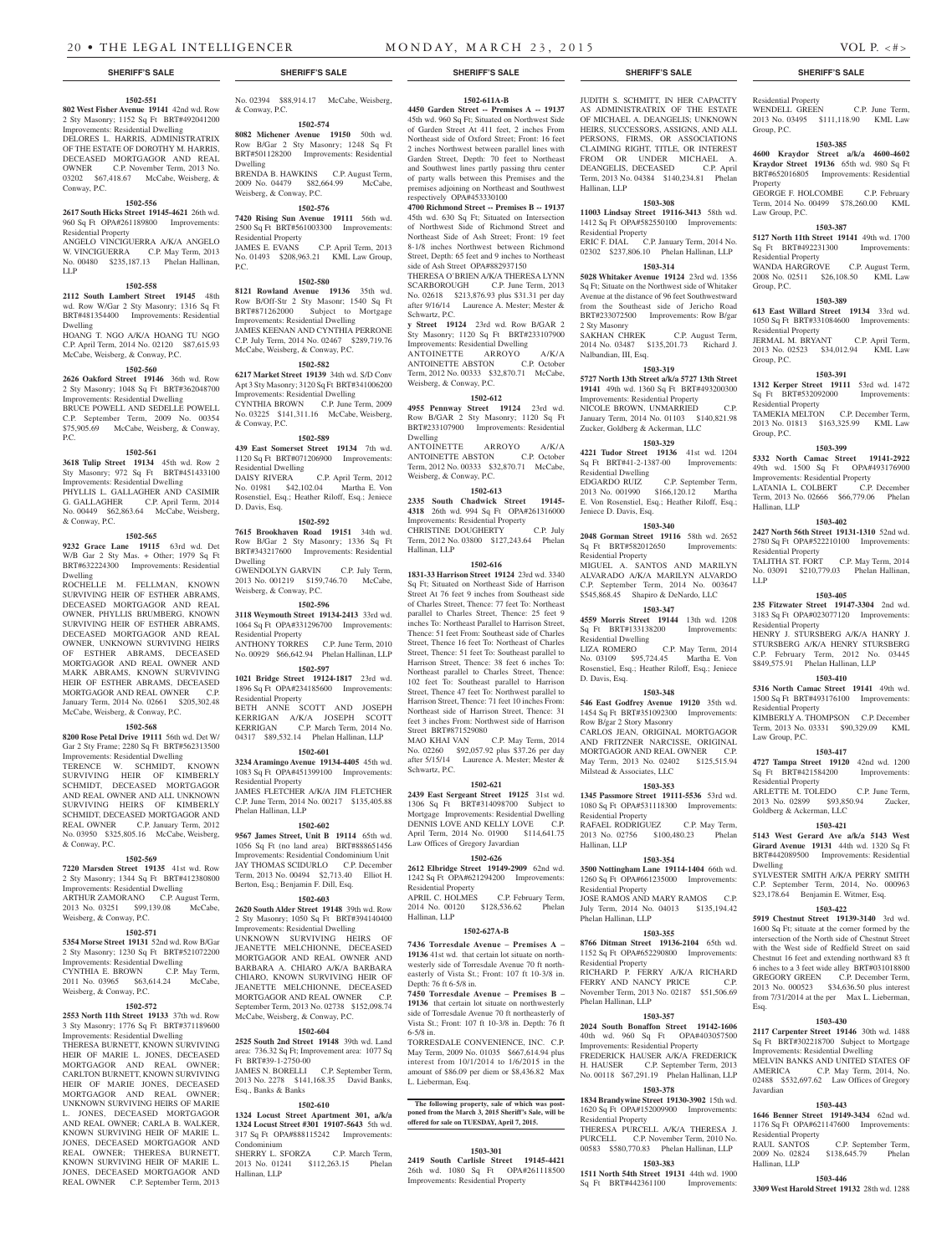& Cettec IPC

Det 2.5 Story Masonry

Amar A. Agrawal, Esq.

Residential Real Estate

Residential Real Estate

Residential Property

Row 2 Story Masonry

2 Story Masonry<br>RYAN GRACE

Associates, LLC

Associates, LLC

Property

LLC

Residential Property

CHRISTOPHER SYRON

Group, P.C.

L. Messinger

**Property** 

Semi Det 2 Story Masonry

Milstead & Associates, LLC

Apt 2-4 Units 2 Story Masonry

Milstead & Associates, LLC

& Eisenberg, P.C.

SCOTECH CORPORATION C.P. July Term, 2013 No. 01311 \$700,653.8 Eisenberg Gold

**1504-322D 231 East Sharpnack Street 19119** 22nd wd. 1745 Sq Ft BRT#22-1-1240-00 Improvements:

LOGOS REAL ESTATE CORPORATION C.P. July Term, 2013 No. 01311 \$700,653.80

**1504-323 5540 North Lawrence Street 19120** 42nd wd. 1290 Sq Ft BRT#42-2491800 Improvements:

AMANDA J. BROWN C.P. September Term, 2014 No. 02864 \$147,913.41 Stern

**1504-324 1010 Bingham Street 19115** 63rd wd. 1008 Sq Ft BRT#632119600 Improvements:

RANDY ROCCO AND COLLEEN ROCCO C.P. September Term, 2014 No. 01808 \$136,988.91 Stern & Eisenberg, P.C. **1504-325 6372 Ditman Street 19135-3202** 41st wd. 1084 Sq Ft OPA#411222100 Improvements:

LISA WALSH C.P. August Term, 2013 No. 02275 \$59,737.81 Phelan Hallinan, LLP **1504-326 2628 South Sylmar Street 19142** 40th wd. 960 Sq Ft BRT#406132600 Improvements:

CRAIG DERR AND MEGAN DERR C.P. August Term, 2012 No. 03249 \$44,310.48

**1504-327 3558 Witte Street 19134-2721** 45th wd. 1136 Sq Ft BRT#451453100 Improvements: Row

2014 No. 02472 \$76,031.25 Milstead &

**1504-328 2229 South 63rd Street 19142-2303** 40th wd. 1290 Sq Ft BRT#401165700 Improvements:

ARTHUR Z. BATON A/K/A ARTHUR BATON C.P. June Term, 2013 No. 02604 \$87,614.06

**1504-329 2538 West Somerset Street 19132-1919**  28th wd. 10810 Sq Ft BRT#884345850 Improvements: Ind. Whse Masonry VICTOR O. UDENZE C.P. December Term, 2013 No. 03596 \$142,019.89 Milstead &

**1504-330 4319 Greenmount Road 19154-3707** 66th wd. 1760 Sq Ft BRT#662462400 Improvements:

NGU NHAN, YEN HAI LUU AND YEN HAI LUU C.P. July Term, 2014 No. 02391 \$112,303.87 Milstead & Associates, LLC **1504-331 7342 Buist Avenue 19153** 40th wd. 1120 Sq Ft BRT#404294300 Improvements: Residential

ASHLEE FRANKLIN AND ISIAH FRANKLIN, III C.P. July Term, 2013 No. 02600 \$113,895.29 KML Law Group, P.C. **1504-332 5343 Wingohocking Terrace 19144-5831**  12th wd. 2347 Sq Ft BRT#122188500 Improvements: Semi/det 3 Story Stone CHRISTINA MORTON AND CHRISTINA MORTON C.P. September Term, 2014 No. 02707 \$135,112.34 Milstead & Associates,

**1504-333 8423 Pickering Street 19150** 50th wd. 1170 Sq Ft BRT#501240600 Improvements:

RUSSELL E. WILLIAMS C.P. April Term, 2013 No. 05202 \$104,857.18 KML Law

**1504-334 2127 East Monmouth Street 19134** 25th wd. 964 Sq Ft BRT#252136200 Subject to Mortgage Improvements: Row 2 Sty Masonry<br>CHRISTOPHER SYRON C.P. March

Term, 2013 No. 04022 \$243,925.46 Brett

**1504-335 6521 Dorel Street 19142** 40th wd. 1102 Sq Ft BRT#406334800 Improvements: Residential

DEBORAH BALCHUNAS, SOLELY IN HER CAPACITY AS HEIR OF DOTTIE BALCHUNAS, DECEASED AND BRUCE BALCHUNAS, SOLELY IN HIS CAPACITY AS HEIR OF DOTTIE BALCHUNAS, DECEASED C.P. September Term, 2013 No. 04184 \$63,039.25 KML Law Group, P.C.

C.P. February Term,

Sq Ft; Row 2 Sty Masonry PRCL#282371100 Improvements: A Residential Dwelling ATIYA W. BURGESS A/K/A ATIYA WALIDA BURGESS A/K/A ATIYA W. POPE C.P. July Term, 2013 No. 02761 \$48,743.65 Federman & Associates, LLC

### **1503-462**

**221 North 64th Street 19139** 34th wd. 1152 Sq Ft OPA#343070000 Improvements: Residential Property P.C.

### BOBBY MCLEAN C.P. March Term, 2009 No. 04359 \$25,831.50 Phelan Hallinan, LLP

# **1503-463**

**4514 North Smedley Street 19140-1145**  13th wd. 1338 Sq Ft OPA#132132700 Improvements: Residential Property ESTEFANA WALTERS Term, 2014 No. 03561 \$36,452.75 Phelan Hallinan, LLP

### **1503-469**

**6405 North Camac Street a/k/a 6421 North Camac Street 19126-3644** 49th wd. 1500 Sq Ft OPA#493172200 Improvements:

Residential Property ANTHONY HUGHES C.P. October Term, 2013 No. 02679 \$210,929.32 Phelan Hallinan, LLP

### **1503-484**

**1539 East Tulpehocken Street 19138-1626**  10th wd. 1400 Sq Ft BRT#10-2-2118-00 Improvements: Residential Dwelling DENISE M. HALL C.P. April Term, 2012 No. 03352 \$179,489.05 Barbara A. Fein, Esq.

### **1503-485**

**616 South 60th Street 19143-2302** 3rd wd. 1748 Sq Ft BRT#032230000 Improvements:

Mixed Use, Commercial And Residential Building VENISE HOLLIS C.P. September Term, 2014 No. 02549 \$147,971.63 Barbara A.

Fein, Esq.

### **1503-488**

**207 Wilder Street 19147** 1st wd. 1260 Sq Ft BRT#011020200 Improvements: Residential Dwelling CATHERINE A. CONROY A/K/A

CATHERINE A. CONROY LORD C.P. August Term, 2014, No. 001968 \$121,808.62 Benjamin E. Witmer, Esq.

# **1503-494**

**6046 Carpenter Street 19143** 3rd wd. 1840 Sq Ft BRT#033096200 Improvements: Residential Property<br>CHARLES STORY **B – 19123-CYA** 5th wd. 1397 Sq Ft Open-air Courtyard **1147-1153 North 4th Street – Premises C – 19123-Rooftop Unit** 5th wd. 100 Sq Ft

C.P. August Term, 2013 No. 02347 \$79,029.50 KML Law Group, P.C.

### **1503-495**

**5012 North Smedley Street 19141** 17th wd. 1548 Sq Ft BRT#172166700 Improvements: Residential Property LINDA Y. SIMPKSON C.P. November

Term, 2013 No. 01406 \$55,301.28 KML Law Group, P.C.

# **1503-497**

**3612 Hamilton Street 19104** 24th wd. 2130<br>
Sq Ft BRT#241183200 Improvements: Sq Ft BRT#241183200 Residential Property

SUJATA PATEL C.P. December Term, 2013 No. 02542 \$439,169.85 KML Law Group, P.C.

### **1503-499**

**321 Loney Street 19111** 63rd wd. 1515 Sq Ft BRT#631279200 Improvements: Residential Property

PATRICK DALEY C.P. April Term, 2014 No. 01382 \$142,866.73 KML Law Group, P.C.

### **1503-501**

**6831 Lindbergh Blvd 19142** 40th wd. 1296 Sq Ft BRT#406555800 Subject to Mortgage Improvements: Residential Property QUINTON JOHNSTON C.P. December Term, 2010 No. 0011 \$197,426.30 Scott A Dietterick, Esq, Kimberly A Bonner, Esq, Joel A Ackerman, Esq, Ashleigh Levy Marin, Esq,

Ralph M Salvia, Esq, Jaime R Ackerman, Esq, Jana Fridfinnsdottir, Esq, Brian Nicholas Esq, Denise Carlon Esq, Roger Fay Esq, Zucker, Goldberg & Ackerman, LLC

### **1503-503**

**8643 Agusta Street 19152** 56th wd. 1066 Sq Ft BRT#56-2-358700 Improvements: Residential Dwelling

MOHAMED MOHAMED A/K/A MOHAMED<br>A. MOHAMED C.P February Term A. MOHAMED C.P. February Term, 2014 No. 01302 \$209,249.20 Udren Law Offices, P.C.

### **1503-516**

**9523 Bustleton Avenue 19115** 58th wd. 4320 Sq Ft; 98'x60' BRT#882906910 Subject to Rent

RYBICKI PROPERTY ENTERPRISES, LLC; RYBICKI FAMILY PRACTICE, P.C.: JOSEPH M. RYBICKI C.P. January Term, 2013, No.

### **SHERIFF'S SALE SHERIFF'S SALE SHERIFF'S SALE SHERIFF'S SALE SHERIFF'S SALE**

02078 \$816,294.09 Everett K. Sheintoch,

**1503-522 2229 South Opal Street 19145** 26th wd. Row 2 Sty Masonry; 976 Sq Ft BRT#262141400 Improvements: Residential Dwelling CHARLES E. WILSON AND JOYCE A. WILSON C.P. July Term, 2013 No. 03471 \$249,521.05 McCabe, Weisberg, & Conway,

**1503-525 2602 Sylmar Street 19142** 40th wd. Row 2 Sty Masonry; 960 Sq Ft BRT#406131300 Improvements: Residential Dwelling JACOB KEITH, JR. C.P. March Term, 2014 No. 00817 \$94,544.88 McCabe, Weisberg,

**1503-527 6338 Drexel Road 19151** 34th wd. Semi/Det 3 Sty Mas + Other; 3176 Sq Ft BRT#344140400 Improvements: Residential Dwelling HELEN T. GALLAGHER C.P. February Term, 2014 No. 01507 \$274,390.78 McCabe,

**1503-545 2621 South Dewey Street 19142** 40th wd. Situate on the Northeasterly side of Dewey Street at the distance of 160 feet, 4 inches Southeastwardly from the Southeasterly side of Buist Avenue in the 40th Ward of the City of Philadelphia. Containing in front or breadth on the said Dewey Street 16 feet and extending of that width in length or depth Northeastwardly between parallel lines at right angles to said Dewey Street 70 feet to the middle of a certain 3 feet wide alley which extends Northwestward into Buist Avenue. Together with the free and common use, right, liberty and privilege of the aforesaid alley as and for a passageway and watercourse at all times hereafter, forever. BRT#402075400; Tax ID#41S5-14 Subject to Mortgage Improvements: Residential Family

QWANDISIA COOPER C.P. July Term, 2013 No. 01595 \$66,177.65 Emmanuel J.

**1503-554A-D 1147-1153 North 4th Street – Premises A – 19123-P1** 5th wd. 163 Sq Ft OPA#888035806 Improvements: Condo Parking Space **1147-1153 North 4th Street – Premises** 

OPA#888035804 Improvements: Rooftop-

**1147-1153 North 4th Street – Premises D** -- **19123-CYB** 5th wd. 2538 Sq Ft<br> **OPA#888035802** Improvements: Condo

CIGAR FACTORY PARTNERS, LLC; CIGAR PROPERTY APARTMENTS, LP C.P. August Term, 2013 No. 02073 \$62,484.25

**1503-555 2122-24 West Diamond Street 19121**  32nd wd. 2890 Sq Ft BRT#88-2-921490; OPA#882014930 Subject to Mortgage PROLIFIC PRAISE WORSHIP CENTER C.P. October Term, 2014 No. 00944 \$226,399.68 plus continuing interest and late char Jennifer

**1503-560 48 Knorr Street 19149** 41st wd. 3375 Sq Ft (land area); 4501 Sq Ft (improvement area) BRT#41-2-0144-00 Subject to Mortgage

MANHATTAN FINANCIAL, INC. C.P. October Term, 2014, No. 00895 \$559,642.40 Jennifer Hiller Nimeroff, Esq.; Weir & Partners

**1503-561A-C 55th wd.** (**3448 Cottman Avenue – Premises A – 19149)** 1548 Sq Ft BRT#55-1-5191-00 Subject to Mortgage Subject to Rent **63rd wd.** (**719 Rhawn Street – Premises B – 19111)** 1512 Sq Ft BRT#63-1-3088- 00/BRT#87-1-5849-10 Subject to Mortgage

**55th wd.** (**3315 Friendship Street – Premises C – 19149)** 1494 Sq Ft BRT#55-1-4219-00 Subject to Mortgage Subject to Rent ANTHONY CANCELLIERE C.P. October Term, 2014, No. 00895 \$559,642.40 Jennifer Hiller Nimeroff, Esq.; Weir & Partners LLP **1503-562 5527 Ludlow Street 19139** 60th wd. Row 2 Sty Masonry; 1032 Sq Ft BRT#604006400 Improvements: Residential Dwelling ARLEAN D. BOWMAN, KNOWN SURVIVING HEIR OF LAURA BOWMAN, DECEASED MORTGAGOR AND REAL OWNER, HOWARD BOWMAN, KNOWN SURVIVING HEIR OF LAURA BOWMAN, DECEASED MORTGAGOR AND REAL

Improvements: Condo

Improvements: Condo

Esq.

& Conway, P.C.

Dwelling

Argentieri, Esq.

Air Rights Residential

Open-air Courtyard

Michael LiPuma, Esq.

D. Gould, Esq.

Subject to Rent

Subject to Rent

LLP

Weisberg, & Conway, P.C.

OWNER, VERNATTA BOWMAN, KNOWN SURVIVING HEIR OF LAURA BOWMAN, DECEASED MORTGAGOR AND REAL OWNER, MARCUS BOWMAN, KNOWN SURVIVING HEIR OF LAURA BOWMAN, DECEASED MORTGAGOR AND REAL OWNER AND ALL UNKNOWN SURVIVING HEIRS OF LAURA BOWMAN, DECEASED MORTGAGOR AND REAL OWNER C.P. December Term, 2011 No. 00111 \$40,513.87 McCabe, Weisberg, & Conway, P.C.

## **1503-569**

**1620 South Conestoga Street 19143** 51st wd. 990 Sq Ft OPA#514185800 Improvements: Residential Property HOLLIS SANDERS C.P. February Term, 2013

No. 02823 \$77,859.19 Phelan Hallinan, LLP

# **SHERIFF'S SALE OF TUESDAY, April 7, 2015**

# **1407-411**

**322 Reed Street Unit 3F 19147-5950** 1st wd. 0 (Condo) Sq Ft PRCL#888010106 Improvements: Residential Property NATALIA LABUTTIS C.P. July Term, 2013 No. 02067 \$99,414.71 Phelan Hallinan, LLP

**1504-301**

**2071 East Victoria Street 19134** 45th wd. 961 Sq Ft BRT#452160600 Improvements: Residential Property ANGELA VELASQUEZ A/K/A ANGELA M.

VELASQUEZ C.P. September Term, 2012 No. 02447 \$\$38,647.19 KML Law Group, P.C.

### **1504-302**

**5708 Cedar Avenue 19143-1932** 46th wd. 1504 Sq Ft BRT#463053800 Subject to Mortgage Improvements: Residential Dwelling CHARLES A. J. HALPIN, III, ESQ., PERSONAL REPRESENTATIVE OF THE ESTATE OF PAULINE E. CROSBY A/K/A PAULINE EDITH CROSBY, DECEASED C.P. June Term, 2014 No. 03581 \$119,716.72 Powers, Kirn & Associates, LLC

**1504-303**

**2402 South Percy Street 19148-3730** 39th wd. 990 Sq Ft BRT#393454400 Subject to Mortgage Improvements: Residential Dwelling RAYMOND A. MEIRINO III A/K/A RAYMOND MEIRINO, III AND LISA A. HOCHSTUHL C.P. January Term, 2014 No. 02713 \$136,805.05 Powers, Kirn & Associates, LLC

### **1504-304**

**1654 Conlyn Street 19141-1828** 17th wd. 1416 Sq Ft BRT#171129900 Subject to Mortgage Improvements: Residential Dwelling MICAH REMBERT AND ALPHONSO BRIDGES C.P. October Term, 2013 No. 03230 \$224,426.92 Powers, Kirn & Associates, LLC

### **1504-305**

**2315 North Cleveland Street 19132** 16th wd. 1134 Sq Ft BRT#162019500 Improvements: Residential Property AYANNA L. STEPHENS C.P. September Term, 2014 No. 02477 \$62,432.50 KML Law Group, P.C.

### **1504-306**

**7022 Gillespie Street 19135** 55th wd. 1440 Sq Ft BRT#552439400 Improvements: Residential Property MIGUEL E. CHICO A/K/A MIGUEL CHICO C.P. May Term, 2014 No. 01489 \$152,666.58 KML Law Group, P.C.

## **1504-307**

**1475 North 53rd Street 19131** 44th wd. 1775 Sq Ft BRT#442323950 Improvements: Residential Property MARGUITA A. BELL A/K/A MARQUITA A. BELL C.P. October Term, 2014 No. 02542 \$35,379.94 KML Law Group, P.C.

### **1504-308**

**1714 Sigel Street 19145** 48th wd. 1024 Sq Ft BRT#481041500 Improvements: Residential Property

SALAHUDIN ASH-SHAHEED AND MARIE A. JOHNSON C.P. June Term, 2012 No. 03701 \$38,937.20 KML Law Group, P.C.

# **1504-309**

**2113 North Camac Street 19122** 20th wd. 1402 Sq Ft BRT#202280000 Improvements: Residential Property LOUIS G. CONYER AND CARRIE

CONYER, HIS WIFE AS TENANTS BY THE ENTIRETIES C.P. January Term, 2014 No. 02379 \$78,361.68 Zucker, Goldberg & Ackerman, LLC

# **1504-310**

**9801 Avalon Place 19114-1507** 66th wd. 1812

Sq Ft BRT#661019175 Improvements: Det W/gar 2 Story Mas+other PHYLLIS L. OWENS, ADMINISTRATRIX OF THE ESTATE OF GEORGE A. OWENS A/K/A G. ALEXANDER OWENS, DECEASED MORTGAGOR AND REAL OWNER AND PHYLLIS L. OWENS, REAL, OWNER AND ORIGINAL MORTGAGOR C.P. July Term, 2014 No. 03170 \$183,296.49 Milstead & Associates, LLC

### **1504-311 6133 Gillespie Street 19135-3610** 55th wd.

1020 Sq Ft BRT#552441600 Improvements: Semi Det 2 Story Masonry JOHN HARPER, II AND STEPHANIE A. HARPER C.P. August Term, 2014 No. 02433 \$84,635.73 Milstead & Associates, LLC

### **1504-312**

**221 North Farson Street 19139** 44th wd. 1250 Sq Ft BRT#441072300 Improvements: Residential Real Estate LOLITA M. JOHNSON C.P. September Term, 2014 No. 01813 \$23,588.87 Stern & Eisenberg P.C.

## **1504-313**

**2823 Benner Street 19149** 62nd wd. 1224 Sq Ft BRT#621153700 Residential Property MARQUITA D. SCOTT C.P. September Term, 2014 No. 02358 \$130,057.67 KML Law Group, P.C.

### **1504-314**

**2226 South 66th Street 19142** 40th wd. 1110 Sq Ft BRT#403033200 Improvements: Residential Property MENG SIV C.P. October Term, 2014 No. 003702 \$76,225.66 Shapiro & DeNardo LLC

# **1504-315**

**2224 South Rosewood Street 19145** 26th wd. 1068 Sq Ft BRT#261102700 Improvements: Residential Real Estate LISA NOTORFRANCRESCO AND LOUIS OLIVERIO C.P. November Term, 2011 No. 02465 \$171,496.43 Stern & Eisenberg, P.C. **1504-316**

### **659 North 54th Street 19131** 44th wd. 1116

Sq Ft BRT#44-23548-00 Improvements: Residential Property KIM PRICE FORD A/K/A KIM PRICE-FORD C.P. October Term, 2014 No. 003699 \$56,696.37 Shapiro & DeNardo, LLC

## **1504-317**

**1460 North Hobart Street 19131** 4th wd. 972 Sq Ft BRT#043170100 Improvements: Residential Property<br>FIROZA SYED C.P. November Term, 2014 No. 00359 \$65,754.34 Shapiro & DeNardo, LLC

### **1504-318**

**5838 Christian Street 19143** 3rd wd. 1348 Sq Ft BRT#033061500 Improvements: Residential Property LOUIS KING AND ATIVEA GRAY KING C.P. August Term, 2014 No. 002806 \$100,935.56 Shapiro & DeNardo, LLC

### **1504-319**

**5819 Cedar Avenue 19143** 3rd wd. 1456 Sq Ft BRT#032132000 Improvements: Residential Property EARLENE WRIGHT C.P. September Term, 2014 No. 002710 \$117,631.77 Shapiro &

# DeNardo, LLC **1504-320 1105 North Orianna Street 19123** 5th wd.

835 Sq Ft BRT#057089600 Improvements: Residential Property MILDRED VARGAS C.P. August Term, 2012 No. 0349 \$53,903.68 Shapiro & DeNardo, LLC

### **1504-321 3460 Primrose Road 19114** 57th wd. 1224

Sq Ft BRT#572125431 Improvements: Residential Property CYNTHIA A. PENA C.P. September Term, 2014 No. 001472 \$237,433.58 Shapiro & DeNardo, LLC

### **1504-322A**

**8106 Castor Avenue 19152** 56th wd. (formerly 35th wd.) 1967 Sq Ft BRT#56-2-4003-00 Improvements: Det 2 Story Masonry ARASU RAJARATNAM C.P. July Term, 2013 No. 01311 \$700,653.8 Eisenberg Gold & Cettec IPC

**1504-322B 8110 Castor Avenue 19152** 56th wd. 1944 Sq Ft BRT#562400410 Improvements: Det 2

ARASU RAJARATNAM C.P. July Term, 2013 No. 01311 \$700,653.8 Eisenberg Gold

**1504-322C 2033 Granite Street 19124** 62nd wd. 1036 Sq Ft BRT#62-2-0879-00 Improvements: 2

Story Masonry

& Cettec IPC

Story Masonry Row Home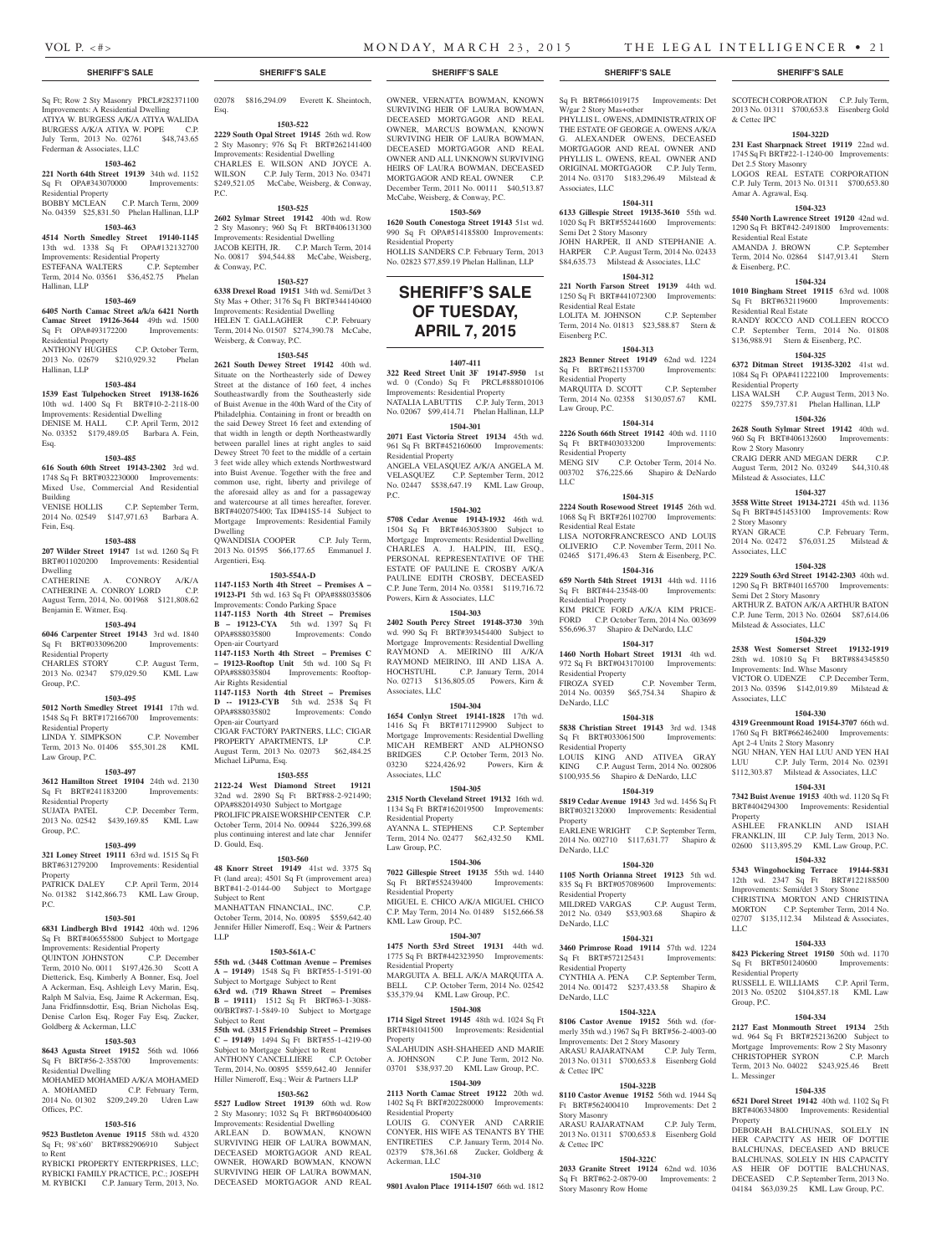### **1504-336 2764 South 86th Street 19153** 40th wd. 1152

Sq Ft BRT#405061029 Improvements: Residential Real Estate

ERICA R. WILLIAMS, ADMINISTRATOR OF THE ESTATE OF SHARON R. WOODARD, DECEASED C.P. June Term, 2014 No. 02863 \$74,992.97 Stern & Eisenberg, P.C.

### **1504-337**

**4753 Samson Street 19131** 60th wd. 1500 Sq Ft BRT#601027600 Subject to Mortgage Improvements: Residential Dwelling IVY E. BOX A/K/A IVY BOX C.P. August Term, 2014 No. 02381 \$62,086.63 Udren Law Offices, P.C.

# **1504-338**

**1417 East Barringer Street 19150** 10th

wd. S/D W B/G 2S MASONRY; 1568 Sq Ft PRCL#102308300 Improvements: Residential Dwelling

LATOYA WHITE A/K/A LATOYA M. WHITE C.P. June Term, 2011 No. 00058 \$154,324.51 Federman & Associates, LLC

### **1504-339**

**3340 Ashville Street 19136** 64th wd. (formerly part of the 35th wd.) 1152 Sq Ft BRT#64-2- 2737-00 Subject to Mortgage Improvements: Single Family Townhouse

MICHAEL PITTMAN AND JOANNE M. HANSON C.P. April Term, 2014 No. 000011 \$84,117.09 Craig H. Fox, Esq

### **1504-340**

**1847 Lott Street 19115** 58th wd. 1342 Sq Ft BRT#581049200 Improvements: Residential Property CASEY HUNTER AND OLGA VILOVCHIK

C.P. September Term, 2014 No. 00388 \$268,065.00 KML Law Group, P.C.

## **1504-341**

**1810 West Albanus Street 19141** 17th wd. 1272 Sq Ft BRT#171036900 Improvements: Residential Property<br>O'NEAL THOMAS C.P. December Term,

2012 No. 00152 \$54,581.26 KML Law Group, P.C.

### **1504-342**

**3918 North Delhi Street 19140-3113** 43rd wd. 960 Sq Ft OPA#433154400 Improvements: Residential Property

EDRIS RAYMOND AND MARIE RAYMOND C.P. April Term, 2014 No. 04087 \$42,591.97 Phelan Hallinan, LLP

### **1504-343**

**1919 Ruan Street 19124-4622** 23rd wd. 845 Sq Ft OPA#232029200 Improvements:

Residential Property JOSE L. CARABALLO C.P. July Term, 2012 No. 04458 \$70,407.01 Phelan

# Hallinan, LLP **1504-344**

**1827 Benson Street 19152-2317** 56th wd. 1216 Sq Ft OPA#562142200 Improvements: Residential Property MARUA J. ALI A/K/A MARWA J. ALI C.P. August Term, 2012 No. 01364 \$164,867.12 Phelan Hallinan, LLP

### **1504-345**

**2907 South Carlisle Street 19145-4906**  26th wd. 1080 Sq Ft OPA#261124000 Improvements: Residential Property MANUEL SANTOS C.P. May Term, 2013 No. 02056 \$216,691.36 Phelan Hallinan, LLP

### **1504-346**

**1916 Elston Street 19138-2703** 10th wd. (formerly the 50th wd.) 892 Sq Ft OPA#101328300 Improvements: Residential Property CHARTAVIA L. PRESSLEY, IN HER CAPACITY AS ADMINISTRATRIX AND HEIR OF THE ESTATE OF CHARLOTTE CLAY; UNKNOWN HEIRS, SUCCESSORS, ASSIGNS, AND ALL PERSONS, FIRMS, OR ASSOCIATIONS CLAIMING RIGHT, TITLE OR INTEREST FROM OR UNDER CHARLOTTE CLAY, DECEASED C.P. September Term, 2014 No. 00602 \$85,805.02 Phelan Hallinan, LLP

# **1504-347**

**1462 North Hobart Street 19131-3817** 4th wd. (formerly part of the 52nd wd.) 972 Sq Ft OPA#043170200 Improvements: Residential Property BERTHA MAE TAYLOR C.P. September

# Term, 2014 No. 02172 \$39,799.96 Phelan Hallinan, LLP

### **1504-348**

**2041 Castor Avenue 19134-2103** 45th wd. 1278 Sq Ft OPA#452203300 Improvements: Residential Property

HYE SOOK PAE C.P. October Term, 2013 No. 01420 \$26,875.63 Phelan Hallinan, LLP

# **1504-349**

**2023 East Clearfield Street 19134-3728**  25th wd. 1328 Sq Ft OPA#252241000 Improvements: Residential Property

JENEE MAGER C.P. August Term, 2014 No. 00447 \$94,433.16 Phelan Hallinan, LLP

### **1504-350 1208 Pratt Street 19124-1809** 62nd wd. 1392 Sq Ft OPA#621015300 Improvements:

Residential Property ANGELA L. BROWN C.P. February Term, 2012 No. 01821 \$154,107.44 Phelan Hallinan, LLP

# **1504-351**

**237 Mifflin Street 19148-1920** 1st wd. 1260 Sq Ft OPA#011174000 Improvements: Residential Property WILLIAM O. HUDSON, SR. AND ELEANOR STEWART C.P. February Term, 2012 No.

## 01255 \$222,396.17 Phelan Hallinan, LLP **1504-352**

**3623 North 19th Street 19140-3945** 13th wd. 1800 Sq Ft OPA#131270300 Improvements: Residential Property

JASON TAITT C.P. April Term, 2011 No. 02281 \$93,939.71 Phelan Hallinan, LLP

# **1504-353**

**620 Elkins Avenue 19120-2214** 61st wd. 1380 Sq Ft OPA#612026600 Improvements: Residential Property LORRAINE T. KING C.P. June Term, 2012

No. 00053 \$85,463.09 Phelan Hallinan, LLP **1504-354**

**2528 North 31st Street 19132-2924** 28th wd. 1200 Sq Ft OPA#282141800 Improvements: Residential Property UNKNOWN HEIRS, SUCCESSORS, ASSIGNS, AND ALL PERSONS, FIRMS, OR ASSOCIATIONS CLAIMING RIGHT, TITLE OR INTEREST FROM OR UNDER ROMAINE J. BRIDGES, DECEASED; ATIYA S. BOLDEN-HANNAH, IN HER CAPACITY

AS ADMINISTRATRIX OF THE ESTATE OF ROMAINE J. BRIDGES A/K/A ROMAINE JONES BRIDGES; CARLTON BRIDGES, IN HIS CAPACITY AS HEIR OF THE ESTATE OF ROMAINE J. BRIDGES A/K/A ROMAINE JONES BRIDGES; UNKNOWN HEIRS, SUCCESSORS, ASSIGNS, AND ALL PERSONS, FIRMS, OR ASSOCIATIONS CLAIMING RIGHT, TITLE OR INTEREST FROM OR UNDER HUGH MILTON, JR. BRIDGES, DECEASED C.P. December Term, 2012 No. 02201 \$48,468.05 Phelan Hallinan, LLP

### **1504-355**

**8107 Langdon Street 19152-2216** 56th wd. 2253 Sq Ft OPA#562334500 Improvements: Residential Property HARLEY MORAIS A/K/A HARLEY M. MORAIS C.P. September Term, 2014 No. 02653 \$201,858.11 Phelan Hallinan, LLP

### **1504-356**

**4319 Glendale Street 19124-4317** 33rd wd. 1088 Sq Ft OPA#332451200 Improvements: Residential Property JULIO CESAR RODRIGUEZ C.P. January

Term, 2012 No. 00880 \$69,857.48 Phelan Hallinan, LLP **1504-357**

### **1108 West Lindley Avenue 19141** 49th wd.

1560 Sq Ft BRT#491150400 Improvements: Residential Property LISSHON BROWN C.P. August Term, 2013 No. 02956 \$119,625.98 KML Law Group, P.C.

### **1504-358**

**1815 73rd Avenue 19126** 10th wd. 1296 Sq Ft BRT#101349600 Improvements: Residential Property AKILAH DELORME C.P. July Term, 2014 No. 02384 \$149,190.64 KML Law Group, P.C.

### **1504-359**

**4314 East Howell Street 19135** 62nd wd. 1120 Sq Ft BRT#622176300 Improvements: Residential Property<br>KEVIN P. MCGEE C.P. September Term, 2014 No. 03073 \$75,339.22 KML Law Group, P.C.

### **1504-360**

**2013 Pratt Street 19124** 62nd wd. 1344 Sq Ft BRT#622068900 Improvements: Residential **Property** LESLEY R. FERGUSON C.P. April Term, 2014 No. 01629 \$79,498.98 KML Law Group, P.C.

## **1504-361**

**4305 Elsinore Street 19124** 33rd wd. 720 Sq Ft BRT#332221900 Improvements: Residential Property MAYRA MELENDEZ C.P. May Term, 2014 No. 02837 \$38,715.85 KML Law Group, P.C.

### **1504-362**

**3447 F Street 19134** 33rd wd. 1200 Sq Ft BRT#331295300 Improvements: Residential Property SIMKHO YUSUPOV C.P. September Term, 2014 No. 03021 \$64,784.35 KML Law Group, P.C.

HEIRS OF ROBERT EARL FREEMAN A/K/A ROBERT E. FREEMAN, DECEASED AND KIM FREEMAN, SOLELY IN HER CAPACITY AS HEIR OF ROBERT M. FREEMAN, DECEASED C.P. June Term, 2013 No. 02803 \$77,892.40 KML Law

**1504-387 4045 Ogden Street 19104** 6th wd. 2337 Sq Ft BRT#062076400 Improvements: Residential

UNKNOWN HEIRS, SUCCESSORS, ASSIGNS, AND ALL PERSONS, FIRMS, OR ASSOCIATIONS CLAIMING RIGHT, TITLE OR INTEREST FROM OR UNDER ALICE B. NICHOLSON, DECEASED C.P. June Term, 2014 No. 001259 \$60,618.99 Shapiro

**1504-388 2932 North 25th Street 19132** 38th wd. 1226

2014 No. 03960 \$47,714.58 Martha E. Von Rosenstiel, Esq.; Heather Riloff, Esq.; Jeniece

**1504-389 4041 Dungan Street 19124-5316** 33rd wd. 1232 Sq Ft OPA#332420600 Improvements:

NAEEM LANGSTON C.P. March Term, 2013 No. 02412 \$107,104.98 Phelan

**1504-390 703 North 42nd Street 19104** 6th wd. 1824

UNKNOWN HEIRS, SUCCESSORS. ASSIGNS, AND ALL PERSONS, FIRMS, OR ASSOCIATIONS CLAIMING RIGHT, TITLE OR INTEREST FROM OR UNDER RODNEY L. SMITH, DECEASED C.P. June Term, 2014 No. 000537 \$94,896.05 Shapiro &

**1504-391 1260 North 56th Street 19131** 4th wd. 1544 Sq Ft BRT#043051300 Improvements:

DA'RON RAVNELL A/K/A DA'RON M. RAVNELL AND YOLANDA D. RAVNELL C.P. September Term, 2014 No. 004180 \$85,392.57 Shapiro & DeNardo, LLC **1504-392 1212 Napfle Avenue 19111** 56th wd. 1060<br>
Sq Ft BRT#561440900 Improvements:

JOHN J. REGARDI A/K/A JOHN REGARDI C.P. June Term, 2014 No. 02484 \$226,831.73 Martha E. Von Rosenstiel, Esq.; Heather Riloff,

**1504-393 5905 Turner Street 19151** 34th wd. 1080 Sq Ft BRT#342103500 Improvements: Residential

DELBERT D. YOUNG AND CHNEVOLYN I.<br>MCCOY C.P. September Term. 2014 No.

004183 \$22,949.98 Shapiro & DeNardo,

**1504-394 10726 Philcrest Road 19154-4031** 66th wd. 1386 Sq Ft OPA#662072267 Improvements:

PAUL W. WINTER, JR. AND RACHEL<br>WINTER C.P. September Term. 2014 No. C.P. September Term, 2014 No.

03305 \$100,034.42 Phelan Hallinan, LLP **1504-395 101 North Van Pelt Street 19103** 8th wd. 1386 Sq Ft BRT#083100800 Improvements:

RICHARD E. HENDERSON C.P. November Term, 2013 No. 00931 \$312,181.43 Martha E. Von Rosenstiel, Esq.; Heather Riloff, Esq.;

**1504-396 3202 South 20th Street 19145** 26th wd. 2090 Sq Ft BRT#262166710 Improvements:

MARTIN A. JANCO AND MARY C. JANCO C.P. July Term, 2012 No. 940 \$496,691.46

**1504-397 5321 Lena Street 19144-2305** 12th wd. 1508 Sq Ft OPA#122136000 Improvements:

AVA MARIA FOSTER A/K/A AVA M. FOSTER C.P. June Term, 2014 No. 02728 \$151,399.68 Phelan Hallinan, LLP **1504-398 1943 Georgian Road 19138** 10th wd. 1664

JOHN NEAL AND LOUISE L. NEAL A/K/A LOUISE L. NEIL C.P. July Term, 2012 No. 2345 \$78,147.99 Shapiro & DeNardo, LLC **1504-399 7217 Lindbergh Boulevard 19153-2705**  40th wd. 1660 Sq Ft OPA#406559409 Improvements: Residential Property MILTON LUMSDEN AND TENESIA LUMSDEN C.P. April Term, 2013 No. 01058 \$170,410.12 Phelan Hallinan, LLP

C.P. September Term, 2014 No.

C.P. September Term,

Property

& DeNardo, LLC

D. Davis, Esq.

Hallinan, LLP

DeNardo, LLC

Residential Property

Sq Ft BRT#561440900 Residential Dwelling

Esq.; Jeniece D. Davis, Esq.

**Property** 

LLC

Residential Property

Residential Dwelling

Jeniece D. Davis, Esq.

Residential Property

Residential Property

Shapiro & DeNardo, LLC

Sq Ft BRT#101273800 Residential Property

Residential Property

Sq Ft BRT#061247900 Residential Property

Sq Ft BRT#381064000 Residential Dwelling

**1504-375 232 East Stella Street 19134** 7th wd. 840 Sq Ft BRT#071256000 Improvements:

MADELINE RODRIGUEZ C.P. September Term, 2014 No. 04186 \$42,113.90 KML

**1504-376 2209 North Salford Street 19131** 52nd wd. 2162 Sq Ft BRT#522264300 Improvements:

LESLIE M. SINGLETON C.P. June Term, 2013 No. 01281 \$202,335.02 KML Law

**1504-377 1129 Bingham Street 19115** 63rd wd. 1104 Sq Ft BRT#632126800 Improvements:

JOAN B. RYAN AND JEFFREY M.<br>RYAN C.P. October Term, 2013 No. 01791 C.P. October Term, 2013 No. 01791

2014 No. 00365 \$44,227.58 Martha E. Von Rosenstiel, Esq.; Heather Riloff, Esq.; Jeniece

**1504-379 5131 North 16th Street 19141** 17th wd. 1560 Sq Ft BRT#172117000 Improvements:

ALBERTA JENKINS AND ROSALIND<br>JENKINS C.P. October Term, 2013 No.

02374 \$38,380.04 KML Law Group, P.C. **1504-380 4621 Meridian Street 19136** 65th wd. 960 Sq Ft BRT#651161500 Improvements:

NANCY L. MILLS AND TIMOTHY R. MILLS C.P. March Term, 2014 No. 05046 \$51,926.09

**1504-381 6491 Woodcrest Avenue 19151** 34th wd. 1492 Sq Ft BRT#344122000 Improvements:

JEFFREY A. GAMMON C.P. September Term, 2014 No. 03958 \$62,601.76 Martha E. Von Rosenstiel, Esq.; Heather Riloff, Esq.;

**1504-382 12712 Minden Road 19154** 66th wd. 2242.12 Sq Ft BRT#663332200 Improvements:

2014 No. 02953 \$115,075.48 Martha E. Von Rosenstiel, Esq.; Heather Riloff, Esq.; Jeniece

**1504-383 815 South 11th Street 19147** 2nd wd. 2739 Sq Ft BRT#022315500 Improvements:

LEONOR MALDONADO AND ARMANDO MALDONADO C.P. July Term, 2014 No. 1309 \$203,496.69 Shapiro & DeNardo, LLC **1504-384 8052 Temple Road 19150-1225** 50th wd. 1156 Sq Ft OPA#501068900 Improvements:

JOHN SEABRON AND ROSE MARY SZAPECS SEABRON A/K/A ROSE MARY SEABRON C.P. September Term, 2014 No. 03302 \$110,044.69 Phelan Hallinan, LLP **1504-385 3321 Jasper Street 19134** 45th wd. 1870 Sq Ft BRT#45-2-3604-00 Improvements:

ALICE J. MURPHY AS THE ADMINISTRATOR OF THE ESTATE OF DAVID MURPHY, DECEASED C.P. November Term, 2014 No. 001935 \$125,048.80

**1504-386 8061 Williams Avenue 19150** 50th wd. 1088 Sq Ft BRT#502264000 Improvements:

SHANITA OUTING, IN HER CAPACITY AS ADMINISTRATRIX AND HEIR AT LAW OF THE ESTATE OF PEGGY C. OUTING DECEASED AND UNKNOWN HEIRS, SUCCESSORS, ASSIGNS, AND ALL PERSONS, FIRMS OR ASSOCIATIONS CLAIMING RIGHT, TITLE OR INTEREST FROM OR UNDER PEGGY C. OUTING, DECEASED C.P. September Term, 2014 No. 02954 \$70,797.26 Martha E. Von Rosenstiel, Esq.; Heather Riloff, Esq.; Jeniece

C.P. September Term,

C.P. October Term, 2013 No.

C.P. November Term,

\$265,574.61 KML Law Group, P.C. **1504-378 529 Mountain Street 19148** 1st wd. 1042 Sq Ft BRT#011359500 Subject to Mortgage Improvements: Residential Dwelling<br>LEAM KOUNG C.P. Novem

Group, P.C.

Residential Property

Law Group, P.C.

Residential Property

Residential Property

D. Davis, Esq.

Residential Property

Residential Property

KML Law Group, P.C.

Residential Dwelling

Jeniece D. Davis, Esq.

Residential Dwelling

Residential Property

Residential Property

Residential Property

Shapiro & DeNardo, LLC

Residential Dwelling

D. Davis, Esq.

D. Davis, Esq.

Group, P.C.

### **1504-363 6137 Gillespie Street 19135** 55th wd. 1050 Sq Ft BRT#552441800 Improvements:

Residential Property<br>DAVID P. MANTAI C.P. July Term, 2014 No. 02765 \$101,416.15 KML Law Group,  $PC$ .

# **1504-364**

**926 East Vernon Road 19150** 50th wd. 1720 Sq Ft BRT#502399000 Improvements: Residential Property

BEVERLY ANN AVINGER, SOLELY IN HER CAPACITY AS HEIR OF THE ESTATE OF TERRY AVINGER, DECEASED; TERRY AVINGER, JR., SOLELY IN HIS CAPACITY AS HEIR OF THE ESTATE OF TERRY AVINGER, DECEASED; THE UNKNOWN HEIRS OF THE ESTATE OF TERRY AVINGER, DECEASED; TAUHEED AVINGER, SOLELY IN HIS CAPACITY AS HEIR OF THE ESTATE OF TERRY AVINGER,<br>DECEASED C.P. August Term. 2014 No. C.P. August Term, 2014 No. 01076 \$222,962.22 KML Law Group, P.C.

# **1504-365**

**1425 East Luzerne Street 19124** 33rd wd. 1350 Sq Ft BRT#332026600 Improvements: Residential Property MARIA DEL CARMEN LATORRE-PEREZ C.P. November Term, 2014 No. 01333

\$93,746.81 KML Law Group, P.C.

# **1504-366**

**1854 Hoffman Street 19145** 48th wd. 1920 Sq Ft BRT#481079700 Improvements: Residential Real Estate DAVID LINGHAM C.P. May Term, 2012 No. 01759 \$134,730.83 Stern & Eisenberg, P.C.

### **1504-367**

**1913 North Hope Street 19122** 18th wd. 896 Sq Ft BRT#183225300 Improvements: Residential Dwelling KAREN LEWIS C.P. September Term,

2014 No. 03538 \$85,959.81 Martha E. Von Rosenstiel, Esq.; Heather Riloff, Esq.; Jeniece D. Davis, Esq. **1504-368**

**4512 Locust Street 19139** 46th wd. 1680 Sq Ft BRT#461008500 Improvements: Residential Real Estate TAMIKA INGLETON C.P. October Term,

2014 No. 02604 \$315,250.52 Stern & Eisenberg, P.C.

# **1504-369**

**2823 West Girard Avenue 19130** 29th wd. 3682 Sq Ft; approximate size: 18 x 104 x 4 BRT#292026600 Subject To Mortgage The Federal Deposit Insurance Corporation, as receiver for Omni National Bank, assigned to Multibank 2009-1 CRE Venture, LLC, further assigned to Corestate Capital, LLC Subject to Rent Improvements: Single Dwelling JAMES SMITH BY VIRTUE OF A WRIT OF EXECUTION FILED BY MULTIBANK 2009-1 CRE VENTURE, LLC, SUCCESSOR TO OMNI NATIONAL BANK, NOW BY ASSIGNMENT, CORESTATE CAPITAL, LLC C.P. February Term, 2013 002286 \$215,054.85 plus costs Hourigan, Kluger & Quinn, PC

### **1504-370**

**200 East Albanus Street 19120** 42nd wd. 1248 Sq Ft BRT#42-1-144000 Improvements: Residential Dwelling

MARIE L. BIEN-AIME A/K/A MARIE LOURDES BIEN-AIME C.P. October Term, 2014 No. 00689 \$108,367.42 Udren Law Offices, P.C.

### **1504-371**

**1539 South 58th St. 19143** 51st wd. 1380 Sq Ft BRT#51-3-152600 Improvements: Residential Dwelling

REGINA WATSON-JACKSON C.P. August Term, 2014 No. 03554 \$56,995.02 Udren Law Offices, P.C.

### **1504-372**

**336 Gladstone Street 19148** 39th wd. 920 Sq Ft BRT#392204600 Subject to Mortgage Improvements: Residential Dwelling JENNIFER C. ABRANTE AND JOSE A. ABRANTE, JR. C.P. September Term,<br>2012 No. 03423 \$149.346.12 Udren Law  $$149,346.12$  Udren Law Offices, P.C.

### **1504-373**

**5742 Spruce Street 19139** 60th wd. 1392 Sq Ft BRT#604075900 Improvements: Residential Property STEVEN JOHNSON C.P. April Term, 2014 No. 03124 \$35,779.09 KML Law Group, P.C.

Sq Ft BRT#043233500 Improvements:

THE UNKNOWN HEIRS OF ROBERT M. FREEMAN, DECEASED; THE UNKNOWN

### **1504-374 5791 Haddington Lane 19131** 4th wd. 1252

Residential Property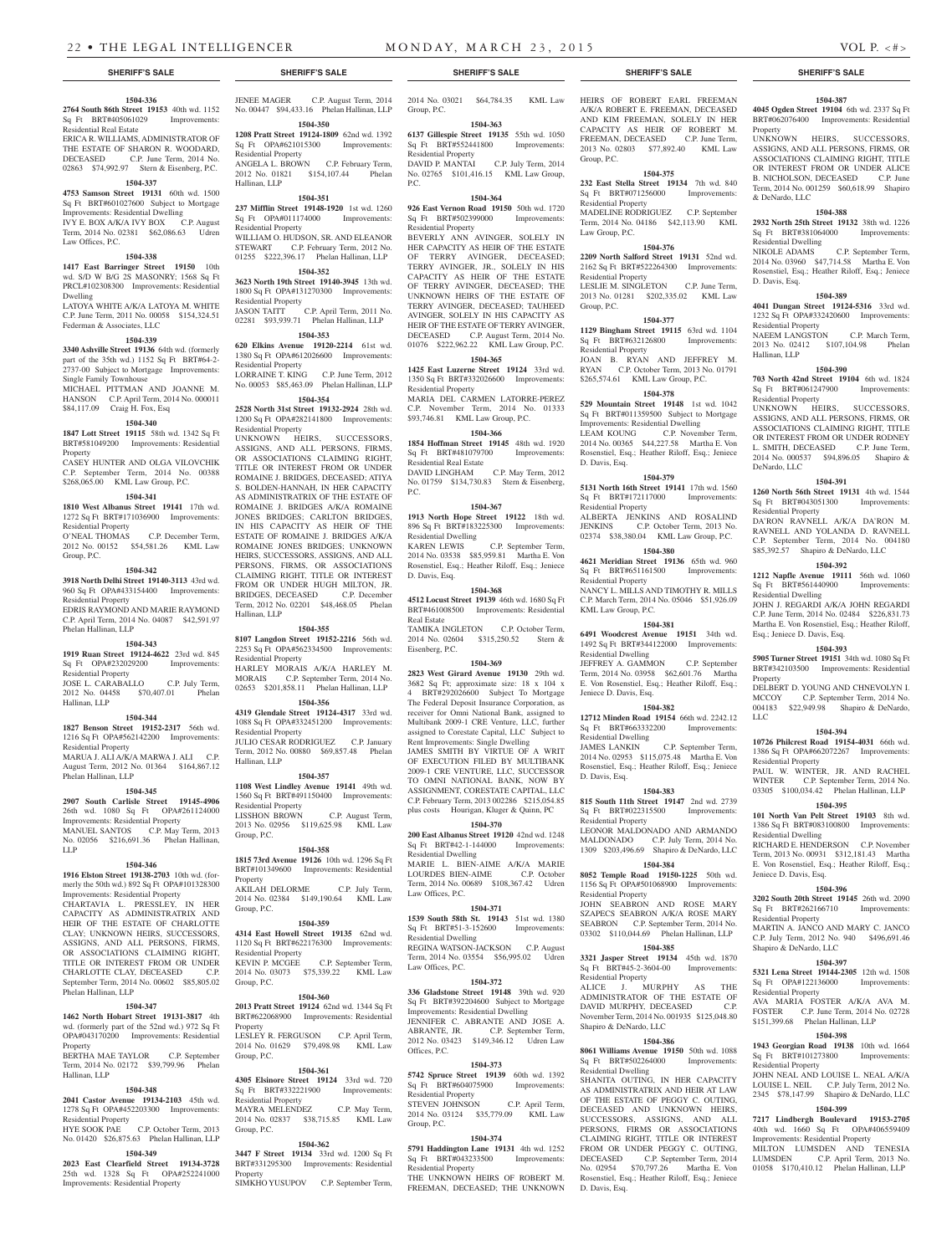Residential Property

Residential Property

Hallinan, LLP

Residential Property

Residential Property

Associates, LLC

Residential Property

Residential Property

Residential Property

Hallinan, LLP

Dwelling

Associates, LLC

Residential Dwelling

Associates, LLC

Residential Property

Residential Property

Phelan Hallinan, LLP

Residential Property

Phelan Hallinan, LLP

Property

1140 Sq Ft OPA#411339801 Improvements:

JOAN GAVITT C.P. November Term, 2013 No. 00509 \$76,653.32 Phelan Hallinan, LLP **1504-447 818 Jackson Street 19148-3129** 39th wd. 1010 Sq Ft OPA#393321300 Improvements:

UNKNOWN HEIRS, SUCCESSORS, ASSIGNS, AND ALL PERSONS, FIRMS, OR ASSOCIATIONS CLAIMING RIGHT, TITLE OR INTEREST FROM OR UNDER PAUL WAGNER, III, DECEASED C.P. September Term, 2014 No. 02164 \$165,543.89 Phelan

**1504-448 2529 South 19th Street 19145-3703** 26th wd. 1736 Sq Ft OPA#262114800 Improvements:

LOUISE MARTINO A/K/A LOUISE MICHELLE MARTINO AND RACHEL MARTINO C.P. February Term, 2013 No. 02537 \$347,224.89 Phelan Hallinan, LLP **1504-449 3834 North 18th Street 19140-3508** 13th wd. 1965 Sq Ft OPA#131256000 Improvements:

SANDRA JENKINS A/K/A SONDRA JENKINS C.P. January Term, 2014 No. 02682 \$79,956.72 Phelan Hallinan, LLP **1504-450 5612 Arbor Street 19120** 61st wd. ROW B/GAR 2STY MASONRY; 1188 Sq Ft PRCL#140-N-08-0135; BRT#612523700 Improvements: Residential Dwelling MILCA BEAUVIL C.P. May Term, 2012 No. 00652 \$161,612.04 Federman &

**1504-451 7308 North 21st Street 19138-2108** 10th wd. 1488 Sq Ft OPA#101189200 Improvements:

CARLA E. GOBANTES AND ASKIA FLUELLEN C.P. July Term, 2012 No. 03966 \$183,416.09 Phelan Hallinan, LLP **1504-452 6339 Edmund Street 19135-3311** 41st wd. 1152 Sq Ft OPA#411407600 Improvements:

ABDUL MALIQUE C.P. March Term, 2013 No. 01745 \$54,642.27 Phelan Hallinan, LLP **1504-453 324 Stevens Street 19111-6021** 35th wd. 1154 Sq Ft OPA#352182500 Improvements:

DAVID W. TURNER C.P. February Term,<br>2013 No. 01697 \$130.874.97 Phelan 2013 No. 01697 \$130,874.97

**1504-454 6524 Crescentville Road 19120** 61st wd. ROW B/GAR 2STY MASONRY; 1168 Sq Ft PRCL#611004700 Improvements: Residential

TRIFRENA V. ARMSTRONG A/K/A TRIFRENA V. JONES C.P. February Term, 2014 No. 00666 \$134,578.77 Federman &

**1504-455 5018 Ditman Street 19124** 62nd wd. S/D W DET GAR 2 STY MASON; 1926 Sq Ft PRCL#62-2-4364-00 Improvements:

TAMARA THOMPSON C.P. May Term, 2012 No. 02241 \$119,968.09 Federman &

**1504-456 3304 Bleigh Avenue 19136-3817** 64th wd. 1188 Sq Ft OPA#642139000 Improvements:

JAMES A. MELVIN AND LAUREN RHODES C.P. November Term, 2013 No. 02261 \$143,436.07 Phelan Hallinan, LLP **1504-457 1541 Morris Street 19145-1533** 36th wd. 1923 Sq Ft OPA#365387100 Improvements:

LAGRACIA JONES A/K/A LAGRACIA GARCIA JONES A/K/A LAGRACIA H. JONES A/K/A LAGRACIA D. JONES C.P. April Term, 2007 No. 02722 \$134,028.53

**1504-458 1841 Master Street 19121-4907** 47th wd. 2789 Sq Ft OPA#471114800 Improvements:

FREDA D. EBBA A/K/A FREDA EBBA C.P. March Term, 2007 No. 00158 \$125,371.36

**1504-459 1302 Randolf Street, a/k/a 1302 North Randolph Street 19122** 18th wd. 1305 Sq Ft OPA#182288700 Improvements: Residential

DEBRA J. GARDNER A/K/A DEBRA J. CLENDANIEL AND ELIOT B. KAROL

# **1504-400**

**903 Clinton Street Apartment 1R, a/k/a 903-905 Clinton Street Unit 9301R 19107- 6182** 5th wd. 819 Sq Ft OPA#888030456 Improvements: Res. Condo 2 Sty

BENJAMIN S. MARGOLIS C.P. September Term, 2014 No. 03026 \$216,204.06 Phelan Hallinan, LLP

### **1504-401**

### **819 Bainbridge Street 19147-2009** 2nd wd. 1601 Sq Ft OPA#023188300 Improvements: Residential Property RAYMOND KEMPINSKI AND MICHELE

KEMPINSKI C.P. October Term, 2013 No. 01115 \$346,964.10 Phelan Hallinan, LLP

# **1504-402**

# **2915 Rosehill Street 19134-2949** 7th wd.

840 Sq Ft OPA#071425100 Improvements: Residential Property

DENIS HERNANDEZ C.P. May Term, 2013 No. 02602 \$18,387.17 Phelan Hallinan, LLP

# **1504-403**

**364 Daly Street 19148-3307** 39th wd. 1108 Sq Ft OPA#392148500 Improvements: Residential Property CYNTHIA C. CROSS A/K/A CYNTHIA

CROSS C.P. August Term, 2011 No. 01952 \$111,471.30 Phelan Hallinan, LLP

### **1504-404**

**1013 Magee Avenue 19111-4815** 53rd wd. 1600 Sq Ft OPA#532002900 Improvements: Residential Property NAVEEN A. SHAHEEN A/K/A NAVEED

A/K/A NAVEED A. SHAHEEN C.P. March Term, 2014 No. 03583 \$167,269.69 Phelan Hallinan, LLP

### **1504-405**

**6712 Souder Street 19149-2208** 54th wd. 1188 Sq Ft OPA#542296100 Improvements: Residential Property

YIN QUN LUN C.P. June Term, 2012 No. 01534 \$135,490.71 Phelan Hallinan, LLP

### **1504-406**

**10769 Helmer Drive 19154-4106** 66th wd. 1840 Sq Ft OPA#662108700 Improvements: Residential Property YAKOV KANTAROVICH C.P. July Term,

2014 No. 02050 \$206,129.07 Phelan Hallinan, LLP

# **1504-407**

**5419 Diamond Street 19131-3110** 52nd wd. 1348 Sq Ft OPA#522093300 Improvements: Residential Property

CYNTHIA G. BROWN, IN HER CAPACITY AS ADMINSTRATRIX AND HEIR OF THE ESTATE OF MICHAEL EDMOND; SHAWN MURRAY, IN HIS CAPACITY AS HEIR OF THE ESTATE OF MICHAEL EDMOND; UNKNOWN HEIRS, SUCCESSORS, ASSIGNS, AND ALL PERSONS, FIRMS, OR ASSOCIATIONS CLAIMING RIGHT, TITLE OR INTEREST FROM OR UNDER MICHAEL EDMOND, DECEASED C.P. March Term, 2014 No. 00615 \$77,896.19 Phelan Hallinan, LLP

### **1504-408**

**1419 North Lawrence Street 19122** 18th wd. (formerly part of the 17th wd.) 1710 Sq Ft; 15 x 55 BRT#182245200 Subject to Mortgage Improvements: Row 3 Sty Masonary CINDY GONZALES A/K/A CINDY STEEN AND ANGEL GONZALES C.P. September Term, 2009 No. 01888 \$37,196.95 Nicholas A. Didomenico

# **1504-409**

**1829 67th Avenue 19126** 10th wd. (formerly part of the 50th wd.) 1800 Sq Ft BRT#101245800 Improvements: Residential Real Estate

DARLENE MONTS C.P. June Term, 2014 No. 04571 \$86,792.46 Stern & Eisenberg, P.C.

### **1504-410**

**109 East Walnut Park Drive 19120** 61st wd. 1152 Sq Ft BRT#611375500 Improvements: Residential Real Estate WILLIAM S. PHILLIPS C.P. August Term, 2014 No. 00079 \$151,689.63 Stern &

# **1504-411**

Eisenberg, P.C.

**12202 Sweet Briar Road 19154** 66th wd. 1152 Sq Ft BRT#663176000 Improvements: Residential Real Estate

### CHRISTOPHER M. WEST C.P. September Term, 2014 No. 02015 \$178,307.99 Stern

& Eisenberg, P.C. **1504-412**

# **503 Cobbs Creek Parkway, a/k/a 503 South**

**63rd Street 19143-1018** 3rd wd. 1840 Sq Ft OPA#032255000 Improvements: Residential Property MARIE SMALL A/K/A MARIE CORRELL

C.P. March Term, 2009 No. 04937 \$108,113.95 Phelan Hallinan, LLP

**1504-413**

**1951 North 24th Street 19121-2010** 32nd wd. 1278 Sq Ft OPA#322146000 Improvements: Residential Property KEWSCHA AKPABIO C.P. July Term, 2013 No. 03911 \$93,113.19 Phelan Hallinan, LLP

# **1504-414**

**6014 Ogontz Avenue 19141-1312** 17th wd. 1208 Sq Ft OPA#172253800 Improvements: Residential Property BELLA WILSON; UNKNOWN HEIRS, SUCCESSORS, ASSIGNS, AND ALL PERSONS, FIRMS, OR ASSOCIATIONS CLAIMING RIGHT, TITLE OR INTEREST FROM OR UNDER DAMIAN WILSON A/K/A DAMIAN CHRISTOPHER WILSON, DECEASED C.P. May Term, 2009 No. 02851 \$143,011.49 Phelan Hallinan, LLP

# **1504-415**

**5925 Belden Street 19149-3704** 53rd wd. 1332 Sq Ft OPA#531300800 Improvements: Residential Property TAMEKIA L. RICKETTS-WILSON A/K/A TAMIEKA LAZETTE WILSON C.P. June Term, 2012 No. 01136 \$65,671.91 Phelan

Hallinan, LLP

**1504-416 2614 South 6th Street 19148-4625** 39th wd. 1170 Sq Ft OPA#392357700 Improvements: Residential Property SAMANTHA HO A/K/A SAMATHA HO C.P. July Term, 2012 No. 01846 \$111,604.20

# Phelan Hallinan, LLP

**1504-417 3463 Princeton Avenue 19149** 55th wd. 1760 Sq Ft BRT#551401800 Improvements: Residential Real Estate MARIAN C. MENOW C.P. August Term, 2014 No. 00103 \$210,059.69 Stern & Eisenberg, P.C.

### **1504-418**

**852 Carver Street 19124-1010** 35th wd. 1206 Sq Ft OPA#351239000 Improvements: Residential Property ROBIN GAMBURG C.P. January Term, 2014 No. 00765 \$41,809.67 Phelan Hallinan, LLP

### **1504-419**

**5738 Lansdowne Avenue 19131** 4th wd. 1500 Sq Ft BRT#043182000 Improvements: Residential Real Estate THAXTER A. HICKS C.P. September Term, 2014 No. 01809 \$68,421.01 Stern & Eisenberg, P.C.

### **1504-420**

**6521 East Wister Street 19138** 59th wd. 1162 Sq Ft; 14 x 70 BRT#591241600 Subject to Mortgage Improvements: Single Family

Dwelling AIYANA R. WILLIAMS C.P. September Term, 2010 No. 3621 \$104,166.00 Joseph L. Di Tomo, Jr., Esq.

# **1504-421**

**1774 Brill Street 19124** 62nd wd. 1140 Sq Ft BRT#622145600 Improvements: Residential Property

JOSEPH R. LEE AND DEBORAH LEE, HIS WIFE C.P. February Term, 2014 No. 01594 \$48,255.14 Zucker, Goldberg & Ackerman, LLC

### **1504-422**

**5358 Oakland Street 19124** 62nd wd. 1244 Sq Ft BRT#621391500 Subject to Mortgage Improvements: Residential Property STEVEN B. JENKINS AND COLLEEN SCOTT-JENKINS, HUSBAND AND WIFE C.P. May Term, 2011 No. 0170 \$139,090.17 Scott A. Dietterick, Esq.; Kimberly A. Bonner, Esq.; Joel A. Ackerman, Esq.; Ashleigh Levy Marin, Esq.; Ralph M. Salvia, Esq.; Jaime R. Ackerman, Esq.; Jana Fridfinnsdottir, Esq.; Brian Nicholas, Esq.; Denise Carlon, Esq.; Roger Fay, Esq.; Zucker, Goldber

### **1504-423**

**2314 North 50th Street 19131** 52nd wd. 2750 Sq Ft BRT#521256500 Improvements: Residential Property THE UNKNOWN HEIRS AND/OR ADMINISTRATORS OF THE ESTATE OF DONALD RIVERA A/K/A DONALD C. RIVERA C.P. March Term, 2014 No.

2181 \$280,056.78 Zucker, Goldberg & Ackerman, LLC **1504-424**

### **4343 Teesdale Street 19136-3902** 41st wd. 914 Sq Ft BRT#412102600 Improvements: Residential Property

MOHAMMUD O. RAHMAN, AS SOLE OWNER C.P. January Term, 2012 No. 3251 \$97,410.68 Zucker, Goldberg & Ackerman, LLC

### **1504-425**

**5125 Locust Street 19139** 60th wd. 1650 Sq Ft BRT#602075700 Improvements: Residential Dwelling UNKNOWN HEIRS, SUCCESSORS,

ASSIGNS, AND ALL PERSONS, FIRMS OR ASSOCIATIONS CLAIMING RIGHT, TITLE OR INTEREST FROM OR UNDER JACALYN HINTON-BROWN; JACALYN HINTON-BROWN, LAST RECORD OWNER April Term, 2014 No. 01334 \$262,446.09 Udren Law Offices, P.C.

### **1504-426**

**513 62nd Street a/k/a 513 South 62nd Street 19143** 34th wd. 1074 Sq Ft BRT#032241900 Subject to Mortgage Improvements: Residential Dwelling

UNKNOWN HEIRS, SUCCESSORS, ASSIGNS AND ALL PERSONS, FIRMS OR ASSOCIATIONS CLAIMING RIGHT, TITLE OR INTEREST FROM OR UNDER DOROTHY MELTON A/K/A DOROTHY M. MELTON A/K/A DOROTHY MAE MELTON; LERENCE MELTON , KNOWN HEIR OF DOROTHY MELTON A/K/A DOROTHY M. MELTON A/K/A DOROTHY MAE MELTON; DOROTHY MELTON A/K/A DOROTHY M. MELTON A/K/A DOROTHY MAE MELTON, LAST RECORD OWNER C.P. June Term, 2014 No. 00996 \$42,434.18 Udren Law Offices, P.C.

### **1504-427**

**268 South Hirst Street 19139** 3rd wd. 960 Sq Ft BRT#031198900 Improvements: Residential Property CHARLES CORDY, JR. AND ESTELLE CORDY C.P. September Term, 2013 No. 01853 \$60,961.92 Zucker, Goldberg & Ackerman, LLC

### **1504-428**

**215 North Cecil Street 19139** 4th wd. 1018<br>
Sq Ft BRT#042209100 Improvements: Sq Ft BRT#042209100 Residential Property

JEANNETTE MCDANIEL, IN HER CAPACITY AS HEIR AND ADMINISTRATRIX OF THE ESTATE OF BEATRICE GWYNN; BEATRICE HOLMAN, IN HER CAPACITY AS HEIR OF THE ESTATE OF BEATRICE GWYNN; DARREN GWYNN, IN HIS CAPACITY AS HEIR OF THE ESTATE OF BEATRICE GWYNN; REGINA COOK, IN HER CAPACITY AS HEIR OF THE ESTATE OF BEATRICE GWYNN; DANIEL GWYNN, IN HIS CAPACITY AS HEIR OF THE ESTATE OF BEATRICE GWYNN C.P. January Term, 2012 No. 1440 \$4,519.43 Zucker, Goldberg & Ackerman, LLC

### **1504-429**

**216 West Duval Street 19144** 59th wd. 1575 Sq Ft BRT#593107600 Improvements: Residential Property JOANNE D. ALLMAN C.P. June Term, 2014 No. 02867 \$135,004.84 Scott A.

Dietterick, Esq.; Kimberly A. Bonner, Esq.; Joel A. Ackerman, Esq.; Ashleigh Levy Marin, Esq.; Ralph M. Salvia, Esq.; Jaime R. Ackerman, Esq.; Jana Fridfinnsdottir, Esq.; Brian Nicholas, Esq.; Denise Carlon, Esq.; Roger Fay, Esq.; Zucker, Goldber

### **1504-430**

**800 Bleigh Avenue 19111** 63rd wd. 1120 Sq Ft BRT#63-1-1811-00 Improvements: Residential Dwelling THOMAS MCHALE C.P. September Term, 2014 No. 04410 \$131,877.47 Udren Law Offices, P.C.

### **1504-431**

**2502 South Bellford Street 19153-1411** 40th wd. 1078 Sq Ft BRT#404145300 Subject to Mortgage Improvements: Residential Property TANYA BLAKE C.P. March Term, 2013 No. 03610 \$106,248.42 Scott A. Dietterick, Esq.; Kimberly A. Bonner, Esq.; Joel A. Ackerman, Esq.; Ashleigh Levy Marin, Esq.; Ralph M. Salvia, Esq.; Jaime R. Ackerman, Esq.; Jana Fridfinnsdottir, Esq.; Brian Nicholas, Esq.; Denise Carlon, Esq.; Roger Fay, Esq.; Zucker, Goldber

### **1504-432**

**931 East Russell Street a/k/a 931 Russell Street 19134** 33rd wd. 1176 Sq Ft BRT#33- 1182500 Subject to Mortgage Improvements: Residential Property

HOWARD KELLER, AS SOLE OWNER C.P. July Term, 2012 No. 0258 \$53,357.88 Scott A. Dietterick, Esq.; Kimberly A. Bonner, Esq.; Joel A. Ackerman, Esq.; Ashleigh Levy Marin, Esq.; Ralph M. Salvia, Esq.; Jaime R. Ackerman, Esq.; Jana Fridfinnsdottir, Esq.; Brian Nicholas, Esq.; Denise Carlon, Esq.; Roger Fay, Esq.; Zucker, Goldber

### **1504-433**

**5642 Haddington Street 19131-3414** 4th wd. 1215 Sq Ft BRT#043222000 Subject to Mortgage Improvements: Residential Property TARSHIA T. WHITLEY C.P. December Term, 2011 No. 2445 \$87,999.07 Scott A. Dietterick, Esq.; Kimberly A. Bonner, Esq.; Joel A. Ackerman, Esq.; Ashleigh Levy Marin, Esq.; Ralph M. Salvia, Esq.; Jaime R. Ackerman, Esq.; Jana Fridfinnsdottir, Esq.; Brian Nicholas, Esq.; Denise Carlon, Esq.; Roger Fay, Esq.; Zucker, Goldber

# **SHERIFF'S SALE SHERIFF'S SALE SHERIFF'S SALE SHERIFF'S SALE SHERIFF'S SALE**

**1504-434 7457 Ruskin Road 19151** 34th wd. 1152 Sq Ft

BRT#343167000 Improvements: Residential Property LIORA VOLKOVICH GOLDSTEIN A/K/A LIORA L. GOLDSTEIN AND ARNOLD L. GOLDSTEIN A/K/A ARNOLD LOUIS GOLDSTEIN C.P. July Term, 2014 No. 03999 \$80,180.45 Zucker, Goldberg & Ackerman, LLC

# **1504-435**

**3600 Conshohocken Avenue, Unit 1005 19131** 52nd wd. 1470 Sq Ft BRT#888520507 Improvements: Residential Property ARTHUR FEINBERG C.P. May Term, 2014 No. 00312 \$100,888.25 Zucker, Goldberg & Ackerman, LLC

### **1504-436**

**3121 Jasper Street 19134** 25th wd. 1168 Sq Ft BRT#252530700 Subject to Mortgage Improvements: Residential Property JASON M. COLOMBO C.P. May Term, 2014 No. 01021 \$44,662.04 Zucker, Goldberg & Ackerman, LLC

**1504-437 4200 Orchard Street 19124-4606** 23rd wd. 1110 Sq Ft BRT#232249300 Subject to Mortgage Improvements: Residential Property MARIXA HERNANDEZ AND CARMELO HERNANDEZ C.P. February Term, 2012 No. 02532 \$62,476.51 Scott A. Dietterick, Esq.; Kimberly A. Bonner, Esq.; Joel A. Ackerman, Esq.; Ashleigh Levy Marin, Esq.; Ralph M. Salvia, Esq.; Jaime R. Ackerman, Esq.; Jana Fridfinnsdottir, Esq.; Brian Nicholas, Esq.; Denise Carlon, Esq.; Roger Fay, Esq.;

**1504-438 1425 North 29th Street 19121** 29th wd. 1328 Sq Ft BRT#292156100 Improvements:

JAMES E. SMITH; UNITED STATES OF AMERICA C.P. November Term, 2010 No. 04659 \$80,232.54 Scott A. Dietterick, Esq.; Kimberly A. Bonner, Esq.; Joel A. Ackerman, Esq.; Ashleigh Levy Marin, Esq.; Ralph M. Salvia, Esq.; Jaime R. Ackerman, Esq.; Jana Fridfinnsdottir, Esq.; Brian Nicholas, Esq.; Denise Carlon, Esq.; Roger Fay, Esq.; Zucker,

**1504-439 108 North 57th Street 19139** 4th wd. 1344 Sq Ft BRT#042081100 Improvements:

KENNETH HAGINS C.P. April Term, 2014 No. 04348 \$81,639.45 KML Law

**1504-440 6220 North 3rd Street 19120** 61st wd. 1410 Sq Ft BRT#611056800 Improvements:

2013 No. 01220 \$149,116.26 KML Law

**1504-441 6551 North Lambert Street 19138** 10th wd. 1134 Sq Ft BRT#102083700 Improvements:

BOBBIE E. WILLIAMS C.P. January Term, 2013 No. 03303 \$61,031.15 KML Law

**1504-442 1120 East Sharpnack Street 19150** 50th wd. 1110 Sq Ft BRT#502323800 Improvements:

LINDA KOONCE C.P. September Term, 2014 No. 01816 \$108,271.76 Stern &

**1504-443 900 West Jefferson Street 19122** 20th wd. 52200 Sq Ft OPA#777502500 Subject to Mortgage Improvements: School 1 Sty

WAKISHA FOUNDATION C.P. January Term, 2015 No. 00232 \$6,267,483.52 Walter Weir, Jr., Esq.; Weir & Partners LLP **1504-444 3355 Emerald Street 19134** 45th wd. 1875 Sq Ft OPA#45-2-3205-00 Subject to Mortgage Subject to Rent Improvements: Row House With Detached Garage - 2 Story Masonry DANIEL DAEHLING C.P. November Term, 2014 No. 001473 \$113,892.71 Michael G.

**1504-445 3856 Salina Road 19154** 66th wd. ROW B/GAR 2STY MASONRY; 1600 Sq Ft PRCL#662557700 Improvements: Residential

TERESA CALABRO A/K/A THERESA CALABRO A/K/A THERESA K. YACOVETTI AND HENRY DELUCA A/K/A HENRY J. DELUCA C.P. May Term, 2013 No. 01531 \$153,873.52 Federman & Associates, LLC **1504-446 5701 Vandike Street 19135-4118** 41st wd.

C.P. October Term,

Zucker, Goldber

Residential Property

Residential Property

Residential Property<br>DAWN S. BANKS

Residential Property

Residential Real Estate

Eisenberg, P.C.

Menkowitz, Esq.

Dwelling

Masonry

Group, P.C.

Group, P.C.

Group, P.C.

Goldber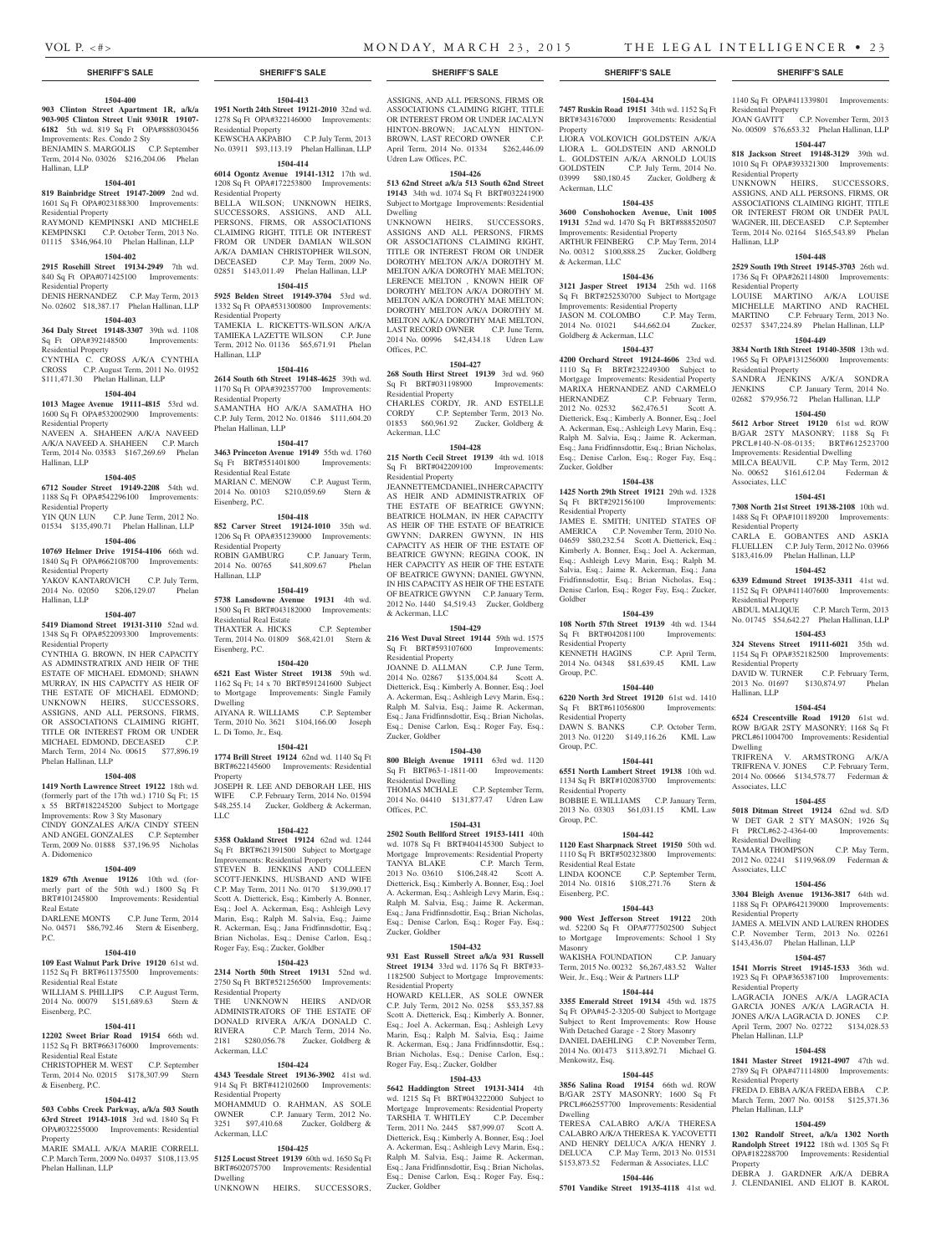### C.P. May Term, 2013 No. 02763 \$238,066.13 Phelan Hallinan, LLP

**1504-460**

### **5116 North 9th Street 19141-4004** 49th wd. 1452 Sq Ft OPA#492143900 Improvements:

Residential Property TED E. BAKER A/K/A TED BAKER C.P. July Term, 2011 No. 00599 \$50,843.96 Phelan Hallinan, LLP

## **1504-461**

**8300 Lynnewood Road 19150-3203** 50th wd. 1332 Sq Ft OPA#502029500 Improvements: Residential Property

UNKNOWN HEIRS, SUCCESSORS, ASSIGNS, AND ALL PERSONS, FIRMS, OR ASSOCIATIONS CLAIMING RIGHT, TITLE OR INTEREST FROM OR UNDER WILLIAM A. CHASE, JR., DECEASED C.P. July Term, 2014 No. 02494 \$183,608.21 Phelan Hallinan, LLP

# **1504-462**

**6132 North 11th Street 19141-3318** 49th wd. 1320 Sq Ft OPA#493080105 Improvements: Residential Property TONYANNA L. SMITH A/K/A TONYONNA

L. SMITH AND BRIAN N. SMITH C.P. August Term, 2013 No. 03244 \$46,063.32 Phelan Hallinan, LLP

### **1504-463**

**9877 Garvey Drive 19114-2115** 65th wd. 1806 Sq Ft OPA#652476800 Improvements: Residential Property

### STEPHEN G. BAPTISTA C.P. April Term, 2013 No. 00071 \$221,904.00 Phelan Hallinan Diamond & Jones, LLP

# **1504-464**

**5832 Lebanon Avenue 19131-3032** 52nd wd. 1672 Sq Ft OPA#522076800 Improvements:

### Residential Property CHRISTINA EDWARDS C.P. July Term,<br>2010 No. 03196 \$77,538.52 Phelan 2010 No. 03196 \$77,538.52 Phelan

Hallinan, LLP

### **1504-465**

**161 West Penn Street 19144** 12th wd. 3297 Sq Ft BRT#124024600 Subject to Mortgage Improvements: S/d Conv. Apt 3sty Masonry BERNARD J. MCGRATH A/K/A BERNARD J. MCGRATH, JR. C.P. October Term, 2012 No. 00149 \$135,193.28 Brett L. Messinger

# **1504-466**

**7445 Gilbert Street 19138** 10th wd. ROW B/GAR 2STY MASONRY; 1224 Sq Ft BRT#102485400 Improvements: Residential Dwelling<br>DEBORAH

### DEBORAH JACKSON, KNOWN SURVIVING HEIR OF ARTHUR JACKSON, DECEASED MORTGAGOR AND REAL OWNER; AMANDA JACKSON, KNOWN SURVIVING HEIR OF ARTHUR JACKSON, DECEASED MORTGAGOR AND REAL OWNER; DAVID JACKSON, KNOWN SURVIVING HEIR OF ARTHUR JACKSON, DECEASED MORTGAGOR AND REAL OWNER; ARTHUR JACKSON, JR., KNOWN SURVIVING HEIR OF ARTHUR JACKSON, DECEASED MORTGAGOR AND REAL OWNER; PAULINE JACKSON, KNOWN SURVIVING HEIR OF ARTHUR JACKSON, DECEASED MORTGAGOR AND REAL OWNER AND UNKNOWN SURVIVING HEIRS OF ARTHUR JACKSON, DECEASED<br>MORTGAGOR AND REAL OWNER C.P. MORTGAGOR AND REAL OWNER June Term, 2011 No. 00945 \$57,523.02 McCabe, Weisberg & Conway, P.C.

# **1504-467**

**153 North Lindenwood Street 19139** 44th wd. ROW 2 STY MASONRY; 1208 Sq Ft BRT#441154600 Improvements: Residential Dwelling

STEPHANIE WILLIAMS, KNOWN SURVIVING HEIR OF SARAH S. WILLIAMS, DECEASED MORTGAGOR AND REAL OWNER; HARVEY WILLIAMS, KNOWN SURVIVING HEIR OF SARAH S. WILLIAMS, DECEASED MORTGAGOR AND REAL OWNER; CARISSA WILLIAMS, KNOWN SURVIVING HEIR OF SARAH S. WILLIAMS, DECEASED MORTGAGOR AND REAL OWNER; RONALD WILLIAMS, KNOWN SURVIVING HEIR OF SARAH S. WILLIAMS, DECEASED MORTGAGOR AND REAL OWNER AND UNKNOWN SURVIVING HEIRS OF SARAH S. WILLIAMS, DECEASED MORTGAGOR AND REAL OWNER C.P. July Term, 2011 No. 01075 \$83,426.22 McCabe, Weisberg & Conway, P.C.

## **1504-468**

**1846 South 65th Street 19142-1312** 40th wd. 1320 Sq Ft OPA#403005100 Improvements:

Residential Property CRESIUS DARIUS AND TACIANA DARIUS C.P. May Term, 2012 No. 03161 \$87,718.39 Phelan Hallinan, LLP

### **1504-469**

**4334 1/2 Boone Street 19128-4901** 21st wd. 2052 Sq Ft OPA#211264025 Improvements:

# Residential Property FRANCIS PILLER C.P. March Term, 2012

No. 02897 \$306,189.77 Phelan Hallinan, LLP

### **1504-470 2207 South Woodstock Street 19145-**

**3510** 48th wd. 1036 Sq Ft OPA#481335500 Improvements: Residential Property REGINA M. GRIER A/K/A REGINA M. EADDY C.P. December Term, 2012 No. 02947 \$91,102.57 Phelan Hallinan, LLP

**1504-471 6436 Morris Park Road 19151** 34th wd. Irregular dimensions OPA#344097700 Improvements: Residential Property MICHELLE DELUCA AND ROBERT A. DELUCA C.P. September Term, 2014 No. 00385 \$126,400.23 Richard M. Squire & Associates, LLC

### **1504-472**

**55 East Sharpnack St 19141** 22nd wd. 912 Sq Ft BRT#221120900 Improvements: Semi/ det 2 Sty Frame PAUL W. DUTTON, III C.P. July Term, 2014 No. 00764 \$78,497.10 Richard M. Squire & Associates, LLC

### **1504-473**

**6901-29 Valley Avenue Unit G-2 19128**  21st wd. 780 Sq Ft BRT#888211063 Improvements: Residential Property THOMAS HANDZUS C.P. September Term, 2014 No. 03022 \$121,632.39 KML Law Group, P.C.

### **1504-474**

**7942 Leonard Street 19152-3306** 56th wd. 1600 Sq Ft BRT#561252600 Improvements: Row B/gar 2 Story Masonry JESSICA E. RIVERA-ZELAYA AND HECTOR B. ZELAYA C.P. September Term, 2014 No. 00961 \$144,424.97 Milstead & Associates, LLC

### **1504-475**

**1907 Conlyn Street 19141-1206** 17th wd. 1142 Sq Ft OPA#171147100 Improvements: Residential Property DEVELIA GRIMES C.P. May Term, 2013

No. 03046 \$82,407.38 Phelan Hallinan, LLP

# **1504-476**

**2734 North 23rd St 19132-3218** 11th wd. 1090 Sq Ft BRT#111371100 Improvements: Residential Dwelling DONNA ROUNDTREE, PERSONAL REPRESENTATIVE OF THE ESTATE OF RONALD WILLIAMS, DECEASED C.P. May Term, 2013 No. 01327 \$56,634.80 Powers, Kirn & Associates, LLC

# **1504-477**

**7411 Drexel Road 19151** 34th wd. ROW B/GAR 2 STY MASONRY; 1260 Sq Ft BRT#343211000 Improvements: Residential Dwelling

WANDA L. MCQUEEN AND CALVIN<br>MCQUEEN C.P. June Term, 2013 No. C.P. June Term, 2013 No. 01125 \$69,366.61 McCabe, Weisberg & Conway, P.C.

# **1504-478**

**7781 Hasbrook Avenue 19111-2407** 63rd wd. 1560 Sq Ft OPA#631092300 Improvements: Residential Property PATRICK O'BRIEN C.P. October Term, 2009 No. 01519 \$257,211.04 Phelan Hallinan, LLP

### **1504-479**

**5409 North 11th Street 19141-3004** 49th wd. ROW 2 STY MASONRY; 1330 Sq Ft BRT#492234200 Subject to Mortgage Improvements: Residential Dwelling

DARREN POWELL, ADMINISTRATOR OF THE ESTATE OF BERYL STIVENDER, DECEASED MORTGAGOR AND REAL OWNER C.P. April Term, 2014 No. 00590 \$58,504.22 McCabe, Weisberg & Conway, P.C.

### **1504-480**

**2233 South 70th Street 19142** 40th wd. ROW B/GAR 2STY MASONRY; 1050 Sq Ft BRT#403208300 Subject to Mortgage Improvements: Residential Dwelling EMAD ELGAK AND UNITED STATES OF AMERICA C.P. February Term, 2014 No. 00361 \$88,159.42 McCabe, Weisberg &

### **1504-481**

Conway, P.C.

**6134 Morton Street 19144-1043** 59th wd. 1992 Sq Ft OPA#592200900 Improvements: Residential Property SARAH K. FRANKLIN C.P. July Term, 2012 No. 00782 \$67,013.15 Phelan Hallinan, LLP

### **1504-482**

**3342 Chesterfield Road 19114** 66th wd. S/D W B/G 2S MAS.+OTHER; 1462 Sq Ft BRT#661034300 Subject to Mortgage Improvements: Residential Dwelling UNKNOWN SURVIVING HEIRS OF RUTH

**SHERIFF'S SALE SHERIFF'S SALE SHERIFF'S SALE SHERIFF'S SALE SHERIFF'S SALE**

BEADMAN, A/K/A RUTH C. BEADMAN, DECEASED MORTGAGOR AND REAL OWNER AND RUTH BEADMAN, A/K/A RUTH C. BEADMAN C.P. March Term, 2014 No. 05064 \$148,569.19 McCabe, Weisberg & Conway, P.C.

### **1504-483**

**522 Gilham St 19111** 35th wd. 1875 Sq Ft BRT#353076205 Improvements: Residential Dwelling

CHEO MORALES C.P. September Term, 2013 No. 00956 \$170,144.95 Powers, Kirn & Associates, LLC

# **1504-484**

**4212 Wallace Street 19104-1426** 6th wd. ROW 2 STY MASONRY; 1010 Sq Ft BRT#061094500 Subject to Mortgage Improvements: Residential Dwelling LOIS V. CHAPMAN C.P. May Term, 2014 No. 00634 \$83,804.20 McCabe, Weisberg & Conway, P.C.

### **1504-485**

**1632 South Beulah Street 19148** 1st wd. ROW 2 STY MASONRY; 880 Sq Ft BRT#012185000

Improvements: Residential Dwelling UNKNOWN SURVIVING HEIRS OF GENEVIEVE CHIARAVALLOTI, DECEASED MORTGAGOR AND REAL OWNER, JOAN MURPHY A/K/A DARREN JOAN MURPHY, KNOWN SURVIVING HEIR OF GENEVIEVE<br>CHIARAVALLOTI, DECEASED CHIARAVALLOTI, MORTGAGOR AND REAL OWNER AND JOHN J. CHIARAVALLOTI A/K/A JOHN T. CHIARAVALLOTI, KNOWN SURVIVING HEIR OF GENEVIEVE CHIARAVALLOTI, DECEASED MORTGAGOR AND REAL<br>
OWNER
C.P. February Term. 2014 No. C.P. February Term, 2014 No. 00908 \$104,161.58 McCabe, Weisberg & Conway, P.C.

### **1504-486**

**2315 East Sergeant Street 19125** 31st wd. ROW 2 STY MASONRY; 1509 Sq Ft BRT#314094400 Improvements: Residential Dwelling HARRISON HEMPHILL C.P. October Term,

2014 No. 02603 \$235,613.25 McCabe, Weisberg & Conway, P.C.

# **1504-487**

**6338 Revere Street 19149-3042** 62nd wd. 1164 Sq Ft OPA#621551900 Improvements: Residential Property KATHERINE SCOTT C.P. June Term, 2012 No. 03491 \$212,478.28 Phelan Hallinan, LLP

### **1504-488**

**5915 Tackawanna Street 19135** 62nd wd. 1080 Sq Ft BRT#622321900 Improvements: Residential Real Estate BEATRICE L. GARTNER C.P. August Term, 2014 No. 00104 \$55,659.32 Stern & Eisenberg, P.C.

### **1504-489**

**6226 Baynton Street 19144** 59th wd. SEMI/DET 3 STY STONE; 2250 Sq Ft BRT#592189400 Improvements: Residential Dwelling

FLORENCE THOMPSON AND UNITED STATES OF AMERICA C/O UNITED STATES ATTORNEY FOR THE EASTERN DISTRICT OF PENNSYLVANIA C.P. April Term, 2014 No. 01906 \$221,997.23 McCabe, Weisberg & Conway, P.C.

### **1504-490**

**2618 South 68th Street 19142-2109** 40th wd. 960 Sq Ft OPA#406098610 Improvements: Residential Property

KENYA FAIN C.P. April Term, 2013 No. 00442 \$45,975.39 Phelan Hallinan, LLP

### **1504-491**

**3350 Wellington Street 19149** 55th wd. ROW B/GAR 2STY MASONRY; 1656 Sq Ft BRT#551463300 Subject to Mortgage Improvements: Residential Dwelling

MICHAEL D. MCCAULEY C.P. August Term, 2014 No. 02685 \$142,049.93 McCabe, Weisberg & Conway, P.C.

## **1504-492**

**1539 South Napa Street 19146-3419** 36th wd. ROW 2 STY MASONRY; 1020 Sq Ft BRT#364441800 Improvements: Residential Dwelling

ALL UNKNOWN SURVIVING HEIRS OF GORDON DRAINE, DECEASED MORTGAGOR AND REAL OWNER,<br>KENTON A. SCRIVENS, KNOWN A. SCRIVENS, KNOWN SURVIVING HEIR OF GORDON DRAINE, DECEASED MORTGAGOR AND REAL OWNER AND SOL E. DRAINE, KNOWN SURVIVING HEIR OF GORDON DRAINE, DECEASED MORTGAGOR AND REAL OWNER C.P. March Term, 2012 No. 00426 \$62,008.09 McCabe, Weisberg & Conway, P.C.

### **1504-493**

**7642 Fairfield Street 19152** 64th wd. 1552 Sq Ft BRT#641014000 Improvements:

Residential Dwelling ANDREA AMODEI C.P. April Term, 2014 No. 03029 \$191,291.70 Law Offices of Gregory Javardian

2014 No. 00773 \$173,863.05 McCabe,

**1504-505 945 North 66th Street 19151-3102** 34th wd. 1288 Sq Ft OPA#344363900 Improvements:

ROGER L. WILLIAMS A/K/A ROGER WILLIAMS A/K/A ROGER L. WILLIAMS, JR. AND KAREN WILLIAMS C.P. Mav JR. AND KAREN WILLIAMS C.P. May Term, 2013 No. 02612 \$102,851.23 Phelan

**1504-506 622 Princeton Avenue 19111-4030** 53rd wd. 1335 Sq Ft OPA#532270000 Improvements:

YOUMIN GUO C.P. May Term, 2012 No. 03507 \$94,842.41 Phelan Hallinan, LLP **1504-507 5127 Walnut Street 19139-4130** 60th wd. ROW W-OFF/STR 2 STY MASONRY; 1650<br>Sa Ft BRT#871251200 Improvements:

VICTOR B. KIAHOUR AND CLEMENTINE O. KIAHOUR A/K/A CLEMENTINE ZADI C.P. August Term, 2013 No. 02431 \$63,800.39 McCabe, Weisberg & Conway, P.C.

**1504-508 6717 North Bouvier Street 19126** 10th wd. ROW B/GAR 2STY MASONRY; 1056 Sq Ft BRT#101067800 Subject to Mortgage Improvements: Residential Dwelling UNKNOWN HEIRS OF DAISY M. MICKLE, DECEASED MORTGAGOR AND REAL OWNER C.P. November Term, 2013 No. 00768 \$100,923.33 McCabe, Weisberg &

**1504-509 4149 Maywood Street 19124** 10th wd. ROW 2 STY MASONRY; 1056 Sq Ft BRT#332487400 Improvements: Residential Dwelling ROSA M. RODRIGUEZ C.P. March Term, 2014 No. 04792 \$24,152.49 McCabe,

**1504-510 6367 Magnolia Street 19144-1649** 59th wd. ROW 2 STY MASONRY; 1088 Sq Ft BRT#592254800 Improvements: Residential

UNKNOWN SURVIVING HEIRS OF JUANITA BRYANT, A/K/A JUANITA M. BRYANT, DECEASED MORTGAGOR AND REAL OWNER AND TRYPHAENA SMITH KNOWN SURVIVING HEIR OF JUANITA BRYANT, A/K/A JUANITA M. BRYANT, DECEASED MORTGAGOR AND REAL OWNER C.P. March Term, 2014 No. 04850 \$90,284.24 McCabe, Weisberg &

**1504-511 1627 Nedro Avenue a/k/a 1627 West Nedro Avenue 19141** 17th wd. 1440 Sq Ft BRT#171168400 Improvements: Residential

CAROLYN D. WHITFIELD C.P. December Term, 2013 No. 03184 \$96,734.68 Stern &

**1504-512 6945 Ibis Place 19142-2508** 40th wd. ROW B/GAR 2STY MASONRY; 1296 Sq Ft BRT#406587100 Subject to Mortgage Improvements: Residential Dwelling ADAEZE EMEH A/K/A ADAEZE A.<br>EMEH C.P. October Term, 2013 No.

01078 \$119,639.08 McCabe, Weisberg &

**1504-513 2014 East Venango Street 19134-2122** 45th wd. ROW 2 STY MASONRY; 952 Sq Ft BRT#452145945 Improvements: Residential

TEOFILO NOLASCO C.P. February Term, 2014 No. 02094 \$50,848.54 McCabe,

**1504-514 6318 Burbridge Street 19144-2506** 59th wd. S/D W DET G 3S MAS.+OTHER; 2106 Sq Ft BRT#593162300 Subject to Mortgage Improvements: Residential Dwelling RANDELL DREEN, A/K/A RANDELL T. GREEN, KNOWN SURVIVING HEIR OF RUBY CUTTS, REGINALD CUTTS, A/K/A REGGIE CUTTS, KNOWN SURVIVING HEIR OF RUBY CUTTS, HERBERT A. CUTTS, KNOWN SURVIVING HEIR OF RUBY CUTTS, BRYANT CUTTS, KNOWN SURVIVING HEIR OF RUBY CUTTS, MARILYN CUTTS, A/K/A M. CUTTS, KNOWN SURVIVING HEIR OF RUBY CUTTS, UNKNOWN SURVIVING HEIRS OF RUBY CUTTS, HAYWOODS H. CUTTS KNOWN SURVIVING HEIR OF RUBY CUTTS AND THOMAS N.J. CUTTS, KNOWN SURVIVING HEIR OF RUBY CUTTS C.P. December Term, 2013 No. 01371 \$268,332.64 McCabe, Weisberg & Conway, P.C.

C.P. October Term, 2013 No.

Weisberg & Conway, P.C.

Residential Property

Residential Property

Sq Ft BRT#871251200 Residential Dwelling

Hallinan, LLP

Conway, P.C.

Dwelling

Conway, P.C.

Real Estate

Eisenberg, P.C.

Conway, P.C.

Dwelling

Weisberg & Conway, P.C.

Weisberg & Conway, P.C.

### **1504-494**

**324 Devereaux Avenue 19111-6015** 35th wd. 1060 Sq Ft OPA#352192700 Improvements: Residential Property RHONDA LARRY, HEIR OF ROBERT LARRY, JR.; KETURAH LARRY, HEIR OF ROBERT LARRY, JR.; ROBERT LARRY, III, HEIR OF THE ESTATE OF ROBERT

LARRY, JR. A/K/A ROBERT LARRY C.P. November Term, 2000 No. 00159 \$92,277.47 Phelan Hallinan, LLP **1504-495**

# **147 East Tulpehocken Street 19144**  59th wd. 1014.08 Sq Ft BRT#592116800

**1504-496 1204 East Sydney Street 19150** 50th wd. 1672 Sq Ft BRT#502470800 Improvements:

DOUGLAS A. DIXON C.P. April Term, 2014 No. 02198 \$117,558.48 Stern &

**1504-497 1938 South 5th Street 19148-2541** 39th wd. 1918 Sq Ft OPA#392285900 Improvements:

HENRY LINDER AND CONSTANCE LINDER C.P. July Term, 2012 No. 04682 \$165,275.28 Phelan Hallinan, LLP **1504-498 7053 Lincoln Drive 19119** 22nd wd. 6778

ARTHUR EVANS C.P. June Term, 2014 No. 02029 \$202,573.94 KML Law Group, P.C. **1504-499 4025 Mitchell Street 19128-3613** 21st wd. ROW 2 STY MASONRY; 1254 Sq Ft BRT#212201700 Improvements: Residential

RITA KANANAVICIUS C.P. November Term, 2009 No. 00510 \$216,941.68 McCabe,

**1504-500 2516 South Hancock Street 19148-4724**  39th wd. 1750 Sq Ft OPA#391264936 Improvements: Residential Property HERSCHELL MILLER-PEOPLES C.P. June Term, 2013 No. 00820 \$157,192.90

**1504-501 5710 North Marshall Street 19120** 61st wd. ROW B/GAR 2STY MASONRY; 1206 Sq Ft BRT#612253600 Improvements: Residential

DENISE C. MACWAN A/K/A MAC ART INCORPORATED, KNOWN SURVIVING HEIR OF EVELYN O. MACWAN, DECEASED MORTGAGOR AND REAL OWNER, DANIEL MACWAN, KNOWN SURVIVING HEIR OF EVELYN O. MACWAN, DECEASED MORTGAGOR AND REAL OWNER, UNKNOWN SURVIVING HEIRS OF EVELYN O. MACWAN, DECEASED MORTGAGOR AND REAL OWNER AND DAVID MACWAN, KNOWN SURVIVING HEIR OF EVELYN O. MACWAN, DECEASED MORTGAGOR AND REAL OWNER C.P. January Term, 2014 No. 01625 \$86,785.79 McCabe, Weisberg & Conway, P.C.

**1504-502 2644 Sylmar Street 19142** 40th wd. 960 Sq Ft BRT#40-6-133500 Subject to Mortgage Improvements: Residential Dwelling KIMBERLY L. BARKLEY C.P. February Term, 2010 No. 00563 \$75,535.82 Udren

**1504-503 608 North 63rd Street 19151** 34th wd. ROW 2 STY MASONRY; 1666 Sq Ft BRT#344191500 Subject to Mortgage Improvements: Residential

JOSEPH B. BILLUPS KNOWN SURVIVING HEIR OF ANNA B. BILLUPS, DECEASED MORTGAGOR AND REAL OWNER, UNKNOWN SURVIVING HEIRS OF ANNA B. BILLUPS, DECEASED MORTGAGOR AND REAL OWNER AND STEPHANIE S. BILLUPS, KNOWN SURVIVING HEIR OF ANNA B. BILLUPS, DECEASED MORTGAGOR AND REAL OWNER C.P. May Term, 2014 No. 02490 \$65,458.86

McCabe, Weisberg & Conway, P.C. **1504-504 3524 Nottingham Lane 19114-1404** 66th wd. ROW B/GAR 2STY MAS.+OTHER; 1260 Sq Ft BRT#661236200 Subject to Mortgage Improvements: Residential Dwelling DONNA MARIE LANG C.P. March Term,

Improvements: Residential Property CONSUELA G. MOOREHEAD C.P. September Term, 2014 No. 01561 \$33,534.07

KML Law Group, P.C.

Residential Real Estate

Eisenberg, P.C.

Residential Property

Sq Ft BRT#223272153 Residential Property

Weisberg & Conway, P.C.

Phelan Hallinan, LLP

Dwelling

Law Offices, P.C.

Dwelling

Dwelling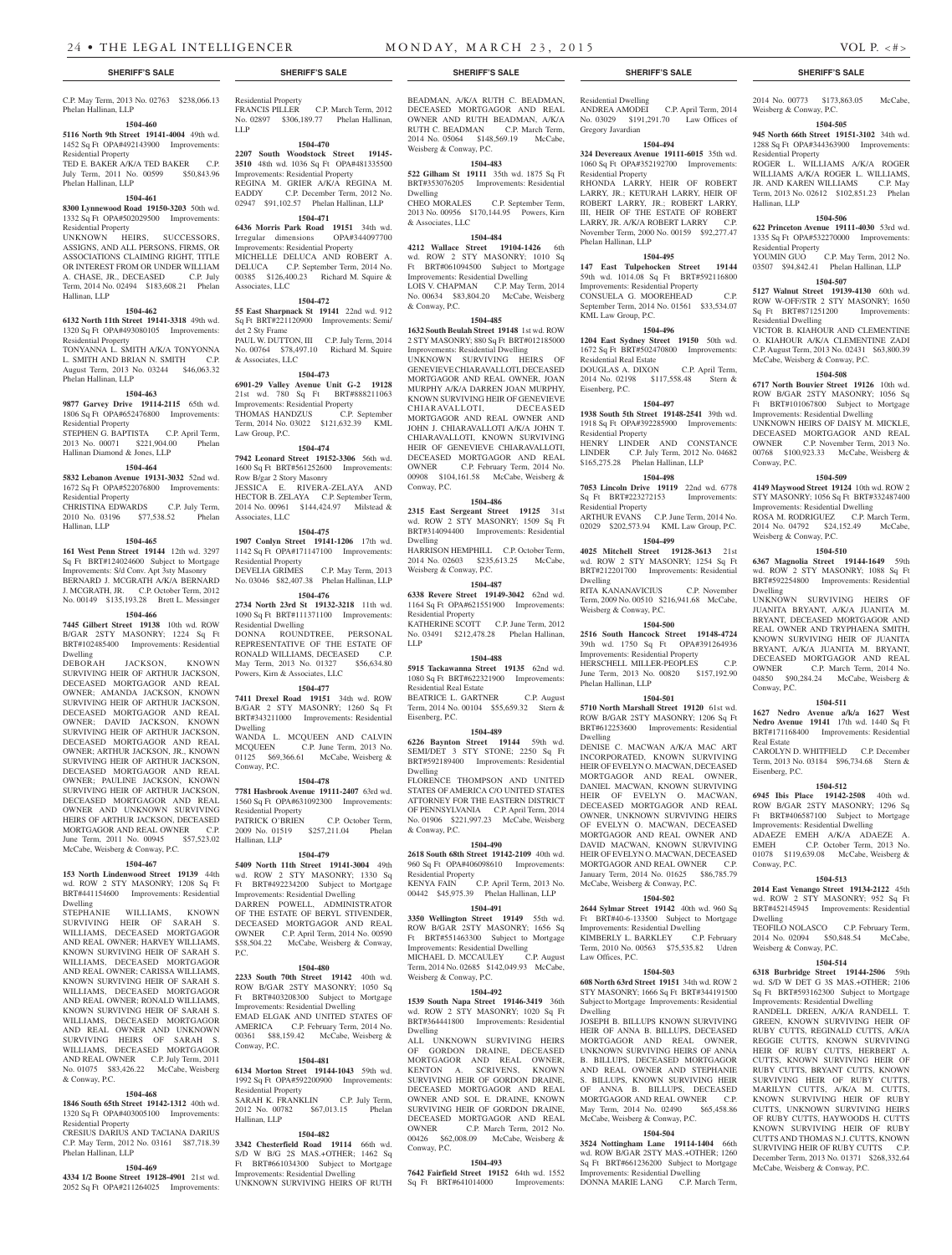# **SHERIFF'S SALE SHERIFF'S SALE SHERIFF'S SALE SHERIFF'S SALE SHERIFF'S SALE**

# **1504-515**

**1117 Plane Road 19115-3714** 63rd wd. 1080 Sq Ft OPA#632108300 Improvements: Residential Property THOMAS A. SUMMERS AND GAIL M.

SUMMERS C.P. August Term, 2008 No. 03120 \$238,834.79 Phelan Hallinan, LLP

## **1504-516**

**936 East Phil Ellena Street, a/k/a 936 Phil-Ellena Street 19150-3606** 50th wd. 1314 Sq Ft OPA#502350200 Improvements: Residential Property

### JACQUELINE M. JOHNSON C.P. September Term, 2010 No. 03793 \$168,095.41 Phelan Hallinan, LLP

### **1504-517**

**5815 Montrose Street 19143** 3rd wd. 998 Sq Ft (improvement area); 930 Sq Ft (land area) BRT#033072600 Subject to Mortgage Improvements: Row 2 Sty Masonry MICHAEL LEE KISER C.P. December

# Term, 2010 No. 00283 \$80,033.51 Keri P. Ebeck, Esq.

# **1504-518**

Hallinan, LLP

Residential Property

Residential Dwelling

W B/g 2 Story Masonry

& Associates, LLC

Residential Property

Weisberg & Conway, P.C.

Residential Property

Residential Dwelling

Weisberg & Conway, P.C.

D. Davis, Esq.

Jones, LLP

**1504-525 7526 Forrest Avenue 19150-2202** 50th wd. 960 Sq Ft OPA#502188850 Improvements:

ISAAC POLLARD, JR. AND VALERIE R. POLLARD C.P. July Term, 2012 No. 03848<br>\$209.754.70 Phelan Hallinan Diamond &

**1504-526 6288 Souder Street 19149** 54th wd. 1284 Sq Ft BRT#541211500 Improvements:

MOHAMMAD SALEH C.P. April Term, 2013 No. 00635 \$120,599.26 Martha E. Von Rosenstiel, Esq.; Heather Riloff, Esq.; Jeniece

**1504-527 524 Parlin Street 19116-3335** 58th wd. S/D W B/G 2S MASONRY; 1440 Sq Ft BRT#582054600 Subject to Mortgage Improvements: Residential Dwelling MOHAMMAD IQBAL C.P. March Term, 2014 No. 03573 \$230,908.99 McCabe,

**Phelan Hallinan Diamond &** 

Offices, P.C.

Dwelling

Hallinan Diamond & Jones, LLP

**2950 Rorer Street 19134-3019** 7th wd. 952 Sq Ft OPA#071522600 Improvements: Residential Property DAVID MULLODZHANOV C.P. September Term, 2014 No. 02165 \$81,020.83 Phelan

**1504-519 1416 Orthodox Street 19124-3604** 23rd wd. 3168 Sq Ft OPA#234060300 Improvements:

KATHERINE WILKERSON C.P. September Term, 2014 No. 00252 \$95,744.85 Phelan

**1504-520 5723 Drexel Road 19131** 52nd wd. 1582 Sq Ft BRT#52-2-1943-00 Improvements:

ALICIA D. WALKER C.P. August Term, 2014 No. 01949 \$263,343.99 Udren Law

**1504-521 3429 Chalfont Drive 19154-3925** 66th wd. ROW B/GAR 2 STY MASONRY: 1360 Sq Ft BRT#662405500 Improvements: Residential

JOSEPH W. WAWRZYNIAK C.P. December Term, 2013 No. 01074 \$128,095.62 McCabe, Weisberg & Conway, P.C.

**1504-522 832 Ayrdale Road 19128-1042** 21st wd. 1760 Sq Ft BRT#214133708 Improvements: S/d

TIMOTHY GALLAGHER C.P. August Term, 2014 No. 03490 \$377,302.71 Milstead

**1504-523 3342 Brandywine Street 19104-2515** 24th wd. 1098 Sq Ft OPA#242012100 Improvements:

EVA BELLE, IN HER CAPACITY AS HEIR OF NATHANIEL BELLE, DECEASED; UNKNOWN HEIRS, SUCCESSORS, ASSIGNS, AND ALL PERSONS, FIRMS, OR ASSOCIATIONS CLAIMING RIGHT, TITLE OR INTEREST FROM OR UNDER NATHANIEL BELLE, DECEASED C.P. January Term, 2013 No. 02317 \$108,154.49 Phelan Hallinan Diamond & Jones, LLP **1504-524 3192 Aramingo Avenue 19134-4422** 25th wd. ROW W-OFF/STR 2STY MASONRY; 1300 Sq Ft BRT#871532070 Subject to Mortgage Improvements: Residential Dwelling LUKASZ K. PIESCIK C.P. November Term, 2013 No. 00435 \$108,119.14 McCabe,

### **1504-532**

Eisenberg, P.C.

**4165 Newhall Street 19140-2932** 13th wd. 1224 Sq Ft BRT#131408306 Improvements: Residential Real Estate KHADIJAH PUCKETT C.P. August Term,<br>2014 No. 01724 \$68,312.09 Stern & 2014 No. 01724 \$68,312.09

**1504-528 6605 Oakland Street 19149-2230** 54th wd. 1120 Sq Ft OPA#541261900 Improvements:

SHELLY D. KELMER AND SCOTT M. KELMER C.P. September Term, 2014 No. 03284 \$111,670.27 Phelan Hallinan, LLP **1504-529 7947 Woolston Avenue 19150** 50th wd. 1164 Sq Ft BRT#502070700 Improvements:

MICHELLE N. LYDE C.P. August Term, 2013 No. 000244 \$170,124.99 Shapiro &

**1504-530 610 West Chew Street 19120** 61st wd. 1792<br>
Sq Ft BRT#612033500 Improvements

DORENE NORTHINGTON-MCNEILL C.P. October Term, 2014 No. 03139 \$95,696.32

**1504-531 151 West Lippincott Street 19133- 4203** 7th wd. 1008 Sq Ft BRT#071017900 Improvements: Residential Dwelling LUZ S. DURAND AND GUSTAVO BAEZ<br>ZURIL C.P. March Term. 2007 No. 00208 C.P. March Term, 2007 No. 00208 \$45,553.81 Law Offices of Gregory Javardian

Residential Property

Residential Property

Sq Ft BRT#612033500 Residential Real Estate

Stern & Eisenberg, P.C.

DeNardo, LLC

# **1504-533**

**963 East Schiller Street 19134-1314** 33rd wd. ROW 2 STY MASONRY; 1176 Sq Ft BRT#331196600 Improvements: Residential Dwelling INGA AZVOLINSKY C.P. April Term, 2010 No. 00207 \$32,068.76 McCabe, Weisberg & Conway, P.C.

### **1504-534**

**420 West Ruscomb Street 19120** 42nd wd. 2090 Sq Ft BRT#42-2-1569-00 Improvements: Residential Property

BIENVENIDO RODRIGUEZ; TITLE TO SAID PREMISES IS VESTED IN BIENVENIDO RODRIGUEZ BY DEED FROM ENRIQUE LOPEZ, DATED SEPTEMBER 14, 2006 AND RECORDED SEPTEMBER 22, 2006 IN THE OFFICE OF THE RECORDER OF DEEDS IN AND FOR PHILADELPHIA COUNTY AS INSTRUMENT NUMBER 51536099 C.P. September Term, 2014 No. 00958 \$206,186.13 Alicia M. Sandoval, Esq.

### **1504-535**

**1033 South Randolph Street 19147** 2nd wd. 1080 Sq Ft BRT#021432600 Improvements:

Residential Property<br>JOHN MCCLEARY C.P. November Term, 2014 No. 001930 \$200,533.56 Shapiro & DeNardo, LLC

### **1504-536**

**1921 South Croskey Street 19145-2707**  48th wd. 1020 Sq Ft BRT#482208700 Improvements: Residential Dwelling STEPHEN M. PERRY AND MAE PERRY C.P. July Term, 2012 No. 01114 \$12,643.83 Law Offices of Gregory Javardian

### **1504-537**

**50 North Hobart Street 19139** 4th wd. (formerly the 34th wd.) 1230 Sq Ft BRT#042103800 Improvements: Residential Real Estate<br>ANTHONY DEVINE C.P. January Term, ANTHONY DEVINE 2015 No. 00790 \$64,500.24 Stern & Eisenberg, P.C.

### **1504-538**

**5222 Gainor Road 19131-2306** 52nd wd. S/D W B/G 2S MASONRY: 1798 Sq Ft BRT#521162600 Subject to Mortgage Improvements: Residential Dwelling

MINNIE L. HOUSTON C.P. October Term, 2014 No. 02237 \$186,835.14 McCabe, Weisberg & Conway, P.C.

# **1504-539**

**5112 Springfield Avenue 19143-4206** 51st wd. On the Southeast side of Springfield Avenue 20 wide at a distance of 118 feet 9 inches Southwestward from the Southwest side of Fifty First Street; 3024 Sq Ft; Front 20'; Depth 108' BRT#511266200 Improvements: Single Family Residence JULIUS CARTER AND KAREN BATTLE

C.P. January Term, 2014 No. 00258 \$545,659.05 Stephen M. Hladik, Esq.

# **1504-540**

**1346 Crease Street 19125** 18th wd. 2502 Sq Ft BRT#181044015 Improvements: Residential Property

DOUGLAS JURGENS C.P. April Term, 2014 No. 4179 \$446,531.63 Shapiro & DeNardo, LLC

**1504-541 8506 Mansfield Avenue 19150-3208** 50th wd. 1572 Sq Ft; S/D W B/G 2S MASONRY BRT#502016400 Improvements: Residential Dwelling

UNKNOWN SURVIVING HEIRS OF BERNICE B. PARKER, DECEASED MORTGAGOR AND REAL OWNER AND BRADY PARKER, KNOWN SURVIVING HEIR OF BERNICE B. PARKER, DECEASED MORTGAGOR AND REAL OWNER C.P. January Term, 2014 No. 01312 \$176,731.05 McCabe, Weisberg & Conway, P.C.

# **1504-542**

**754 Jericho Road 19130** 23rd wd. 1088 Sq Ft BRT#233003200 Improvements: Residential Property

MADELINE A. RIVERA A/K/A MADELINE A. LOPEZ; TITLE TO SAID PREMISES IS VESTED IN MADELINE A. LOPEZ BY DEED FROM ENRIQUE DELEON, WIDOWER, DATED FEBRUARY 28, 2001 AND RECORDED MARCH 8, 2001 IN THE OFFICE OF THE RECORDER OF DEEDS IN AND FOR PHILADELPHIA COUNTY AS INSTRUMENT NUMBER 50222530 C.P. July Term, 2013 No. 001251 \$53,543.57 Alicia M. Sandoval, Esq.

## **1504-543**

**4027 Creston Street 19135** 62nd wd. 1482 Sq Ft BRT#622194300 Improvements: Residential Property<br>TAJI K. SMITH C.P. September Term, 2014 No. 001469 \$125,101.47 Shapiro & DeNardo, LLC

### **1504-544**

**5618 Diamond Street 19131** 52nd wd. (formerly the 34th wd.) 1174 Sq Ft BRT#522089400 (BRT#110N08-0051) Subject to Mortgage Improvements: Residential Dwelling MARY LEE WASHINGTON AND WILLIE WASHINGTON C.P. March Term, 2010 No. 02962 \$95,740.45 Udren Law Offices, P.C.

### **1504-545**

**5955 Horrocks Street 19149** 62nd wd. 1472 Sq Ft BRT#621355700 Improvements: Residential Property

JOSEPH J. KILIAN AND BARBARA KILIAN; TITLE TO SAID PREMISES IS VESTED IN JOSEPH J. KILIAN AND BARBARA KILIAN BY DEED FROM JOSEPH J. KILIAN AND BARBARA KING KILIAN, DATED FEBRUARY 1, 1994 AND RECORDED FEBRUARY 9, 1994 IN THE OFFICE OF THE RECORDER OF DEEDS IN AND FOR PHILADELPHIA COUNTY IN BOOK 498 PAGE 443. C.P. March Term, 2014 No. 001651 \$80,501.15 Alicia M. Sandoval, Esq.

## **1504-546**

**2424 West 78th Avenue 19150** 50th wd. ROW B/GAR 2 STY MASONRY; 1450 Sq Ft BRT#501437200 Improvements: Residential Dwelling

PHYLLIS F. MATHIS HYLTON, A/K/A PHYLLIS F. MATHIS-HYLTON C.P. August Term, 2014 No. 02970 \$109,945.32 McCabe, Weisberg & Conway, P.C.

### **1504-547**

**11130 Templeton Drive 19154-3427** 66th wd. 1575 Sq Ft BRT#662143600; BRT#153 N 12-546; BRT#66-2-14 Improvements: Residential Dwelling JAMES J. COLOMBO, III AND KATHY

COLOMBO C.P. February Term, No. 01020 \$227,093.86 Powers, Kirn & Associates, LLC

# **1504-548**

**2913 Normandy Drive 19154-1620** 66th wd. DET 1-1/2 STY FRAME; 1392 Sq Ft BRT#662498700 Improvements: Residential Dwelling

STEPHEN D. METAS, KNOWN SURVIVING HEIR OF ANTOINETTE METAS, DECEASED MORTGAGOR AND REAL OWNER, THERESA ANN FREDA, A/K/A THERESA ANN METAS, KNOWN SURVIVING HEIR OF ANTOINETTE METAS, DECEASED MORTGAGOR AND REAL OWNER, UNKNOWN SURVIVING HEIRS OF ANTOINETTE METAS, DECEASED MORTGAGOR AND REAL OWNER, CHRISTOPHER W.S. METAS, KNOWN SURVIVING HEIR OF ANTOINETTE METAS, DECEASED MORTGAGOR AND REAL OWNER AND STEPHEN METAS, KNOWN SURVIVING HEIR OF ANTOINETTE METAS, DECEASED MORTGAGOR AND REAL OWNER April Term, 2014 No. 00230 \$170,292.46 McCabe, Weisberg & Conway, P.C.

# **1504-549**

**7233 Rupert Street 19149** 54th wd. 1202 Sq Ft BRT#542496200 Improvements: Residential Dwelling

RUBY ANNE MARTINEZ A/K/A RUBY ANN MARTINEZ C.P. August Term, 2011 No. 01127 \$81,911.66 Udren Law Offices, P.C.

## **1504-550**

**2740 Ruth Street 19134** 25th wd. Improvement area: 1052 Sq Ft; Land area: 852.82 Sq Ft OPA#252556700 Improvements: Residential Real Estate - Single Family Dwelling JAMES N. LAVELLE AND DORITA LAVELLE C.P. December Term, 2013 No. 03829 \$27,929.95 plus interest to date of sale Robert J. Wilson, Esq., Wilson Law Firm

### **1504-551 2643 South 11th Street 19148** 39th wd. 1170

Sq Ft BRT#394188200 Improvements: Residential Dwelling KAREN WEBB C.P. August Term, 2014; No. 1929 \$102,737.71 Weber Gallagher

Simpson Stapleton Fires & Newby, LLP, Sarah A. Elia, Esq. **1504-552**

**301 Byberry Road Apartment G25 19116**  58th wd. RES.CONDO.3STY MASONRY; 1074 Sq Ft BRT#888582085 Subject to Mortgage Improvements: Residential Dwelling SHAFONIA WILLIS, KNOWN SURVIVING HEIR OF JOHN H. WILLIS, JR., JOHN H. WILLIS, III, KNOWN SURVIVING HEIR OF JOHN H. WILLIS, JR., EBONI WILLIS, KNOWN SURVIVING HEIR OF JOHN H. WILLIS, JR. AND ALL UNKNOWN SURVIVING HEIRS OF JOHN H. WILLIS, JR. C.P. October Term, 2011 No. 03463 \$145,067.74 McCabe, Weisberg & Conway, P.C.

### **1504-553**

**1429 South Carlisle Street 19146** 36th wd. 1128 Sq Ft BRT#365019400 Improvements: Residential Property RUSSELL BROWN AND DARLENE JOHNSON, AS JOINT TENANTS AND NOT AS TENANTS IN COMMON C.P. May Term, 2013 No. 02784 \$149,296.87 Zucker, Goldberg & Ackerman, LLC

# **1504-554**

**6018 Spruce Street 19139-3738** 3rd wd. 1504 Sq Ft BRT#03-2003500 Improvements: Residential Dwelling CHARLES A.J. HALPIN, III, ESQ. PERSONAL REPRESENTATIVE OF THE ESTATE OF ELLA V. WESTON C.P. October Term, 2013 No. 03433 \$103,026.84 Powers, Kirn & Associates, LLC

### **1504-555**

**7953 Provident Road 19150** 50th wd. 1088 Sq Ft BRT#501189100 Subject to Mortgage Improvements: Residential Property THE UNKNOWN HEIRS AND/OR ADMINISTRATORS OF THE ESTATE OF SARA L. BODDIE; THE UNKNOWN HEIRS AND/OR ADMINISTRATORS OF THE ESTATE OF THOMAS TARBORO C.P. March Term, 2014 No. 05371 \$111,233.41 Zucker, Goldberg & Ackerman, LLC

### **1504-556**

**8525 Agusta Street 19152-1101** 56th wd. 1066 Sq Ft BRT#562355500 Improvements: Residential Property

TODD D. MILLER C.P. January Term, 2014 No. 02167 \$157,689.98 Zucker, Goldberg & Ackerman, LLC

### **1504-557**

**303 East Shawmont Avenue, #2A6 a/k/a 303 Showmont Avenue, Apt. F 19128** 21st wd. 1311 Sq Ft BRT#888210585 Improvements: Residential Dwelling

ESTATE OF ELEANOR SWEENEY A/K/A ELEANOR B. SWEENEY, C/O MICHAEL SWEENEY A/K/A MICHAEL A. SWEENEY, PERSONAL REPRESENTATIVE, UNKNOWN HEIRS, SUCCESSORS, ASSIGNS AND ALL PERSONS, FIRMS, OR ASSOCIATIONS CLAIMING RIGHT, TITLE OR INTEREST FROM OR UNDER ELEANOR SWEENEY A/K/A ELEANOR B. SWEENEY; MICHAEL SWEENEY A/K/A MICHAEL A. SWEENEY, PERSONAL REPRESENTATIVE OF THE ESTATE OF ELEANOR SWEENEY A/K/A ELEANOR B. SWEENEY; THERESA M. BACH, KNOWN HEIR OF ELEANOR SWEENEY A/K/A ELEANOR B. SWEENEY; BETH ANN C. NICHOLS, KNOWN HEIR OF ELEANOR SWEENEY A/K/A ELEANOR B. SWEENEY; KATHLEEN ELLIOTT, KNOWN HEIR OF ELEANOR SWEENEY A/K/A ELEANOR B. SWEENEY C.P. March 2014 No. 05269 \$66,002.51 Udren Law Offices, P.C.

# **1504-558**

**9317 Treaty Road 19114-3509** 57th wd. DET 1-1/2 STY FRAME; 1680 Sq Ft BRT#572273400 Improvements: Residential Dwelling UNKNOWN SURVIVING HEIRS OF MARTHA M. AICHER, DECEASED MORTGAGOR AND REAL OWNER AND MARTHA AICHER-MARTUCCI A/K/A

MARTHA K. AICHER A/K/A MARTHA C. AICHER, KNOWN SURVIVING HEIR OF MARTHA M. AICHER, DECEASED MORTGAGOR AND REAL OWNER C.P.

# May Term, 2014 No. 01124 \$154,575.79

McCabe, Weisberg & Conway, P.C. **1504-559 538 East Westmoreland Street 19134** 7th wd.

1152 Sq Ft BRT#073233600 Improvements: Residential Property MYRNA ARROYO AND RAUL BENITEZ-ARROYO C.P. July Term, 2014 No. 03228

# \$73,282.80 KML Law Group, P.C. **1504-560**

**1148 East Atlantic Street 19134-1419** 33rd wd. 1188 Sq Ft OPA#331221800 Improvements: Residential Property

LEONNA C. LINDSAY C.P. February Term, 2012 No. 03408 \$30,510.46 Phelan Hallinan, LLP

### **1504-561**

**5912 Catharine Street 19143** 3rd wd. 1486 Sq Ft BRT#033003300 Improvements: Residential Property

THADDEUS DAIS, PERSONAL REPRESENTATIVE OF THE ESTATE OF EVELYN MARIE DAIS, ESTATE OF EVELYN MARIE DAIS, C/O THADDEUS DAIS, PERSONAL REPRESENTATIVE, NATHANIEL DAIS, KNOWN HEIR OF EVELYN MARIE DAIS, TERENCE DAIS, KNOWN HEIR OF EVELYN MARIE DAIS, STEPHANIE L. DAIS, KNOWN HEIR OF EVELYN MARIE DAIS AND UNKNOWN HEIRS, SUCCESSORS, ASSIGNS, AND ALL PERSONS, FIRMS OR ASSOCIATIONS CLAIMING RIGHT, TITLE OR INTEREST FROM OR UNDER EVELYN MARIE DAIS, LAST RECORD OWNER C.P. June Term, 2012 No. 03745 \$85,854.94 KML Law Group, P.C.

### **1504-562**

**2835 Benner Street 19149** 62nd wd. ROW B/GAR 2STY MASONRY; 1224 Sq Ft BRT#621154300 Improvements: Residential Dwelling GREGORY YUSUPOV AND IRINA<br>RUBINOV C.P. June Term, 2013 No.

C.P. June Term, 2013 No. 01118 \$116,476.80 McCabe, Weisberg & Conway, P.C.

# **1504-563**

**130 North Second Street, Unit 4C3 a/k/a 130 North Second Street, Unit 4C3 and Parking Unit Space 28 19106-1902** 5th wd. 1031 Sq Ft BRT#88-8-05820 Improvements: Residential Dwelling

RAUL F. SOARES AND CARLOS H. SOARES C.P. March Term, 2014 No. 000161 \$439,898.21 Powers, Kirn & Associates, LLC

### **1504-564 1805 South Camac Street 19148-2107** 39th wd. ROW 2 STY MASONRY; 840 Sq Ft

BRT#394601000 Improvements: Residential

NICHOLAS MIGLINO, ADMINISTRATOR OF THE ESTATE OF DOLORES MIGLINO C.P. April Term, 2014 No. 01547 \$234,750.86 McCabe, Weisberg & Conway, P.C. **1504-565 6628 Greene Street 19119-3113** 22nd wd. 4132 Sq Ft OPA#223243300 Improvements:

CHARLES H. CUFFELD; CHARLES H. CUFFELD, AS TRUSTEE FOR THE CHARLES H. CUFFELD TRUST; MICHAEL L. NIX, AS TRUSTEE FOR THE CHARLES H. CUFFELD TRUST; CHARLES H. CUFFELD TRUST C.P. January Term, 2010 No. 00068 \$116,715.77 Phelan Hallinan, LLP **1504-566 1717 Brill Street 19124-1250** 62nd wd. 1261 Sq Ft BRT#622153400 Improvements:

CHRISTIAN ROBINSON, AS ADMINISTRATOR OF THE ESTATE OF MARY ANN MCGUIRE, DECEASED C.P. March Term, 2014 No. 01736 \$47,400.31

**1504-567 6726 Chester Avenue 19142-1639** 40th wd. 1376 Sq Ft OPA#403101000 Improvements:

MICHAEL JORDAN THOMPSON C.P. February Term, 2014 No. 00018 \$360,498.29 Phelan Hallinan Diamond & Jones, LLP **1504-568 2016 West Boston Street 19130** 16th wd. ROW 2 STY MASONRY; 1222 Sq Ft BRT#162266900 Improvements: Residential

SHARON T. MCPHERSON, ADMINISTRATRIX OF THE ESTATE OF LESTER MCPHERSON, DECEASED MORTGAGOR AND REAL OWNER C.P. April Term, 2014 No. 01172 \$50,866.37

McCabe, Weisberg & Conway, P.C. **1504-569 1715 West Jefferson Street 19121-4219** 47th wd. S/D CONV APT 3STY MASONRY; 3240

Dwelling

Residential Property

Residential Dwelling

Residential Property

Dwelling

Powers, Kirn & Associates, LLC